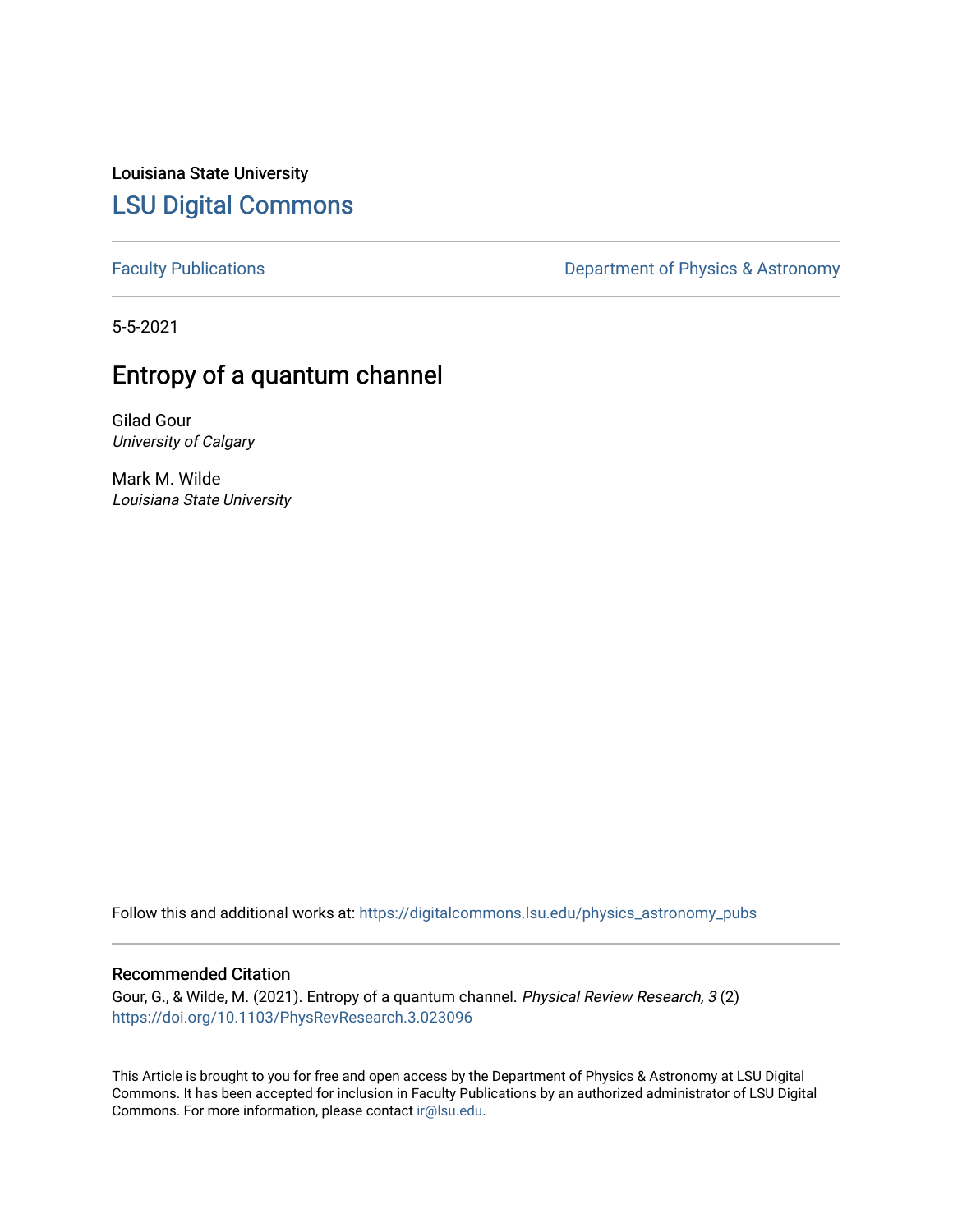## **Entropy of a quantum channel**

Gilad Gour<sup>1,\*</sup> and Mark M. Wild[e](https://orcid.org/0000-0002-3916-4462)  $\mathbb{D}^{2,\dagger}$ 

<span id="page-1-0"></span><sup>1</sup>*Department of Mathematics and Statistics, Institute for Quantum Science and Technology, University of Calgary, Alberta, Canada T2N 1N4* <sup>2</sup>*Hearne Institute for Theoretical Physics, Department of Physics and Astronomy, and Center for Computation and Technology, Louisiana State University, Baton Rouge, Louisiana 70803, USA*

(Received 2 January 2020; accepted 22 March 2021; published 5 May 2021)

The von Neumann entropy of a quantum state is a central concept in physics and information theory, having a number of compelling physical interpretations. There is a certain perspective that the most fundamental notion in quantum mechanics is that of a quantum channel, as quantum states, unitary evolutions, measurements, and discarding of quantum systems can each be regarded as certain kinds of quantum channels. Thus, an important goal is to define a consistent and meaningful notion of the entropy of a quantum channel. Motivated by the fact that the entropy of a state  $\rho$  can be formulated as the difference of the number of physical qubits and the "relative" entropy distance" between  $\rho$  and the maximally mixed state, here we define the entropy of a channel  $N$  as the difference of the number of physical qubits of the channel output with the "relative entropy distance" between  $N$  and the completely depolarizing channel. We prove that this definition satisfies all of the axioms, recently put forward by Gour [\[IEEE Trans. Inf. Theory](https://doi.org/10.1109/TIT.2019.2907989) **65**, 5880 (2019)], required for a channel entropy function. The task of quantum channel merging, in which the goal is for the receiver to merge his share of the channel with the environment's share, gives a compelling operational interpretation of the entropy of a channel. The entropy of a channel can be negative for certain channels, but this negativity has an operational interpretation in terms of the channel merging protocol. We define Rényi and min-entropies of a channel and prove that they satisfy the axioms required for a channel entropy function. Among other results, we also prove that a smoothed version of the min-entropy of a channel satisfies the asymptotic equipartition property.

DOI: [10.1103/PhysRevResearch.3.023096](https://doi.org/10.1103/PhysRevResearch.3.023096)

## **I. INTRODUCTION**

In his foundational work on quantum statistical mechanics, von Neumann extended the classical Gibbs entropy concept to the quantum realm [\[1\]](#page-24-0). This extension, known as the von Neumann or quantum entropy, plays a key role in physics and information theory. It is defined by the following formula [\[1\]](#page-24-0):

$$
H(A)_{\rho} \equiv -\operatorname{Tr}\{\rho_A \log_2 \rho_A\},\tag{1}
$$

where  $\rho_A$  is the state of a system *A*. The entropy has operational interpretations in terms of quantum data compression [\[2\]](#page-24-0) and optimal entanglement manipulation rates of pure bipartite quantum states [\[3\]](#page-24-0), where the choice of base two for the logarithm becomes clear. In recent developments of quantum thermodynamics, it was shown that the free energy, namely, the difference of the energy and the product of the temperature and the von Neumann entropy, can be interpreted as the rate at which work can be extracted from a large number of copies of a quantum system in a thermal bath at fixed temperature, by using only thermal operations [\[4\]](#page-24-0).

By defining the quantum relative entropy of a state ρ*<sup>A</sup>* and a positive semidefinite operator  $\sigma_A$  as [\[5\]](#page-24-0)

$$
D(\rho_A \|\sigma_A) \equiv \text{Tr}\{\rho_A [\log_2 \rho_A - \log_2 \sigma_A]\},\tag{2}
$$

if  $\text{supp}(\rho_A) \subseteq \text{supp}(\sigma_A)$  and  $D(\rho_A || \sigma_A) = +\infty$  otherwise, we can rewrite the formula for quantum entropy as follows:

$$
H(A)_{\rho} = \log_2 |A| - D(\rho_A \| \pi_A), \tag{3}
$$

where |*A*| denotes the dimension of the system *A* and  $\pi_A \equiv$ *IA*/|*A*| denotes the maximally mixed state. In this way, we can think of entropy as quantifying the difference of the number of physical qubits contained in the system *A* and the "relative entropy distance" of the state  $\rho_A$  to the maximally mixed state  $\pi_A$ . This way of thinking about quantum entropy is relevant in the resource theory of purity  $[6–11]$ , in which the goal is to distill local pure states from a given state (or vice versa) by allowing local unitary operations for free. Furthermore, the quantum relative entropy  $D(\rho_A || \pi_A)$  has an operational meaning as the optimal rate at which the state  $\rho_A$  can be distinguished from the maximally mixed state  $\pi_A$  in the Stein setting of quantum hypothesis testing [\[12,13\]](#page-24-0). In what follows, we use the formula in Eq.  $(3)$  as the basis for defining the entropy of a quantum channel.

For some time now, there has been a growing realization that the fundamental constituents of quantum mechanics are quantum channels. Recall that a quantum channel  $\mathcal{N}_{A\rightarrow B}$  is a completely positive, trace preserving map that takes a quantum state for system *A* to one for system *B* [\[14\]](#page-24-0). Indeed,

<sup>\*</sup>gour@ucalgary.ca

<sup>†</sup>mwilde@lsu.edu

*Published by the American Physical Society under the terms of the [Creative Commons Attribution 4.0 International](https://creativecommons.org/licenses/by/4.0/) license. Further distribution of this work must maintain attribution to the author(s) and the published article's title, journal citation, and DOI.*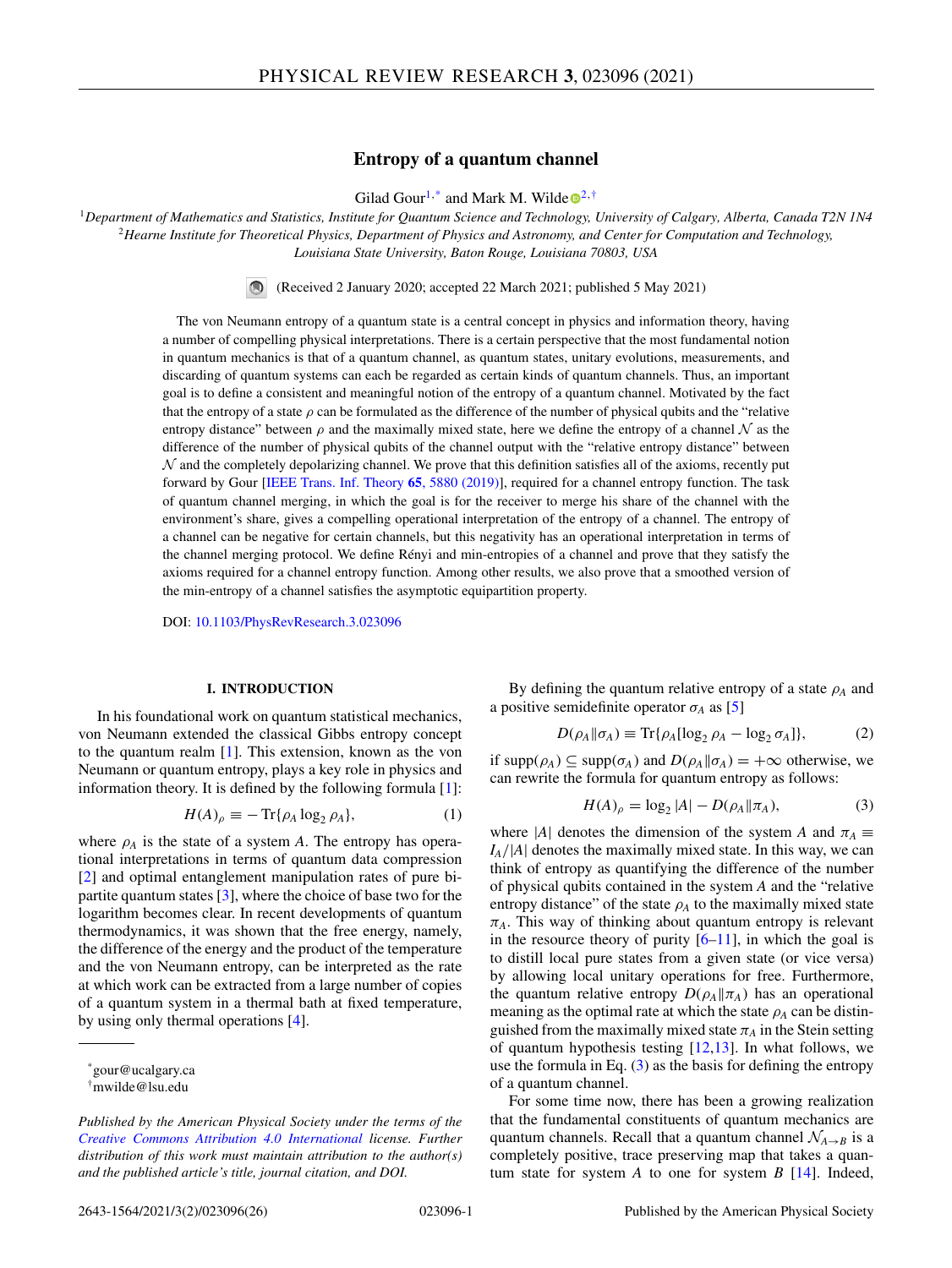<span id="page-2-0"></span>all the relevant components of the theory, including quantum states, measurements, unitary evolutions, etc., can be written as quantum channels. A quantum state can be understood as a preparation channel, sending a trivial quantum system to a nontrivial one prepared in a given state. A quantum measurement can be understood as a quantum channel that sends a quantum system to a classical one; and of course a unitary evolution is a kind of quantum channel, as well as the discarding of a quantum system. One might even boldly go as far as to say that there is really only a single postulate of quantum mechanics, and it is that "everything is a quantum channel." With this perspective, one could start from this unified postulate and then understand from there particular kinds of channels, i.e., states, measurements, and unitary evolutions.

Due to the fundamental roles of quantum channels and the entropy of a quantum state, as highlighted above, it is thus natural to ask whether there is a meaningful notion of the entropy of a quantum channel, i.e., a quantifier of the uncertainty of a quantum channel. As far as we are aware, this question has not been fully addressed in prior literature (see Remark 2 for further discussion), and it is the aim of the present paper to provide a convincing notion of a quantum channel's entropy. To define such a notion, we look to Eq. [\(3\)](#page-1-0) for inspiration. As such, we need generalizations of the quantum relative entropy and the maximally mixed state to the setting of quantum channels:

(1) The quantum relative entropy of channels  $\mathcal{N}_{A\rightarrow B}$  and  $M_{A\rightarrow B}$  is defined as [\[15,16\]](#page-24-0)

$$
D(\mathcal{N}||\mathcal{M}) \equiv \sup_{\rho_{RA}} D(\mathcal{N}_{A \to B}(\rho_{RA}) || \mathcal{M}_{A \to B}(\rho_{RA})), \qquad (4)
$$

where the optimization is with respect to bipartite states  $\rho_{RA}$ of a reference system *R* of arbitrary size and the channel input system *A*. Due to state purification, the data-processing inequality [\[17\]](#page-24-0), and the Schmidt decomposition theorem, it suffices to optimize over states  $\rho_{RA}$  that are pure and such that system *R* is isomorphic to system *A*. This observation significantly reduces the complexity of computing the channel relative entropy.

(2) The channel that serves as a generalization of the maximally mixed state is the channel  $\mathcal{R}_{A\rightarrow B}$  that completely randomizes or depolarizes the input state as follows:

$$
\mathcal{R}_{A \to B}(X_A) = \text{Tr}\{X_A\} \pi_B,\tag{5}
$$

where  $X_A$  is an arbitrary operator for system  $A$ . That is, its action is to discard the input and replace with a maximally mixed state  $\pi_B$ .

With these notions in place, we can now define the entropy of a quantum channel:

*Definition 1 (Entropy of a quantum channel).* Let  $\mathcal{N}_{A\rightarrow B}$ be a quantum channel. Its entropy is defined as

$$
H(\mathcal{N}) \equiv \log_2 |B| - D(\mathcal{N}||\mathcal{R}),\tag{6}
$$

where  $D(N||R)$  is the channel relative entropy in Eq. (4) and  $\mathcal{R}_{A\rightarrow B}$  is the completely randomizing channel in Eq. (5).

We remark here that, in analogy to the operational interpretation for  $D(\rho_A || \pi_A)$  mentioned above, it is known that  $D(N||R)$  is equal to the optimal rate at which the channel  $\mathcal{N}_{A\rightarrow B}$  can be distinguished from the completely randomizing channel  $\mathcal{R}_{A\rightarrow B}$ , by allowing for any possible quantum strategy

to distinguish the channels [\[15\]](#page-24-0). Again, this statement holds in the Stein setting of quantum hypothesis testing (see Ref. [\[15\]](#page-24-0) for details). We also emphasize here that the entropy of a channel can be negative for some channels, but this negativity has an operational interpretation in terms of the channel merging protocol (see Remark [7](#page-5-0) in this context).

The remainder of our paper contains arguments advocating for this definition of a channel's entropy. In the next section, we show that it satisfies the three basic axioms, put forward in Ref. [\[18\]](#page-24-0), for any function to be called an entropy function for a quantum channel, including nondecrease under the action of a random unitary superchannel, additivity, and normalization. After that, we provide several alternate representations for the entropy of a channel, the most significant of which is the completely bounded entropy of Ref. [\[19\]](#page-24-0). Section [III](#page-5-0) delivers an operational interpretation of a channel's entropy in terms of an information-theoretic task that we call quantum channel merging, which is a dynamical counterpart of the well known task of quantum state merging  $[20,21]$ . We calculate channel entropies for several example channels in Sec. [IV,](#page-6-0) which include erasure, dephasing, depolarizing, and Werner–Holevo channels. In the same section, we introduce the energy-constrained and unconstrained entropies of a quantum channel and calculate them for thermal, amplifier, and additive-noise bosonic Gaussian channels. In Sec. [V,](#page-9-0) we define the  $\alpha$ -Rényi entropy of a channel, prove that it satisfies the basic axioms for certain values of the Rényi parameter  $\alpha$ , and provide alternate representations for it. In Sec. [VI,](#page-11-0) we define the min-entropy of a channel, establish that it satisfies the basic axioms, and provide alternate representations for it. In Sec. [VII,](#page-13-0) we define the smoothed min-entropy of a channel, and then we prove an asymptotic equipartition property, which relates the smoothed min-entropy of a channel to its entropy. In Sec. [VIII,](#page-15-0) we discuss other entropies of a channel, noting that several of them collapse to the (von Neumann) entropy of a channel. We finally conclude in Sec. [IX](#page-18-0) with a summary and some open questions.

*Remark 2.* We note here that "the entropy of a channel" was also defined in Refs. [\[22,23\]](#page-24-0), but the definition given there does not satisfy "reduction to states" or the basic axiom of normalization. For this reason, it cannot be considered an entropy function according to the approach of Ref. [\[18\]](#page-24-0).

#### **II. ENTROPY OF A QUANTUM CHANNEL**

Proceeding with Definition 1 for the entropy of a quantum channel, we now establish several of its properties, and then we provide alternate representations for it.

#### **A. Properties of the entropy of a quantum channel**

In Ref. [\[18\]](#page-24-0), it was advocated that a function of a quantum channel is an entropy function if it satisfies nondecrease under random unitary superchannels, additivity, and normalization. As shown in the next three subsections, the entropy of a channel, as given in Definition 1, satisfies all three axioms, and in fact, it satisfies stronger properties that imply these.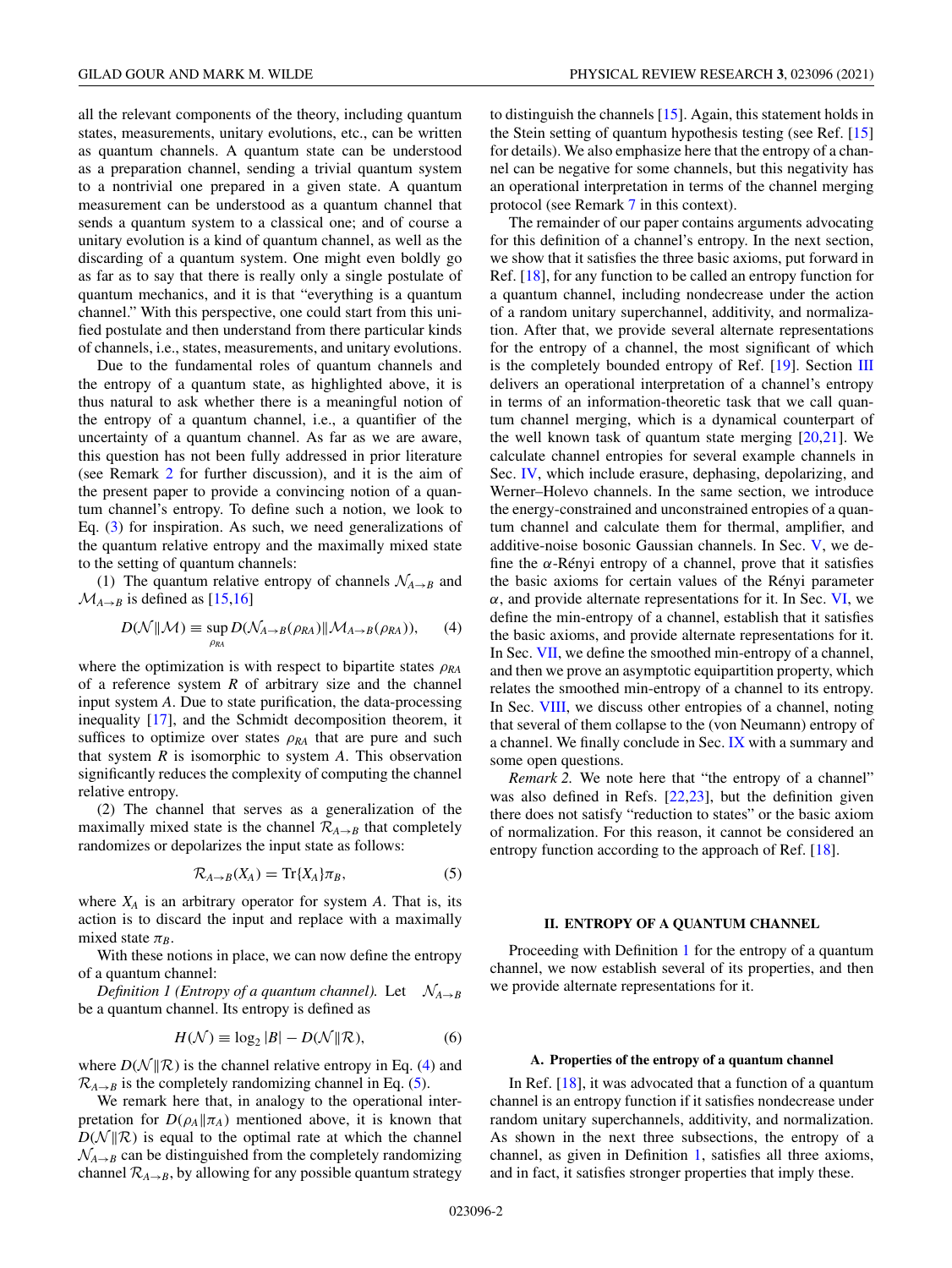## *1. Nondecrease under the action of a uniformity preserving superchannel*

<span id="page-3-0"></span>Before addressing the first axiom, let us first briefly review the notion of superchannels [\[24\]](#page-24-0), which are linear maps that take as input a quantum channel and output a quantum channel. To define them, let  $\mathcal{L}(A \rightarrow B)$  denote the set of all linear maps from  $\mathcal{L}(A)$  to  $\mathcal{L}(B)$ . Similarly, let  $\mathcal{L}(C \rightarrow D)$ denote the set of all linear maps from  $\mathcal{L}(C)$  to  $\mathcal{L}(D)$ . Let  $\Theta$ :  $\mathcal{L}(A \rightarrow B) \rightarrow \mathcal{L}(C \rightarrow D)$  denote a linear supermap, taking  $\mathcal{L}(A \rightarrow B)$  to  $\mathcal{L}(C \rightarrow D)$ . A quantum channel is a particular kind of linear map, and any linear supermap  $\Theta$  that takes as input an arbitrary quantum channel  $\Psi_{A\rightarrow B} \in \mathcal{L}(A \rightarrow B)$  and is required to output a quantum channel  $\Phi_{C\to D} \in \mathcal{L}(C \to D)$ should preserve the properties of complete positivity (CP) and trace preservation (TP). That is, the supermap should be CPTP preserving. Furthermore, for the supermap to be physical, the same should be true when it acts on subsystems of bipartite quantum channels, so that the supermap id  $\otimes \Theta$ should be CPTP preserving, where id represents an arbitrary identity supermap. A supermap satisfying this property is said to be completely CPTP preserving and is then called a superchannel. It was proven in Ref. [\[24\]](#page-24-0) that any superchannel  $\Theta$ :  $\mathcal{L}(A \rightarrow B) \rightarrow \mathcal{L}(C \rightarrow D)$  can be physically realized as follows. If

$$
\Phi_{C \to D} = \Theta[\Psi_{A \to B}] \tag{7}
$$

for an arbitrary input channel  $\Psi_{A\rightarrow B} \in \mathcal{L}(A \rightarrow B)$  and some output channel  $\Phi_{C \to D} \in \mathcal{L}(C \to D)$ , then the physical realization of the superchannel  $\Theta$  is as follows:

$$
\Phi_{C \to D} = \Omega_{BE \to D} \circ (\Psi_{A \to B} \otimes id_E) \circ \Lambda_{C \to AE}, \tag{8}
$$

where  $\Lambda_{C \to AE} : \mathcal{L}(C) \to \mathcal{L}(AE)$  is a preprocessing channel, system *E* corresponds to some memory or environment system, and  $\Omega_{BE\rightarrow D}$ :  $\mathcal{L}(BE) \rightarrow \mathcal{L}(D)$  is a post-processing channel.

A uniformity preserving superchannel  $\Theta$  is a superchannel that takes the completely randomizing channel  $\mathcal{R}_{A\rightarrow B}$  in [\(5\)](#page-2-0) to another completely randomizing channel  $\mathcal{R}_{C\rightarrow D}$ , such that  $|A| = |C|$  and  $|B| = |D|$ , i.e.,

$$
\Theta(\mathcal{R}_{A \to B}) = \mathcal{R}_{C \to D}.\tag{9}
$$

For such superchannels, we have the following:

*Proposition 3.* Let  $\mathcal{N}_{A\rightarrow B}$  be a quantum channel, and let  $\Theta$  be a uniformity preserving superchannel as defined above. Then the entropy of a channel does not decrease under the action of such a superchannel:

$$
H(\Theta(\mathcal{N})) \ge H(\mathcal{N}).\tag{10}
$$

*Proof.* This follows from the fact that the channel relative entropy is nonincreasing under the action of an arbitrary superchannel [\[18,25\]](#page-24-0). That is, for two channels  $\mathcal{N}_{A\rightarrow B}$  and  $\mathcal{M}_{A\rightarrow B}$ , and a superchannel  $\Xi$ , the following inequality holds

$$
D(\mathcal{N}||\mathcal{M}) \geqslant D(\Xi(\mathcal{N})||\Xi(\mathcal{M})).\tag{11}
$$

Applying this, we find that

$$
H(\mathcal{N}) = \log_2 |B| - D(\mathcal{N}||\mathcal{R})
$$
\n(12)

$$
\leqslant \log_2 |B| - D(\Theta(\mathcal{N}) \|\Theta(\mathcal{R})) \tag{13}
$$

$$
= \log_2 |B| - D(\Theta(\mathcal{N}) || \mathcal{R}) \tag{14}
$$

$$
= \log_2 |D| - D(\Theta(\mathcal{N}) || \mathcal{R}) \tag{15}
$$

$$
=H(\Theta(\mathcal{N})).\tag{16}
$$

The second equality follows by definition from Eq.  $(9)$ .

In Ref. [\[18\]](#page-24-0), a superchannel  $\Upsilon$  was called a random unitary superchannel if its action on a channel  $\mathcal{N}_{A\rightarrow B}$  can be written as

$$
\Upsilon(\mathcal{N}_{A\to B}) = \sum_{x} p_X(x) \mathcal{V}_{B\to D}^x \circ \mathcal{N}_{A\to B} \circ \mathcal{U}_{C\to A}^x,\tag{17}
$$

where  $U_{C\rightarrow A}^x$  and  $V_{B\rightarrow D}^x$  are unitary channels and  $p_X(x)$  is a probability distribution. In Ref. [\[18\]](#page-24-0), it was proved that a random unitary superchannel is a special kind of uniformity preserving superchannel. Thus, due to Proposition 3, it follows that the entropy of a channel, as given in Definition [1,](#page-2-0) satisfies the first axiom from Ref. [\[18\]](#page-24-0) required for an entropy function.

#### *2. Additivity*

In this subsection, we prove that the entropy of a channel is additive, which is the second axiom proposed in Ref. [\[18\]](#page-24-0) for a channel entropy function. The proof is related to many prior additivity results from Refs. [\[15,19,26–28\]](#page-24-0).

*Proposition 4 (Additivity).* Let  $\mathcal N$  and  $\mathcal M$  be quantum channels. Then the channel entropy is additive in the following sense:

$$
H(\mathcal{N} \otimes \mathcal{M}) = H(\mathcal{N}) + H(\mathcal{M}). \tag{18}
$$

*Proof.* This can be understood as a consequence of the additivity results from Refs. [\[15,28\]](#page-24-0), which in turn are related to the earlier additivity results from Refs. [\[19,26,27\]](#page-24-0). For channels  $\mathcal{N}_{A_1\rightarrow B_1}$  and  $\mathcal{M}_{A_2\rightarrow B_2}$ , and corresponding randomizing channels  $\mathcal{R}_{A_1 \to B_1}^{(1)}$  and  $\mathcal{R}_{A_2 \to B_2}^{(2)}$ , we have by definition that

$$
H(\mathcal{N} \otimes \mathcal{M})
$$
  
= log<sub>2</sub>(|B<sub>1</sub>||B<sub>2</sub>|) - D( $\mathcal{N} \otimes \mathcal{M}$ || $\mathcal{R}^{(1)} \otimes \mathcal{R}^{(2)}$ ) (19)  
= log<sub>2</sub>|B<sub>1</sub>| + log<sub>2</sub>|B<sub>2</sub>| - D( $\mathcal{N} \otimes \mathcal{M}$ || $\mathcal{R}^{(1)} \otimes \mathcal{R}^{(2)}$ ), (20)

and so the result follows if

$$
D(\mathcal{N}\otimes\mathcal{M}||\mathcal{R}^{(1)}\otimes\mathcal{R}^{(2)})=D(\mathcal{N}||\mathcal{R}^{(1)})+D(\mathcal{M}||\mathcal{R}^{(2)}).
$$
\n(21)

Note that the inequality " $\geq$ " for Eq. (21) trivially follows, and so it remains to prove the inequality " $\leq$ " for Eq. (21). To this end, let  $\psi_{RA_1A_2}$  be an arbitrary pure state, and define

$$
\rho_{R'A_1} \equiv \mathcal{M}_{A_2 \to B_2}(\psi_{R A_1 A_2}), \tag{22}
$$

$$
\sigma_{R'A_1} \equiv \mathcal{R}_{A_2 \to B_2}(\psi_{RA_1A_2}), \tag{23}
$$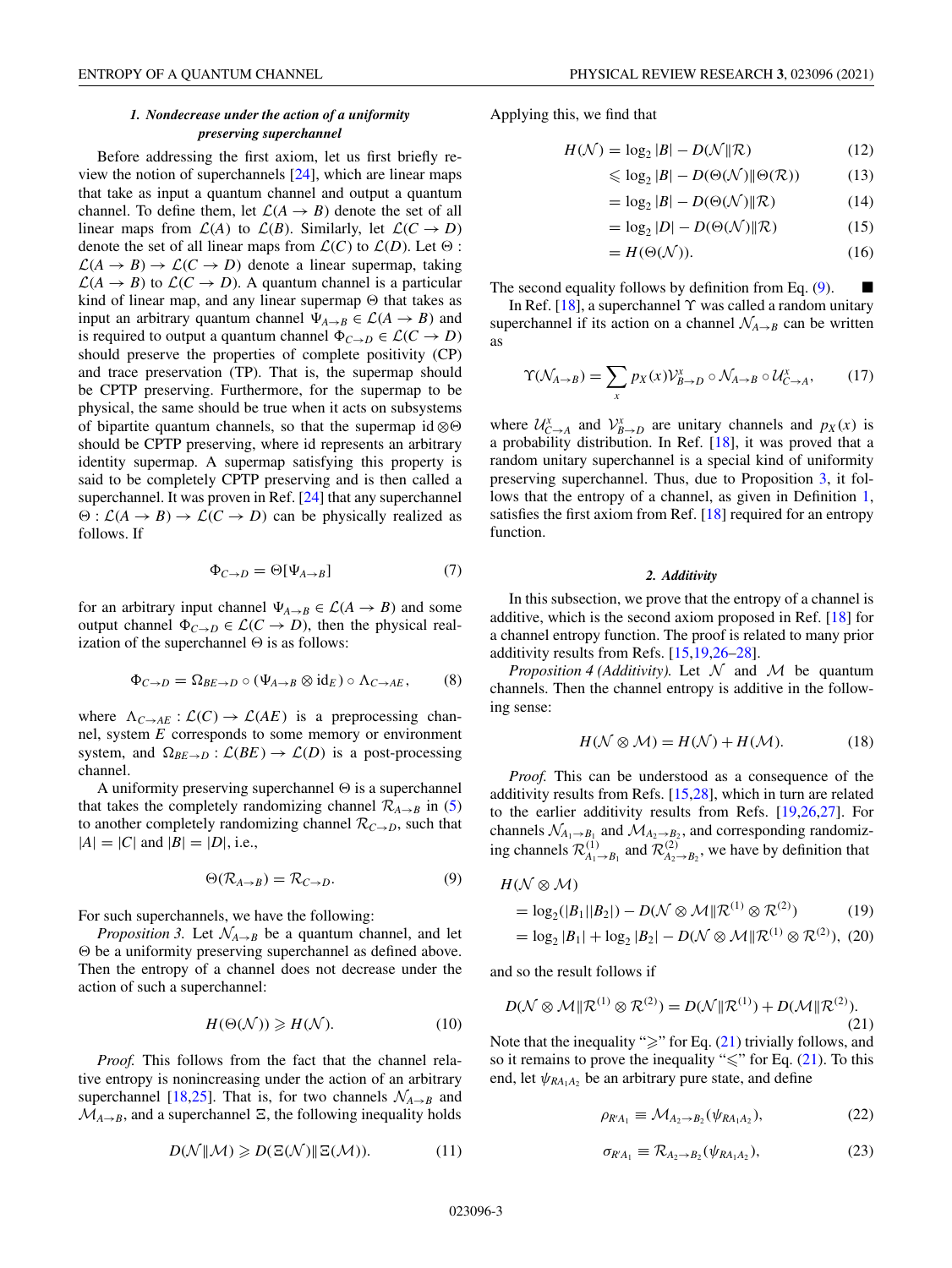<span id="page-4-0"></span>where system  $R' \equiv RB_2$ . Then we find that

$$
D((\mathcal{N}_{A_1\rightarrow B_1}\otimes\mathcal{M}_{A_2\rightarrow B_2})(\psi_{RA_1A_2})\|(\mathcal{R}_{A_1\rightarrow B_1}\otimes\mathcal{R}_{A_2\rightarrow B_2})(\psi_{RA_1A_2}))
$$

$$
= D(\mathcal{N}_{A_1 \to B_1}(\rho_{R'A_1}) \| R_{A_1 \to B_1}(\sigma_{R'A_1})) \tag{24}
$$

$$
\leq D(\mathcal{N}_{A_1 \to B_1}(\rho_{R'A_1}) \| R_{A_1 \to B_1}(\rho_{R'A_1})) + D(\rho_{R'A_1} \| \sigma_{R'A_1}) \tag{25}
$$

$$
= D(\mathcal{N}_{A_1 \to B_1}(\rho_{R'A_1}) \| R_{A_1 \to B_1}(\rho_{R'A_1})) + D(\mathcal{M}_{A_2 \to B_2}(\psi_{R A_1 A_2}) \| R_{A_2 \to B_2}(\psi_{R A_1 A_2}))
$$
(26)

$$
\leqslant \sup_{\rho_{R'A_1}} D(\mathcal{N}_{A_1\rightarrow B_1}(\rho_{R'A_1}) \|\mathcal{R}_{A_1\rightarrow B_1}(\rho_{R'A_1}))
$$

+ 
$$
\sup_{\psi_{RA_1A_2}} D(\mathcal{M}_{A_2 \to B_2}(\psi_{RA_1A_2}) \| R_{A_2 \to B_2}(\psi_{RA_1A_2}))
$$
 (27)

$$
= D(\mathcal{N}_{A_1 \to B_1} \| \mathcal{R}_{A_1 \to B_1}) + D(\mathcal{M}_{A_2 \to B_2} \| \mathcal{R}_{A_2 \to B_2}). \tag{28}
$$

Г

The first inequality follows from the same steps given in the proof of Ref. [ $[28]$ , Lemma 38]. This concludes the proof.  $\blacksquare$ 

Another approach to establishing additivity is to employ the first identity of Proposition  $6$  (in Sec. II B) and [[\[26\]](#page-24-0), Eq. (3.28)], the latter of which was independently formulated in Ref. [[\[19\]](#page-24-0), Sec. 2.3].

#### *3. Reduction to states and normalization*

We now prove that the entropy of a channel reduces to the entropy of a state if the channel is one that replaces the input with a given state.

*Proposition 5 (Reduction to states).* Let the channel  $\mathcal{N}_{A\rightarrow B}$ be a replacer channel, defined such that  $\mathcal{N}_{A\rightarrow B}(\rho_A) = \sigma_B$  for all states  $\rho_A$  and some state  $\sigma_B$ . Then the following equality holds:

$$
H(\mathcal{N}) = H(B)_{\sigma}.
$$
 (29)

*Proof.* For any input  $\psi_{RA}$ , the output is  $\mathcal{N}_{A\rightarrow B}(\psi_{RA}) =$  $\psi_R \otimes \sigma_B$ , and we find that

$$
D(\mathcal{N}_{A\to B}(\psi_{RA}) \| R_{A\to B}(\psi_{RA})) = D(\psi_R \otimes \sigma_B \| \psi_R \otimes \pi_B)
$$
  
= 
$$
D(\sigma_B \| \pi_B).
$$
 (30)

This implies that

$$
H(\mathcal{N}) = \log_2 |B| - D(\mathcal{N}||\mathcal{R})
$$
\n(31)

$$
= \log |B| - D(\sigma_B || \pi_B)
$$
 (32)

$$
=H(B)_{\sigma},\tag{33}
$$

concluding the proof.

A final axiom (normalization) for a channel entropy function [\[18\]](#page-24-0) is that it should be equal to zero for any channel that replaces the input with a pure state and it should be equal to the logarithm of the output dimension for any channel that replaces the input with the maximally mixed state. Clearly, Proposition 5 implies the normalization property if the replaced state is maximally mixed or pure.

#### **B. Alternate representations for the entropy of a channel**

The entropy of a quantum channel has at least three alternate representations, in terms of the completely bounded entropy of Ref. [\[19\]](#page-24-0), the entropy gain of its complementary channel [\[27\]](#page-24-0), and the maximum output entropy of the channel conditioned on its environment. We recall these various channel functions now.

Recall that the completely bounded entropy of a quantum channel  $\mathcal{N}_{A\rightarrow B}$  is defined as [\[19\]](#page-24-0)

$$
H_{\rm CB,min}(\mathcal{N}) \equiv \inf_{\rho_{RA}} H(B|R)_{\omega},\tag{34}
$$

where  $H(B|R)_{\omega} \equiv H(BR)_{\omega} - H(R)_{\omega}$  is the conditional entropy of the state  $\omega_{RB} = \mathcal{N}_{A\rightarrow B}(\rho_{RA})$  and the system *R* is unbounded. However, due to data processing, purification, and the Schmidt decomposition theorem, it follows that

$$
H_{\rm CB,min}(\mathcal{N}) = \inf_{\psi_{RA}} H(B|R)_{\omega},\tag{35}
$$

where  $\psi_{RA}$  is a pure bipartite state with system *R* isomorphic to the channel input system *A*.

Due to the Stinespring representation theorem [\[29\]](#page-24-0), every channel  $\mathcal{N}_{A\rightarrow B}$  can be realized by the action of an isometric channel  $\mathcal{U}_{A\rightarrow BE}^{N}$  and a partial trace as follows:

$$
\mathcal{N}_{A \to B} = \text{Tr}_E \circ \mathcal{U}_{A \to BE}^{\mathcal{N}}.
$$
 (36)

If we instead trace over the channel output  $B$ , then this realizes a complementary channel of  $\mathcal{N}_{A\rightarrow B}$ :

$$
\mathcal{N}_{A \to E}^c \equiv \text{Tr}_B \circ \mathcal{U}_{A \to BE}^{\mathcal{N}}.
$$
 (37)

Using these notions, we can define the entropy gain of a complementary channel of  $\mathcal{N}_{A\rightarrow B}$  as follows [\[27\]](#page-24-0):

$$
G(\mathcal{N}_{A\to E}^c) \equiv \inf_{\rho_A} [H(E)_{\tau} - H(A)_{\rho}], \tag{38}
$$

where  $\tau_{BE} \equiv \mathcal{U}_{A\rightarrow BE}^{\mathcal{N}}(\rho_A)$ . The entropy gain has been investigated for infinite-dimensional quantum systems in Refs. [\[30–32\]](#page-24-0). We can also define the maximum output entropy of the channel conditioned on its environment as

$$
\sup_{\rho_A} H(B|E)_{\tau},\tag{39}
$$

where again  $\tau_{BE} \equiv \mathcal{U}_{A\rightarrow BE}^{\mathcal{N}}(\rho_A)$ .

We now prove that the entropy of a channel, as given in Definition [1,](#page-2-0) is equal to the completely bounded entropy, the entropy gain of a complementary channel, and the negation of the maximum output entropy of the channel conditioned on its environment.

*Proposition 6.* Let  $\mathcal{N}_{A\rightarrow B}$  be a quantum channel, and let  $\mathcal{U}_{A\rightarrow BE}^{N}$  be an isometric channel extending it, as in Eq. (36). Then

$$
H(\mathcal{N}) = H_{\text{CB,min}}(\mathcal{N}) = G(\mathcal{N}_{A \to E}^c) = -\sup_{\rho_A} H(B|E)_{\tau}, \tag{40}
$$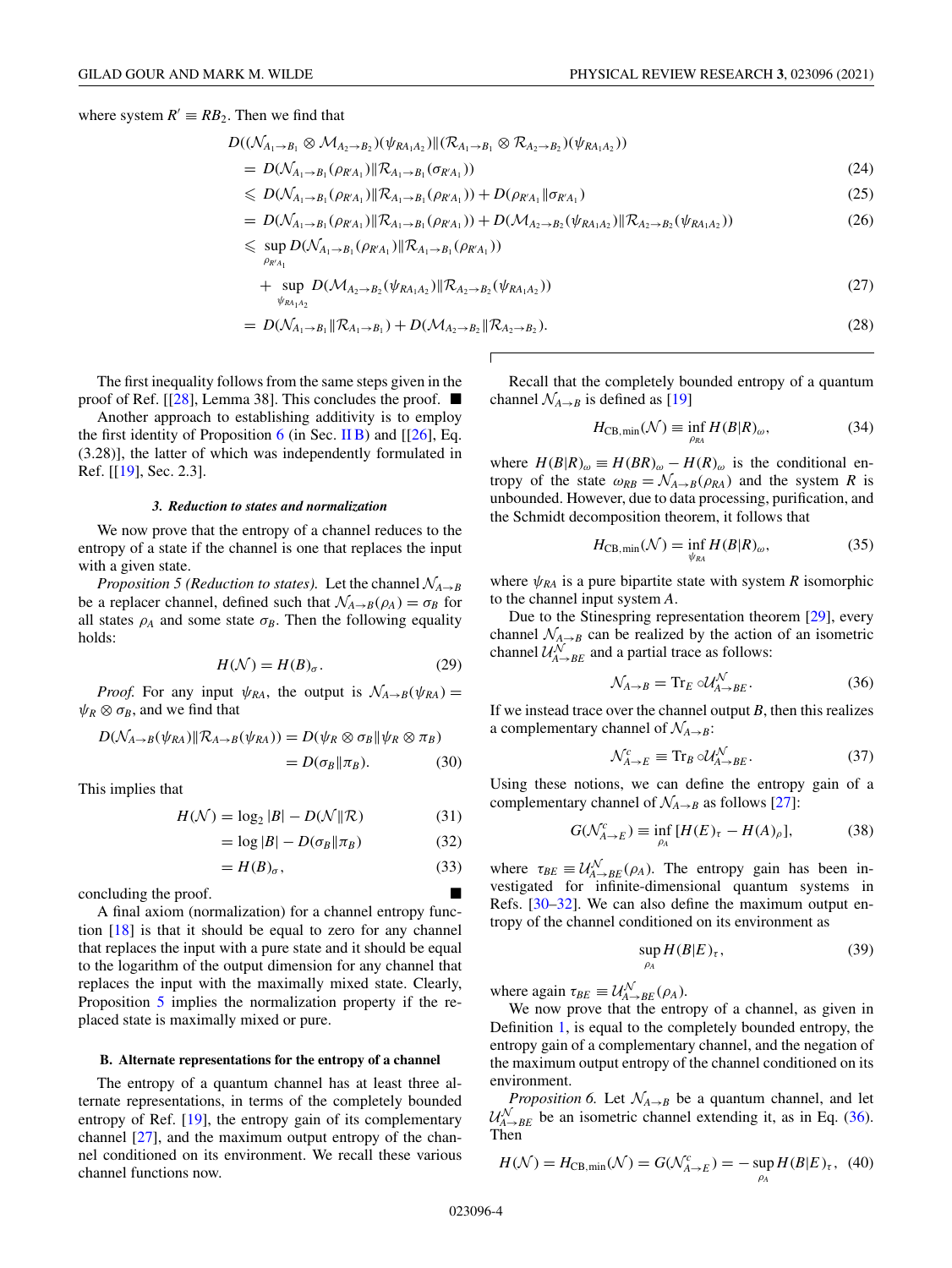<span id="page-5-0"></span>where  $\tau_{BE} \equiv \mathcal{U}_{A\rightarrow BE}^{\mathcal{N}}(\rho_A)$ . It then follows that

$$
|H(\mathcal{N})| \leqslant \log_2 |B|.
$$
 (41)

*Proof.* Using the identity  $D(\rho \| c\sigma) = D(\rho \| \sigma) - \log_2 c$ , for a constant  $c > 0$ , and the fact that the conditional entropy  $H(B|R)_{\mathcal{N}(\psi)} = -D(\mathcal{N}_{A\rightarrow B}(\psi_{RA})||\psi_R \otimes I_B)$ , we find that

$$
H(\mathcal{N}) = \log_2 |B| - D(\mathcal{N}||\mathcal{R})
$$
\n(42)

$$
= \log_2 |B| - \sup_{\psi_{RA}} D(\mathcal{N}_{A \to B}(\psi_{RA}) || \mathcal{R}_{A \to B}(\psi_{RA})) \quad (43)
$$

$$
= \log_2 |B| - \sup_{\psi_{RA}} D(\mathcal{N}_{A \to B}(\psi_{RA}) \| \psi_R \otimes \pi_B)
$$
(44)

$$
= - \sup_{\psi_{RA}} D(\mathcal{N}_{A \to B}(\psi_{RA}) || \psi_R \otimes I_B)
$$
(45)

$$
= \inf_{\psi_{RA}} H(B|R)_{\mathcal{N}(\psi)} \tag{46}
$$

$$
=H_{\rm CB,min}(\mathcal{N}).\tag{47}
$$

We can then conclude the dimension bound in Eq. (41) from the fact that it holds uniformly for the conditional entropy  $|H(B|R)| \leq \log_2 |B|$ . Defining  $\tau_{RBE} = \mathcal{U}_{A \to BE}^{\mathcal{N}}(\psi_{RA})$ , from the identity

$$
H(B|R)_{\tau} = H(BR)_{\tau} - H(R)_{\tau} = H(E)_{\tau} - H(A)_{\rho}, \quad (48)
$$

for  $\rho_A = \text{Tr}_R{\psi_{RA}}$ , and where we used  $\tau_R = \psi_R$ , we have that

$$
H(\mathcal{N}) = G\big(\mathcal{N}_{A \to E}^c\big) \equiv \inf_{\rho_A} \left[ H(E)_{\tau} - H(A)_{\rho} \right]. \tag{49}
$$

We finally conclude that

$$
H(\mathcal{N}) = -\sup_{\rho_A} H(B|E)_{\tau},\tag{50}
$$

which follows from the identity (duality of conditional entropy)

$$
H(B|R)_{\omega} = -H(B|E)_{\mathcal{U}(\psi_A)}.\tag{51}
$$

This concludes the proof.

*Remark 7.* We note here, as observed in Ref. [\[19\]](#page-24-0), that the dimension lower bound  $H(\mathcal{N}) \ge -\log_2 |\mathcal{B}|$  is saturated by the identity channel, while the dimension upper bound  $H(\mathcal{N}) \leq \log_2 |\mathcal{B}|$  is saturated for the completely randomizing (depolarizing) channel, which sends every state to the maximally mixed state. Also, the entropy  $H(N)$  is equal to zero for a replacer channel that replaces the input with a pure quantum state. It is also known that the entropy of a channel is nonnegative for all entanglement-breaking channels, as shown in Ref. [\[19\]](#page-24-0). This includes all classical channels.

Thus, unlike entropy of a quantum state, the entropy of a quantum channel can be negative. This negativity captures the ability of the channel to distill quantum entanglement, in a sense made precise by the quantum channel merging theorem stated as Theorem [10](#page-6-0) in Sec. III. In the previous subsection we saw that for a replacer channel with pure output state, the entropy of a channel is zero. This replacer channel is also entanglement breaking. However, the identity channel is the least noisy channel, and therefore should have the least entropy possible. Indeed, as stated above, for the identity channel, our entropy function equals the negative of the logarithm of the dimension (which is the smallest possible value).

*Corollary 8.* For any quantum channel  $\mathcal{N}_{A\rightarrow B}$ ,

$$
H(\mathcal{N}) \geqslant -\log|A| \,,\tag{52}
$$

with equality if and only if  $\mathcal{N}_{A\rightarrow B}$  is an isometry.

*Proof.* The proof that − log |*A*| is the smallest possible value follows trivially from the well known bound  $D(\mathcal{N}_{A\rightarrow B}(\psi_{RA})|\mathcal{R}_{A\rightarrow B}(\psi_{RA})) \leq \log |AB|$ , or alternatively from  $(40)$  and  $(49)$  and dropping the nonnegative term  $H(E)_{\tau}$ . Now, from the proposition above,

$$
H(\mathcal{N}) = \inf_{\psi_{RA}} H(B|R)_{\mathcal{N}(\psi)}.
$$
 (53)

Therefore, the smallest possible value − log |*A*| is achieved if and only if  $\mathcal{N}_{A\rightarrow B}(\psi_{RA})$  is the maximally entangled state (recall  $|R| = |A|$ ). This is only possible if  $|B| \ge |A|$  and N is an isometry.

#### **III. QUANTUM CHANNEL MERGING**

Given a bipartite state  $\rho_{BE}$ , the goal of quantum state merging is for Bob to use forward classical communication to Eve, as well as entanglement, to merge his share of the state with Eve's share [\[20,21\]](#page-24-0). The optimal rate of entanglement consumed is equal to the conditional entropy  $H(B|E)_{\rho}$ . Alternatively, the optimal rate of entanglement *gained* is equal to the conditional entropy  $H(B|R)_{\psi}$ , where  $\psi_{RBE}$  is a purification of  $\rho_{BE}$ .

In this section, we define a task, called *quantum channel merging*, that can be considered a dynamical counterpart of state merging. Given a quantum channel  $\mathcal{N}_{A\rightarrow B}$  with isometric extension  $\mathcal{U}_{A\rightarrow BE}^{N}$ , the goal is for Bob to merge his share of the channel with Eve's share. We find here that the entanglement cost of the protocol is equal to  $\sup_{\rho_A} H(B|E)_{\omega}$ , where  $\omega_{BE} =$  $\mathcal{U}_{A\rightarrow BE}^{N}(\rho_A)$ . Equivalently, by employing Eq. (50), the entanglement gain of the protocol is equal to  $H(N)$ , the entropy of the channel  $\mathcal{N}_{A\rightarrow B}$ . Thus, the main result of this section is a direct operational interpretation of the entropy of a channel as the entanglement gain in quantum channel merging. We note here that the completely bounded entropy of Ref. [\[19\]](#page-24-0) (i.e., entropy of a channel) was recently interpreted in terms of a cryptographic task in Ref. [\[33\]](#page-24-0).

We now specify the quantum channel merging information-processing task in detail. Let  $\mathcal{N}_{A\rightarrow B}$  be a quantum channel, and suppose that  $\mathcal{U}_{A\rightarrow BE}^{N}$  is an isometric channel extending it. Here, we think of the isometric channel  $\mathcal{U}^{\mathcal{N}}_{A\rightarrow BE}$  as a broadcast channel (three-terminal device), which connects a source to the receivers Bob and Eve. Suppose that a source generates an arbitrary state  $\psi_{RA^n}$  and then sends the *A* systems through the isometric channel  $(U_{A\rightarrow BE}^{\mathcal{N}})^{\otimes n}$ , which transmits the *B* systems to Bob and the *E* systems to Eve. The goal is for Bob to use free one-way local operations and classical communication (one-way LOCC) to generate ebits at the maximum rate possible, while also merging his systems with Eve's.

Let  $n \in \mathbb{N}$ ,  $M \in \mathbb{Q}$ , and  $\varepsilon \in [0, 1]$ . An  $(n, M, \varepsilon)$  protocol for this task consists of a one-way LOCC channel  $\mathcal{P}_{B^n E^n \overline{B}_0 \overline{E}_0 \to \widetilde{B}_E^n \widetilde{E}^n \overline{B}_1 \overline{E}_1}$  such that

$$
\sup_{\psi_{RA^n}} \frac{1}{2} \left\| \left[ \mathrm{id}_{BE \to \widetilde{B}_E}^{\otimes n} \widetilde{E} \circ (\mathcal{U}_{A \to BE}^{\mathcal{N}})^{\otimes n} \right] (\psi_{RA^n}) \otimes \Phi_{\overline{B}_1 \overline{E}_1}^{\mathcal{L}}
$$

$$
- \mathcal{P}_{B^n E^n \overline{B}_0 \overline{E}_0 \to \widetilde{B}_E^n \overline{E}^n \overline{B}_1 \overline{E}_1} (\left[ (\mathcal{U}_{A \to BE}^{\mathcal{N}})^{\otimes n} (\psi_{RA^n}) \right] \otimes \Phi_{\overline{B}_0 \overline{E}_0}^{\mathcal{K}}) \right\|_1
$$

$$
\leq \varepsilon, \tag{54}
$$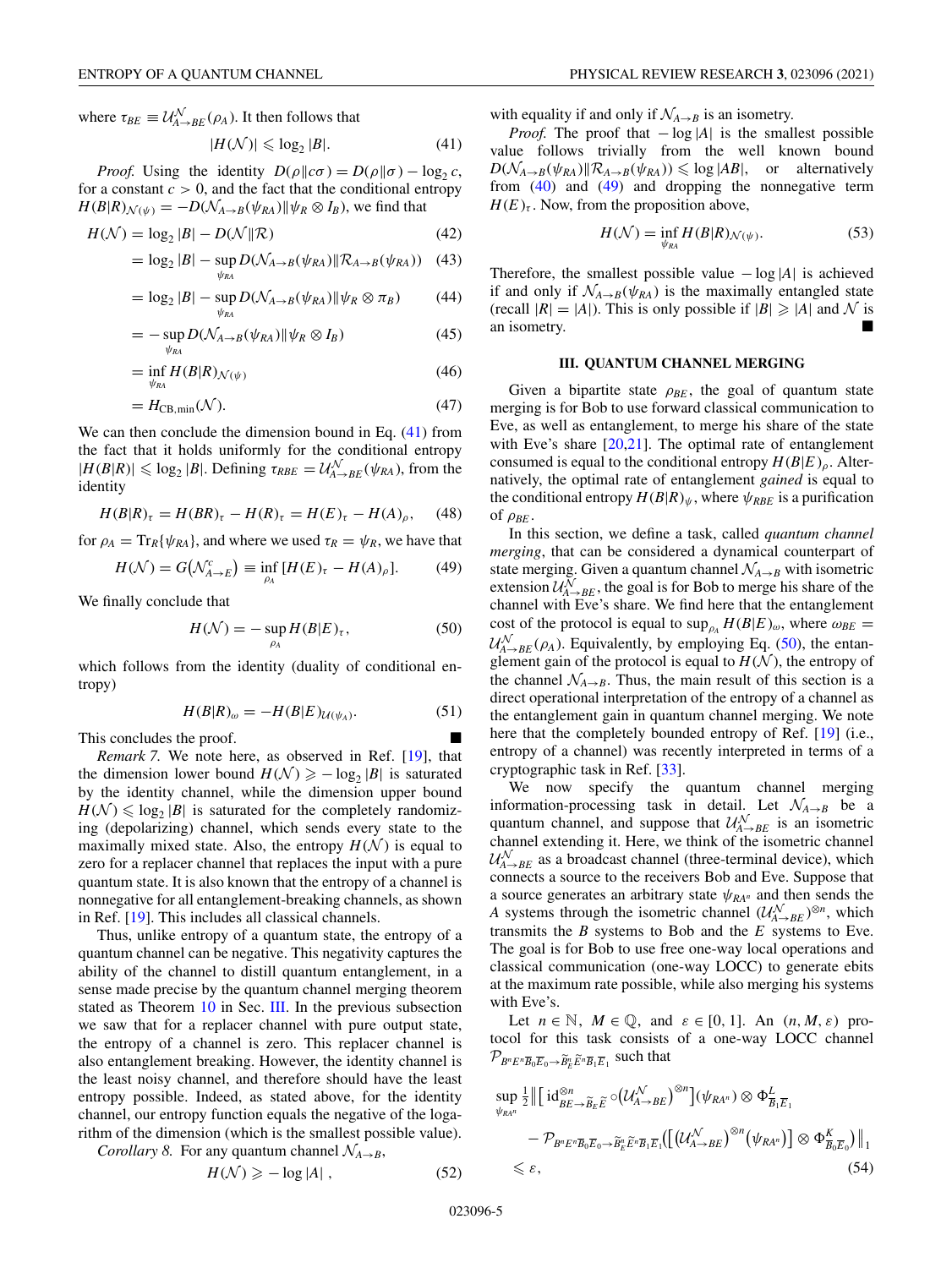<span id="page-6-0"></span>

FIG. 1. The goal of quantum channel merging is for Bob to merge his share of the channel with Eve's. Given a channel  $\mathcal{N}_{A\rightarrow B}$ , let  $\mathcal{V}^{\mathcal{N}}$  $(U_{A\to BE}^{\mathcal{N}})^{\otimes n}$ , where  $U_{A\to BE}^{\mathcal{N}}$  is an isometric channel extending  $\mathcal{N}_{A\to B}$ . By consuming a maximally entangled state  $\Phi^{K}$  of Schmidt rank *K* and applying a one-way LOCC protocol  $P$ , Bob and Eve can distill a maximally entangled state  $\Phi^L$  of Schmidt rank *L* and transfer Bob's systems  $B<sup>n</sup>$  to Eve, in such a way that any third party having access to the inputs  $A<sup>n</sup>$  and the outputs  $B<sup>n</sup>$  and  $E<sup>n</sup>$  would not be able to distinguish the difference between the ideal situation on the left and the simulation on the right. Theorem 10 states that the optimal asymptotic rate of entanglement gain is equal to the entropy of the channel  $N$ .

where  $\Phi_{\overline{B}_0\overline{E}_0}^K$  and  $\Phi_{\overline{B}_1\overline{E}_1}^L$  are maximally entangled states of Schmidt rank *K* and *L*, respectively, and  $M = L/K$ , so that the number of ebits gained in the protocol is equal to  $\log_2 M =$  $\log_2 L - \log_2 K$ . Figure 1 depicts the task of quantum channel merging.

*Definition 9 (Q. channel merging capacity).* A rate *R* is achievable for quantum channel merging if for all  $\varepsilon \in (0, 1]$ , δ > 0, and sufficiently large *n*, there exists an  $(n, 2^{n[R-\delta]}, \varepsilon)$ protocol of the above form. The quantum channel merging capacity  $C_M(\mathcal{N})$  is defined to be the supremum of all achievable rates:

 $C_M(\mathcal{N}) \equiv \sup \{R \mid R \text{ is achievable for channel merging on } \mathcal{N} \}.$ (55)

*Theorem 10.* The quantum channel merging capacity of a channel  $\mathcal N$  is equal to its entropy:

$$
C_M(\mathcal{N}) = H(\mathcal{N}).\tag{56}
$$

We provide a detailed proof of Theorem 10 in Appendix [A.](#page-19-0)

#### **IV. EXAMPLES**

In this section, we provide formulas for the entropy of several fundamental channel models, including erasure channels, dephasing channels, depolarizing channels, and Werner– Holevo channels. We also define the energy-constrained and unconstrained entropies of a channel and determine formulas for them for common bosonic channel models, including thermal, amplifier, and additive-noise channels.

#### **A. Finite-dimensional channels**

A first observation to make is that, for any finitedimensional channel, it is an "easy" optimization task to calculate its entropy. This is a consequence of the identity  $H(\mathcal{N}) = -\sup_{\rho_A} H(B|E)_{\mathcal{U}(\rho)}$  from Proposition [6](#page-4-0) and the concavity of conditional entropy [\[34,35\]](#page-24-0) (in this context, see also  $[[26], Eq. (3.19)]$  $[[26], Eq. (3.19)]$  $[[26], Eq. (3.19)]$ . Thus, one can exploit numerical optimizations to calculate it [\[36,37\]](#page-24-0).

For channels with symmetry, it can be much easier to evaluate a channel's entropy, following from some observations from, e.g., Ref. [[\[38\]](#page-24-0), Sec. 6]. Let us begin by recalling the notion of a covariant channel  $\mathcal{N}_{A\rightarrow B}$  [\[39\]](#page-24-0). For a group *G* with unitary channel representations  $\{U_A^g\}_g$  and  $\{V_B^g\}_g$  acting on the input system *A* and output system *B* of the channel  $\mathcal{N}_{A\rightarrow B}$ , the channel  $\mathcal{N}_{A\rightarrow B}$  is covariant with respect to the

group *G* if the following equality holds for all  $g \in G$ :

$$
\mathcal{N}_{A \to B} \circ \mathcal{U}_A^g = \mathcal{V}_B^g \circ \mathcal{N}_{A \to B}.\tag{57}
$$

If the averaging channel is such that  $\frac{1}{|G|}\sum_{g}U_A^g(X) =$  $Tr[X]I/|A|$  (implementing a unitary one-design), then we simply say that the channel  $\mathcal{N}_{A\rightarrow B}$  is covariant. It turns out that the entropy of a channel is simple to calculate for covariant channels, with the optimal  $\psi_{RA}$  in Eq. [\(35\)](#page-4-0) being the maximally entangled state, or equivalently, the optimal ρ*<sup>A</sup>* in  $-\sup_{\rho_A} H(B|E)_{U(\rho)}$  being the maximally mixed state.

*Proposition 11.* Let  $\mathcal{N}_{A\rightarrow B}$  be a quantum channel that is covariant with respect to a group  $G$ , in the sense of Eq.  $(57)$ , and let  $\mathcal{U}_{A\rightarrow BE}^{N}$  be an isometric channel extending it. Then it suffices to perform the optimization for the entropy of a channel over states that respect the symmetry of the channel:

$$
H(\mathcal{N}) = - \sup_{\rho_A = \mathcal{S}_A(\rho_A)} H(B|E)_{\mathcal{U}(\rho)},
$$
(58)

where the symmetrizing channel  $S_A = \frac{1}{|G|} \sum_{g \in G} \mathcal{U}_A^g$ . Thus, if a channel is covariant, then  $H(\mathcal{N}) = -H(B|E)_{\mathcal{U}(\pi)}$ ; i.e., the optimal state  $\rho_A$  is the maximally mixed state  $\pi_A$ .

*Proof.* First recall from Proposition [6](#page-4-0) that  $H(N) =$  $-\sup_{\rho_A} H(B|E)_{\mathcal{U}(\rho)}$ . Let  $\rho_A$  be an arbitrary state. If a channel  $\mathcal{N}_{A\rightarrow B}$  is covariant as in Eq. (57), then it is known that there exists a unitary channel  $\mathcal{W}_E^{\hat{g}}$  such that [\[14,40\]](#page-24-0)

$$
\mathcal{U}_{A\to BE}^{\mathcal{N}} \circ \mathcal{U}_{A}^{g} = (\mathcal{V}_{B}^{g} \otimes \mathcal{W}_{E}^{g}) \circ \mathcal{U}_{A\to BE}^{\mathcal{N}}.
$$
 (59)

See also Ref.  $[41]$ , [A](#page-19-0)ppendix A for a simple proof. Then we find that

$$
H(B|E)_{\mathcal{U}(\rho)} = H(B|E)_{(\mathcal{V}^g \otimes \mathcal{W}^g)\mathcal{U}(\rho)} \tag{60}
$$

$$
= \frac{1}{|G|} \sum_{g \in G} H(B|E)_{(\mathcal{V}^g \otimes \mathcal{W}^g) \mathcal{U}(\rho)} \qquad (61)
$$

$$
= \frac{1}{|G|} \sum_{g \in G} H(B|E)_{\left(\mathcal{U} \circ \mathcal{U}^g\right)(\rho)} \tag{62}
$$

$$
\leqslant H(B|E)_{(\mathcal{U}\circ S)(\rho)}.\tag{63}
$$

The first equality follows from invariance of conditional entropy under the action of a local unitary (the equality holds for all  $g \in G$ ). The third equality follows from channel covariance. The inequality follows from concavity of conditional entropy  $[34,35]$ .

A simple example of a channel that is covariant is the quantum erasure channel, defined as [\[42\]](#page-24-0)

$$
\mathcal{E}^p(\rho) \equiv (1 - p)\rho + p|e\rangle\langle e|,\tag{64}
$$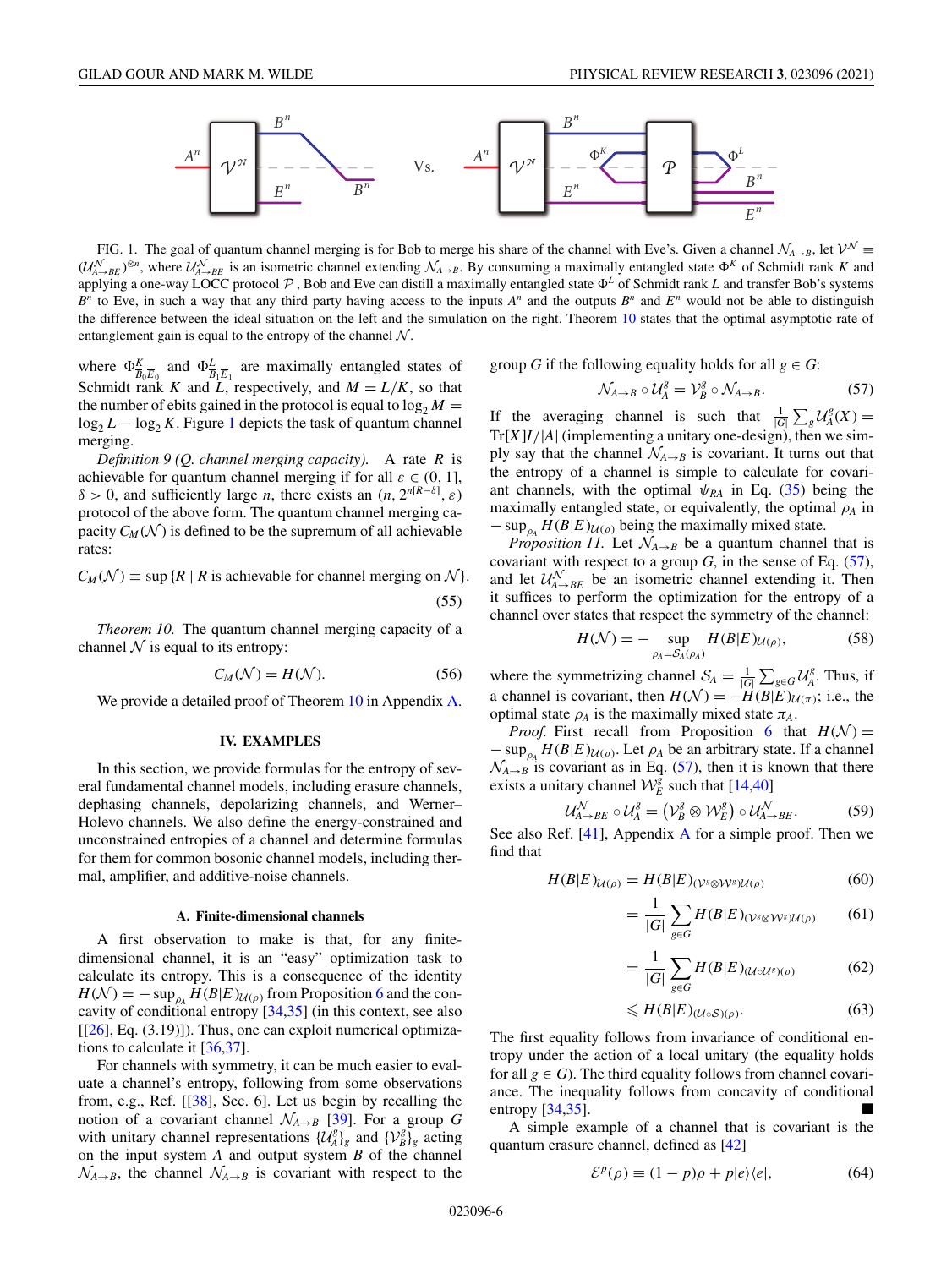

FIG. 2. Entropy of the qubit erasure channel as a function of the erasure probability  $p$ . When  $p = 0$ , the erasure channel is the identity qubit channel and thus takes on its smallest value. When  $p = 1$ , the erasure channel deterministically replaces the input with the pure state  $|e\rangle\langle e|$  and thus has entropy equal to zero.

where  $\rho$  is a *d*-dimensional input state,  $p \in [0, 1]$  is the erasure probability, and  $|e\rangle\langle e|$  is a pure erasure state orthogonal to any input state, so that the output state has  $d + 1$  dimensions. A *d*-dimensional dephasing channel has the following action:

$$
\mathcal{D}^{\mathbf{p}}(\rho) = \sum_{\ell=0}^{d-1} p_{\ell} Z^{\ell} \rho Z^{\ell \dagger}, \tag{65}
$$

where **p** is a vector containing the probabilities  $p_\ell$  and  $Z$ has the following action on the computational basis  $Z|x\rangle =$  $e^{2\pi i x/d} |x\rangle$ . This channel is covariant with respect to the Heisenberg–Weyl group of unitaries, which is well known to form a unitary one-design. A particular kind of Werner– Holevo channel performs the following transformation on a *d*-dimensional input state  $\rho$  [\[43\]](#page-24-0):

$$
\mathcal{W}^{(d)}(\rho) \equiv \frac{1}{d-1} [\text{Tr}\{\rho\}I - T(\rho)],\tag{66}
$$

where  $d \ge 2$  and *T* denotes the transpose map  $T(\cdot) =$  $\sum_{i,j} |i\rangle\langle j|(\cdot)|i\rangle\langle j|$ . As observed in Ref. [[\[43\]](#page-24-0), Sec. [II\]](#page-2-0), this channel is covariant. The *d*-dimensional depolarizing channel is a common model of noise in quantum information, transmitting the input state with probability  $1 - p \in [0, 1]$ and replacing it with the maximally mixed state  $\pi \equiv \frac{I}{d}$  with probability *p*:

$$
\Delta^p(\rho) = (1 - p)\rho + p\pi. \tag{67}
$$

By applying Proposition [11](#page-6-0) and evaluating the resulting entropy  $-H(B|E)$  for each of the above channels when the maximally mixed state  $\pi$  is input, we arrive at the following formulas:

$$
H(\mathcal{E}^p) = h_2(p) + (p-1)\log_2 d,\tag{68}
$$

$$
H(\mathcal{D}^{\mathbf{p}}) = H(\mathbf{p}) - \log_2 d,\tag{69}
$$

$$
H(\mathcal{W}^{(d)}) = \log_2 [(d-1)/2],\tag{70}
$$

$$
H(\Delta^{p}) = -\left(1 - p + \frac{p}{d^{2}}\right) \log_{2} \left(1 - p + \frac{p}{d^{2}}\right)
$$

$$
-\left(d^{2} - 1\right) \frac{p}{d^{2}} \log_{2} \frac{p}{d^{2}} - \log_{2} d, \tag{71}
$$



FIG. 3. Entropy of the qubit dephasing channel as a function of the dephasing probability *p*. The optimal input state is the maximally entangled state, so that the channel entropy is evaluated on the Choi state of the channel. When  $p = 0$ , the dephasing channel is the identity qubit channel and thus takes on its smallest value. When  $p = 1/2$ , the dephasing channel is a classical channel, so that its Choi state is maximally classically correlated. For such a state,  $D(\mathcal{N}||\mathcal{R}) = 1$  so that the channel entropy is equal to zero.

where  $H(\mathbf{p})$  is the Shannon entropy of the probability vector **p**. These formulas are plotted and interpreted in Figs. 2–4.

#### **B. Energy-constrained entropy of a channel**

We can define the energy-constrained entropy of a channel for infinite-dimensional systems, by employing the identity in Proposition [6](#page-4-0) and the definition of conditional entropy from Ref. [\[44\]](#page-24-0).

To review the definition from Ref. [\[44\]](#page-24-0), recall that the quantum entropy of a state  $\rho$  acting on a separable Hilbert space is defined as

$$
H(\rho) \equiv \text{Tr}\{\eta(\rho)\},\tag{72}
$$

where  $\eta(x) = -x \log_2 x$  if  $x > 0$  and  $\eta(0) = 0$ . The trace in the above equation can be taken with respect to any countable orthonormal basis of  $H$  [[\[45\]](#page-25-0), Definition 2]. The quantum entropy is a nonnegative, concave, lower semicontinuous



FIG. 4. Entropy of the qubit depolarizing channel as a function of the depolarizing probability  $p$ . When  $p = 0$ , the depolarizing channel is the identity qubit channel and thus takes on its smallest value. When  $p = 1$ , the depolarizing channel replaces the channel input with the maximally mixed state and thus takes on its maximal value.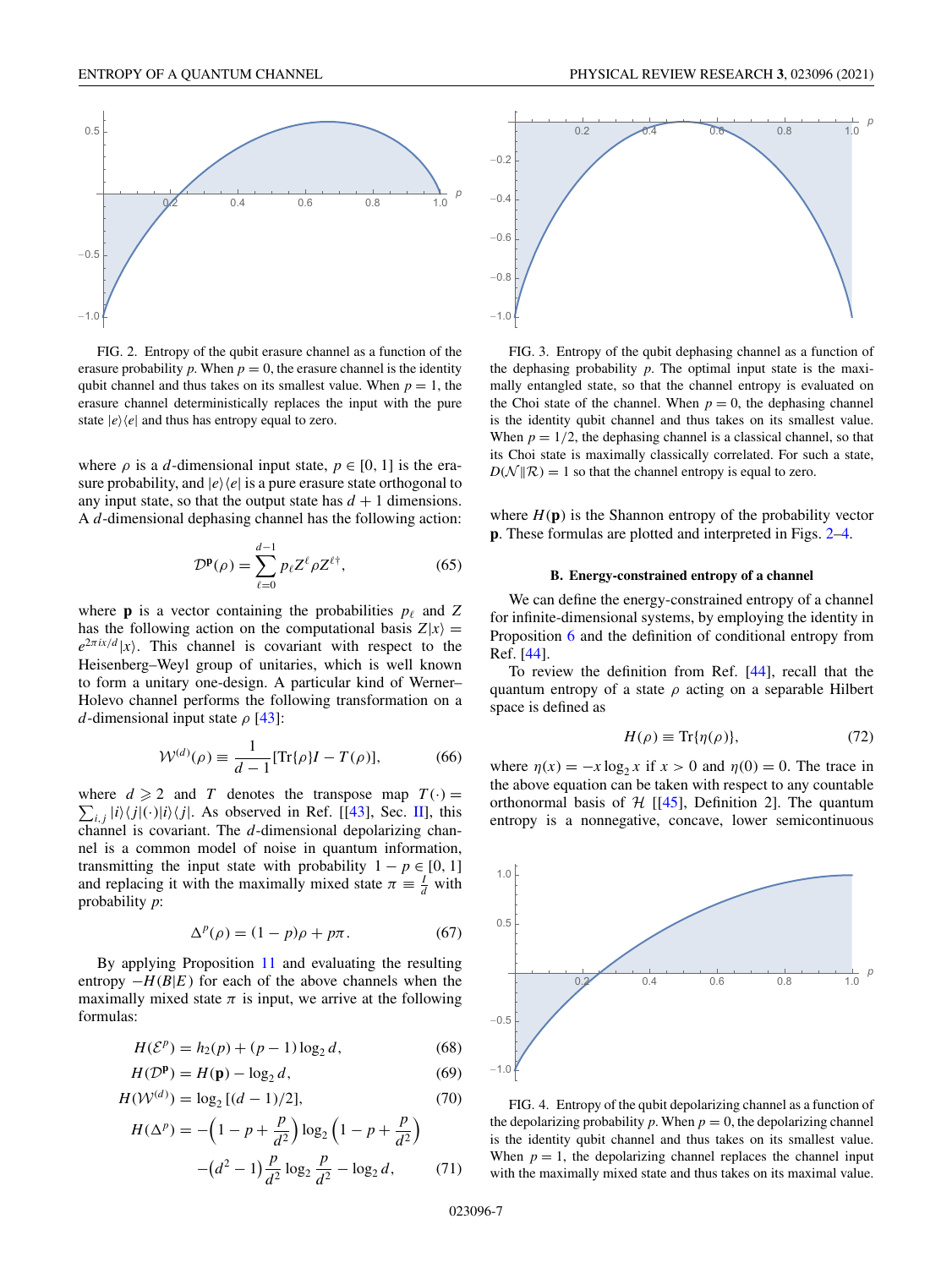function on  $\mathcal{D}(\mathcal{H})$  [\[46\]](#page-25-0). It is also not necessarily finite (see, e.g., Ref. [\[47\]](#page-25-0)). When  $\rho_A$  is assigned to a system *A*, we write  $H(A)$ <sub>ρ</sub>  $\equiv H(\rho_A)$ . Recall that the relative entropy of two states  $ρ$  and  $σ$  acting on a separable Hilbert space is given by [\[48,49\]](#page-25-0)

$$
D(\rho\|\sigma)
$$

$$
\equiv [\ln 2]^{-1} \sum_{i,j} |\langle \phi_i | \psi_j \rangle|^2 [p(i) \ln \left( \frac{p(i)}{q(j)} \right) + q(j) - p(i)],
$$
\n(73)

where  $\rho = \sum_i p(i) |\phi_i\rangle \langle \phi_i|$  and  $\sigma = \sum_j q(j) |\psi_j\rangle \langle \psi_j|$  are spectral decompositions of  $\rho$  and  $\sigma$  with  $\{|\phi_i\rangle\}_i$  and  $\{|\psi_j\rangle\}_j$ orthonormal bases. The prefactor  $[\ln 2]^{-1}$  is there to ensure that the units of the quantum relative entropy are bits. For a bipartite state  $\rho_{AB}$ , the mutual information is defined as

$$
I(A;B)_{\rho} \equiv D(\rho_{AB} \|\rho_A \otimes \rho_B). \tag{74}
$$

Finally, for a bipartite state  $\rho_{AB}$  such that  $H(A)_{\rho} < \infty$ , the conditional entropy is defined as [\[44\]](#page-24-0)

$$
H(A|B)_{\rho} \equiv H(A)_{\rho} - I(A;B)_{\rho},\tag{75}
$$

and it is known that  $H(A|B)_{\rho} \in [-H(A)_{\rho}, H(A)_{\rho}]$  [\[44\]](#page-24-0).

A Gibbs observable is a positive semidefinite operator *G* acting on a separable Hilbert space such that  $Tr{e^{-\beta G}} < \infty$ for all  $\beta > 0$  [\[14](#page-24-0)[,50,51\]](#page-25-0). This condition for a Gibbs observable means that there is always a well defined thermal state.

Finally, we say that a quantum channel  $\mathcal{N}_{A\rightarrow B}$  obeys the finite-output entropy condition  $[14,50,51]$  $[14,50,51]$  with respect to a Gibbs observable *G* if for all  $P \ge 0$ , the following inequality holds:

$$
\sup_{\rho_A: \text{Tr}\{G\rho_A\} \leq P} H(B)_{\mathcal{N}(\rho)} < \infty. \tag{76}
$$

We now define the energy-constrained and unconstrained channel entropy as follows:

*Definition 12.* Let  $\mathcal{N}_{A\rightarrow B}$  be a quantum channel that satisfies the finite-output entropy condition with respect to a Gibbs observable *G*. For  $P \ge 0$ , the energy-constrained entropy of  $\mathcal{N}_{A\rightarrow B}$  is defined as

$$
H(\mathcal{N}, G, P) \equiv \inf_{\psi_{RA}: \text{Tr}\{G\psi_A\} \leq P} H(B|R)_{\omega},\tag{77}
$$

where  $\omega_{RB} \equiv \mathcal{N}_{A\rightarrow B}(\psi_{RA})$  and the optimization is with respect to all pure bipartite states with system *R* isomorphic to system *A*. The unconstrained entropy of  $\mathcal{N}_{A\rightarrow B}$  with respect to *G* is then defined as

$$
H(\mathcal{N}, G) \equiv \inf_{P \ge 0} H(\mathcal{N}, G, P). \tag{78}
$$

#### **C. Bosonic Gaussian channels**

In this section, we evaluate the energy-constrained and unconstrained entropy of several important bosonic Gaussian channels [\[14,](#page-24-0)[52\]](#page-25-0), including the thermal, amplifier, and additive-noise channels. Here we take the Gibbs observable to be the photon number operator  $\hat{n}$  [\[14](#page-24-0)[,52\]](#page-25-0), and we note that each of these channels satisfies the finite-output entropy condition mentioned above. From a practical perspective, we should be most interested in these particular single-mode bosonic Gaussian channels, as these are of the greatest interest in applications, as stressed in Ref. [[\[14\]](#page-24-0), Sec. 12.6.3] and Ref.

[[\[53\]](#page-25-0), Sec. 3.5]. Each of these are defined, respectively, by the following Heisenberg input-output relations:

$$
\hat{b} = \sqrt{\eta}\hat{a} + \sqrt{1 - \eta}\hat{e},\tag{79}
$$

$$
\hat{b} = \sqrt{G}\hat{a} + \sqrt{G - 1}\hat{e}^{\dagger},
$$
\n(80)

$$
\hat{b} = \hat{a} + (x + ip) / \sqrt{2},\tag{81}
$$

where  $\hat{a}$ ,  $\hat{b}$ , and  $\hat{e}$  are the field-mode annihilation operators for the sender's input, the receiver's output, and the environment's input of these channels, respectively.

The channel in Eq. (79) is a thermalizing channel, in which the environmental mode is prepared in a thermal state  $\theta(N_B)$ of mean photon number  $N_B \geqslant 0$ , defined as

$$
\theta(N_B) \equiv \frac{1}{N_B + 1} \sum_{n=0}^{\infty} \left(\frac{N_B}{N_B + 1}\right)^n |n\rangle\langle n|,\tag{82}
$$

where  $\{|n\rangle\}_{n=0}^{\infty}$  is the orthonormal, photonic number-state basis. When  $N_B = 0$ ,  $\theta(N_B)$  reduces to the vacuum state, in which case the resulting channel in Eq. (79) is called the pureloss channel. The parameter  $\eta \in (0, 1)$  is the transmissivity of the channel, representing the average fraction of photons making it from the input to the output of the channel. Let  $\mathcal{L}_{\eta, N_B}$ denote this channel.

The channel in Eq.  $(80)$  is an amplifier channel, and the parameter  $G > 1$  is its gain. For this channel, the environment is prepared in the thermal state  $\theta(N_B)$ . If  $N_B = 0$ , then the amplifier channel is called the pure-amplifier channel. Let  $\mathcal{A}_{G,N_B}$  denote this channel.

Finally, the channel in Eq. (81) is an additive-noise channel, representing a quantum generalization of the classical additive white Gaussian noise channel. In Eq. (81), *x* and *p* are zero-mean, independent Gaussian random variables each having variance  $\xi \ge 0$ . Let  $\mathcal{T}_{\xi}$  denote this channel. Note that the additive-noise channel arises from the thermal channel in the limit  $\eta \to 1$ ,  $N_B \to \infty$ , but with  $(1 - \eta)N_B \to \xi$  [\[54\]](#page-25-0).

Kraus representations for the channels in Eqs.  $(79)$ – $(81)$ are available in Ref. [\[55\]](#page-25-0), which can be helpful for further understanding their action on input quantum states.

All of the above channels are phase-insensitive or phasecovariant Gaussian channels [ $14,52$ ]. Let  $N_s \ge 0$ . Since the function  $\sup_{\rho: \text{Tr}\{\hat{n}\rho\}\leq N_S} H(B|E)_{\mathcal{U}(\rho)}$  we are evaluating is concave in the input and invariant under local unitaries, Ref. [[\[56\]](#page-25-0), Remark 22] applies, implying that the optimal input state for the entropies of these channels is the bosonic thermal state  $\theta(N_S)$ . We then find by employing well known entropy formulas from Refs. [\[57,58\]](#page-25-0) (see also Ref. [\[59\]](#page-25-0) in this context) that

$$
H(L_{\eta,N_B}, \hat{n}, N_S)
$$
  
=  $g_2\{[D_1 + (1 - \eta)(N_S - N_B) - 1]/2\}$   
+  $g_2\{[D_1 - (1 - \eta)(N_S - N_B) - 1]/2\} - g_2(N_S),$  (83)

$$
H(\mathcal{A}_{G,N_B}, \hat{n}, N_S)
$$
  
=  $g_2\{ [D_2 + (G - 1)(N_S + N_B + 1) - 1]/2 \}$   
+  $g_2\{ [D_2 - (G - 1)(N_S + N_B + 1) - 1]/2 \} - g_2(N_S),$  (84)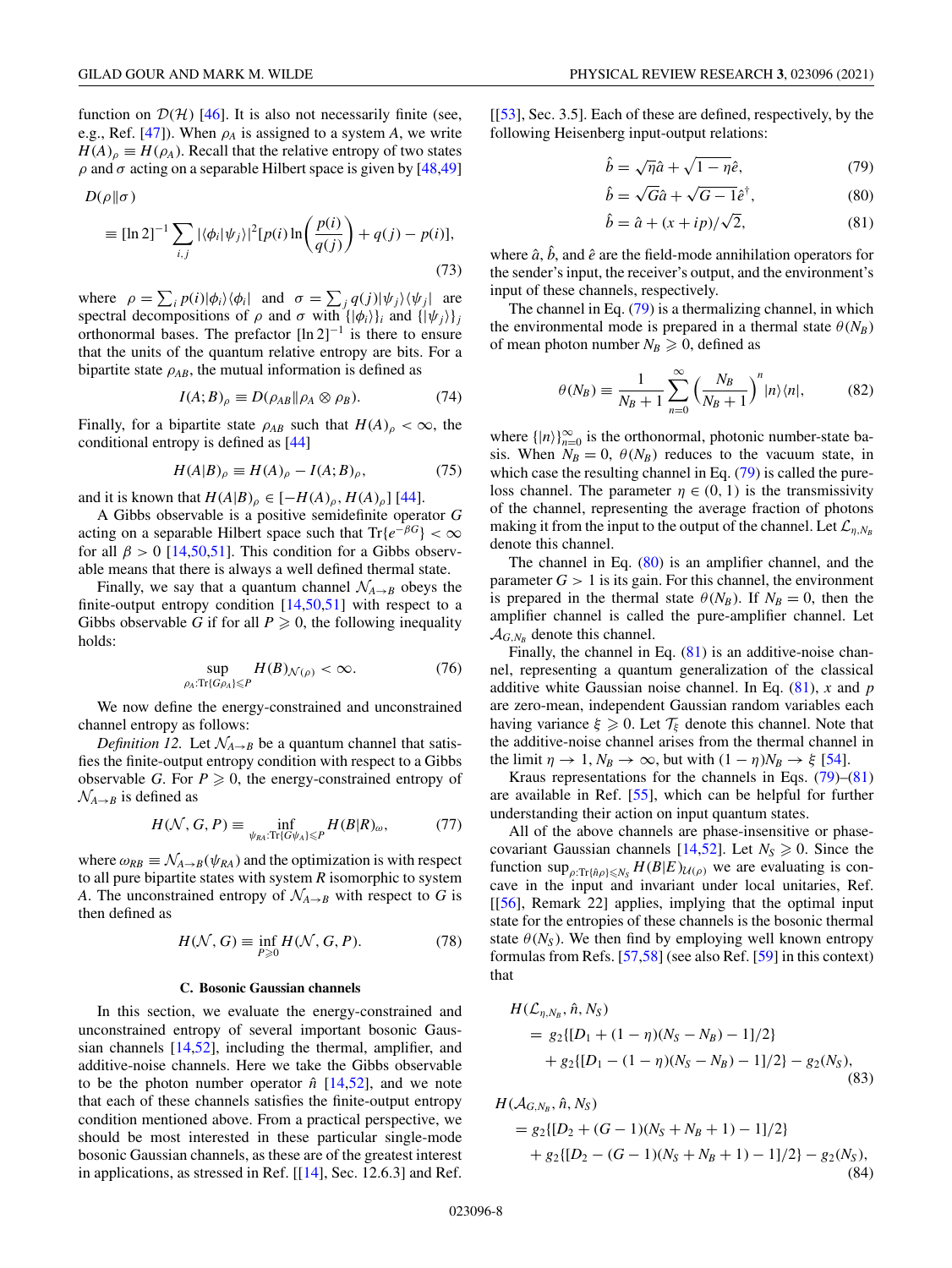<span id="page-9-0"></span>

FIG. 5. Entropy of the bosonic thermal channel as a function of the transmissivity  $\eta$ . When  $\eta = 1$ , the thermal channel is the identity channel and thus takes on its smallest value of  $-\infty$ , regardless of the value of  $N_B$ . When  $\eta = 0$  and  $N_B = 0$ , the thermal channel deterministically replaces the input with the pure vacuum state  $|0\rangle\langle 0|$ and thus has entropy equal to zero. As the thermal noise  $N_B$  increases, the entropy of the thermal channel increases.

$$
H(\mathcal{T}_{\xi}, \hat{n}, N_S) = g_2\{ [D_3 - (\xi + 1)]/2 \}
$$
  
+  $g_2\{ [D_3 + \xi - 1]/2 \} - g_2(N_S),$  (85)

where  $g_2$  is the bosonic entropy function defined in Eq.  $(210)$ and

$$
D_1 \equiv \sqrt{[(\eta + 1)N_S + (1 - \eta)N_B + 1]^2 - 4\eta N_S(N_S + 1)},
$$
\n(86)

 $D<sub>2</sub>$ 

$$
\equiv \sqrt{[(G+1)N_S + (G-1)(N_B+1) + 1]^2 - 4GN_S(N_S+1)},
$$
\n(87)

$$
D_3 \equiv \sqrt{(\xi + 1)^2 + 4\xi N_S}.
$$
 (88)

Note that we arrived at the formula for  $H(\mathcal{T}_{\varepsilon}, \hat{n}, N_{\rm S})$  by considering the limit discussed above. Furthermore, by the same reasoning as given in Ref. [[\[56\]](#page-25-0), Sec. 6], these functions are decreasing with increasing  $N<sub>S</sub>$ , and so we find that

$$
H(\mathcal{L}_{\eta,N_B},\hat{n}) = \inf_{N_S \geq 0} H(\mathcal{L}_{\eta,N_B},\hat{n},N_S)
$$
(89)

$$
= \lim_{N_S \to \infty} H(\mathcal{L}_{\eta, N_B}, \hat{n}, N_S), \tag{90}
$$

$$
H(\mathcal{A}_{G,N_B},\hat{n}) = \inf_{N_S \geq 0} H(\mathcal{A}_{G,N_B},\hat{n},N_S)
$$
(91)

$$
= \lim_{N_S \to \infty} H(\mathcal{A}_{G,N_B}, \hat{n}, N_S), \tag{92}
$$

$$
H(\mathcal{T}_{\xi}, \hat{n}) = \inf_{N_S \geq 0} H(\mathcal{T}_{\xi}, \hat{n}, N_S)
$$
(93)

$$
= \lim_{N_S \to \infty} H(\mathcal{T}_{\xi}, \hat{n}, N_S), \tag{94}
$$

which leads to the following formulas for the unconstrained entropies of the channels:

$$
H(\mathcal{L}_{\eta, N_B}, \hat{n}) = \log_2(1 - \eta) + g_2(N_B), \tag{95}
$$

$$
H(\mathcal{A}_{G,N_B}, \hat{n}) = \log_2(G-1) + g_2(N_B),\tag{96}
$$

$$
H(\mathcal{T}_{\xi}, \hat{n}) = \log_2(\xi) + \frac{1}{\ln 2}.
$$
 (97)

These formulas are plotted and interpreted in Figs. 5–7. A Mathematica file is available with the arXiv posting of this



FIG. 6. Entropy of the bosonic amplifier channel as a function of the amplifier gain *G*. When  $G = 1$ , the amplifier channel is the identity channel and thus takes on its smallest value of −∞, regardless of the value of  $N_B$ . As the amplifier gain *G* and the thermal noise  $N_B$ increase, the entropy of the thermal channel increases.

paper to automate these calculations, but we note here that the expansion  $g_2(x) = \log_2(x) + 1/\ln 2 + O(1/x)$  is helpful for this purpose. We also note that the formulas in Eqs. (95) and  $(96)$  were presented in Ref.  $[[60], Eq. (2)]$  $[[60], Eq. (2)]$  $[[60], Eq. (2)]$  and the formula in Eq. (97) was presented in Ref. [[\[57\]](#page-25-0), Sec. V].

#### **V. RÉNYI ENTROPY OF A QUANTUM CHANNEL**

Generalizing the von Neumann entropy of a quantum state, the Rényi entropy finds extensive application in physics and information theory. Given a pure bipartite state, the Rényi entropy of the reduced state is an entanglement measure, which finds application in conformal field theory [\[61\]](#page-25-0), holography [\[62\]](#page-25-0), and black holes [\[63\]](#page-25-0). The full range of values of the Rényi entropy is known as the entanglement spectrum. The Rényi entropy finds information-theoretic meaning in the expression for the error exponent of entanglement concentration  $[64]$  and quantum data compression  $[65]$ , indicating the exponential rate at which errors in these settings decay to zero. As such, it is worthwhile to understand the Rényi entropy of a channel as a generalization of the Rényi entropy of a state.

In this section, we define the Rényi entropy of a channel, following the same approach discussed in the introduction.



FIG. 7. Entropy of the bosonic additive-noise channel as a function of the noise parameter  $\xi$ . When  $\xi = 0$ , the additive-noise channel is the identity channel and thus takes on its smallest value of −∞. As ξ increases, the entropy of the additive-noise channel increases logarithmically.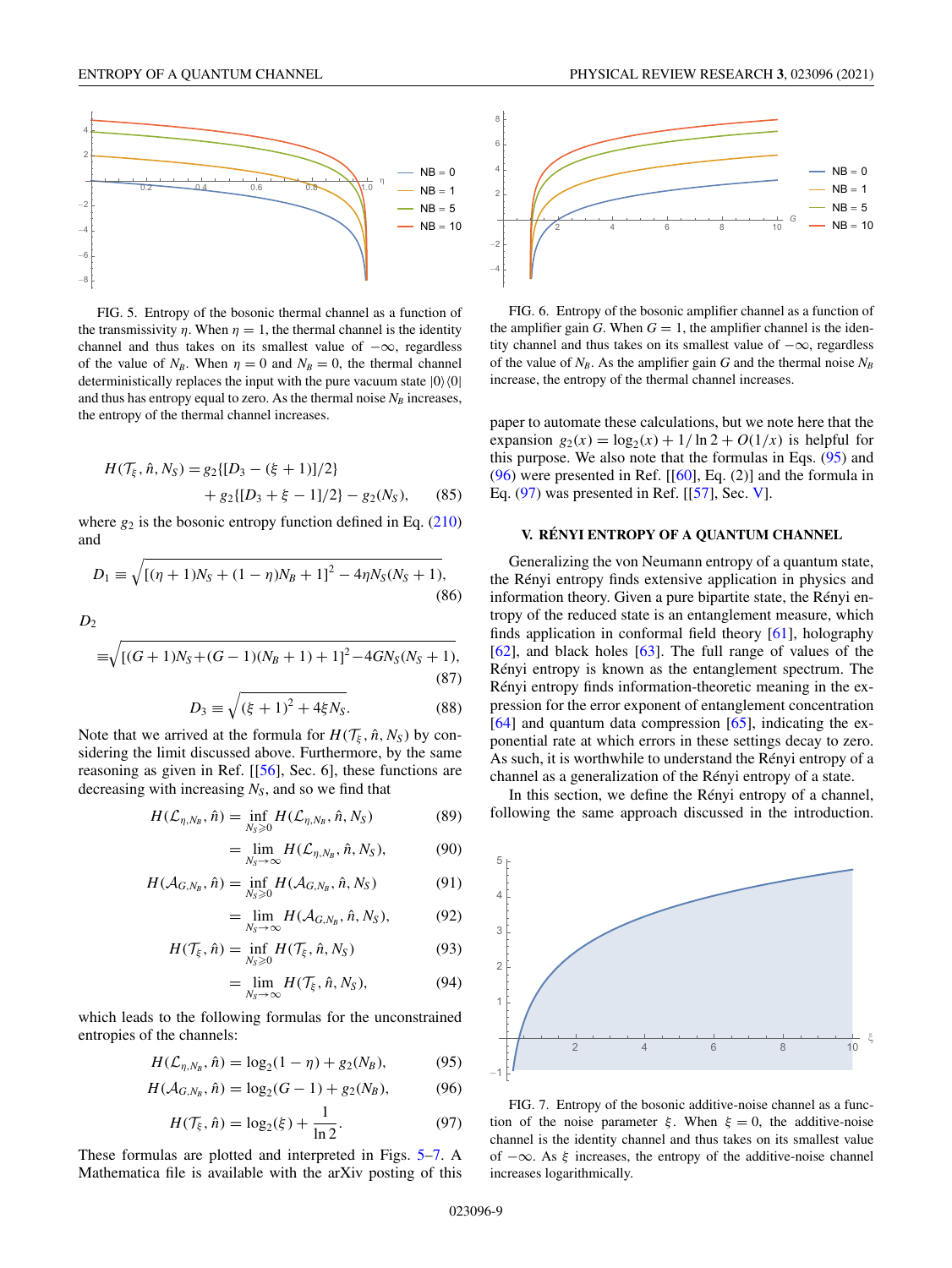<span id="page-10-0"></span>That is, we first write the Rényi entropy of a state as the difference of the number of physical qubits and the Rényi relative entropy of the state to the maximally mixed state. Then we define the Rényi entropy of a channel in the same way as in Definition [1,](#page-2-0) but replacing the channel relative entropy with the sandwiched Rényi channel relative entropy from Ref. [\[15\]](#page-24-0).

The Rényi entropy of a quantum state ρ*<sup>A</sup>* of system *A* is defined for  $\alpha \in (0, 1) \cup (1, \infty)$  as

$$
H_{\alpha}(A)_{\rho} \equiv \frac{1}{1 - \alpha} \log_2 \text{Tr} \left\{ \rho_A^{\alpha} \right\} \tag{98}
$$

$$
= \frac{1}{1-\alpha} \log_2 \|\rho_A\|_{\alpha}^{\alpha},\tag{99}
$$

where  $||X||_{\alpha} \equiv [\text{Tr}\{(X|^{\alpha}\}]^{1/\alpha}$  and  $|X| \equiv \sqrt{X^{\dagger}X}$  for an operator *X*. The Rényi relative entropy of quantum states can be defined in two different ways, known as the Petz–Rényi relative entropy [\[66,67\]](#page-25-0) and the sandwiched Rényi relative entropy [\[68,69\]](#page-25-0). The sandwiched Rényi relative entropy is defined for  $\alpha \in (0, 1) \cup (1, \infty)$ , a state  $\rho$ , and a positive semidefinite operator  $\sigma$  as

$$
D_{\alpha}(\rho \| \sigma) \equiv \frac{1}{\alpha - 1} \log_2 \text{Tr}\{ (\sigma^{(1-\alpha)/2\alpha} \rho \sigma^{(1-\alpha)/2\alpha})^{\alpha} \}, \quad (100)
$$

whenever either  $\alpha \in (0, 1)$  or  $\text{supp}(\rho) \subseteq \text{supp}(\sigma)$  and  $\alpha > 1$ . Otherwise, it is set to  $+\infty$ . The sandwiched Rényi relative entropy obeys the data processing inequality for  $\rho$  and  $\sigma$  as above, a quantum channel N, and  $\alpha \in [1/2, 1) \cup (1, \infty)$  [\[70\]](#page-25-0) (see also Refs. [\[68,69,71–73\]](#page-25-0)):

$$
D_{\alpha}(\rho \| \sigma) \geq D_{\alpha}[\mathcal{N}(\rho) \| \mathcal{N}(\sigma)]. \tag{101}
$$

It converges to the quantum relative entropy in the limit  $\alpha \to 1$  [\[68,69\]](#page-25-0):

$$
\lim_{\alpha \to 1} D_{\alpha}(\rho \| \sigma) = D(\rho \| \sigma). \tag{102}
$$

By inspection, the Rényi entropy of a state can be written as

$$
H_{\alpha}(A)_{\rho} = \log_2 |A| - D_{\alpha}(\rho_A || \pi_A). \tag{103}
$$

The sandwiched Rényi channel divergence of channels  $\mathcal{N}_{A\rightarrow B}$  and  $\mathcal{M}_{A\rightarrow B}$  is defined for  $\alpha \in [1/2, 1) \cup (1, \infty)$  as [\[15\]](#page-24-0)

$$
D_{\alpha}(\mathcal{N}||\mathcal{M}) \equiv \sup_{\rho_{RA}} D_{\alpha}(\mathcal{N}_{A \to B}(\rho_{RA})||\mathcal{M}_{A \to B}(\rho_{RA})), \quad (104)
$$

where the optimization is with respect to bipartite states  $\rho_{RA}$ of a reference system *R* of arbitrary size and the channel input system *A*. Due to state purification, the data-processing inequality in Eq.  $(101)$ , and the Schmidt decomposition theorem, it suffices to optimize over states  $\rho_{RA}$  that are pure and such that system *R* is isomorphic to system *A*.

We now define the Rényi entropy of a quantum channel as follows:

*Definition 13 (Rényi entropy of a q. channel).* Let  $\mathcal{N}_{A\rightarrow B}$ be a quantum channel. For  $\alpha \in [1/2, 1) \cup (1, \infty)$ , the Rényi entropy of the channel  $\mathcal N$  is defined as

$$
H_{\alpha}(\mathcal{N}) \equiv \log_2 |B| - D_{\alpha}(\mathcal{N}||\mathcal{R}), \tag{105}
$$

where  $\mathcal{R}_{A\rightarrow B}$  is the completely randomizing channel from Eq.  $(5)$ .

We remark here that  $D_{\alpha}(\mathcal{N}||\mathcal{R})$ , for  $\alpha > 1$ , has an operational interpretation as the strong converse exponent for discrimination of the channel  $\mathcal{N}_{A\rightarrow B}$  from the completely randomizing channel  $\mathcal{R}_{A\rightarrow B}$ , when considering any possible channel discrimination strategy [\[15\]](#page-24-0).

One could alternatively define a different Rényi entropy of a channel according to the above recipe, but in terms of the Petz–Rényi relative entropy. However, it is unclear whether the additivity property is generally satisfied for the resulting Rényi entropy of a channel, and so we do not consider it further here, instead leaving this question open.

## **A. Properties of the Rényi entropy of a quantum channel**

The Rényi entropy of a channel obeys the three desired axioms from Ref. [\[18\]](#page-24-0), and in fact, the proofs are essentially the same as the previous ones, but instead using properties of the sandwiched Rényi relative entropy.

*Proposition 14.* Let  $\mathcal{N}_{A\rightarrow B}$  be a quantum channel, and let  $\Theta$  be a uniformity preserving superchannel as defined above. Then for all  $[1/2, 1)$  ∪  $(1, \infty)$ ,

$$
H_{\alpha}(\Theta(\mathcal{N})) \ge H_{\alpha}(\mathcal{N}).\tag{106}
$$

*Proof.* We follow the same steps as in Eqs. [\(12\)](#page-3-0)–[\(16\)](#page-3-0), but making the substitutions  $H \to H_\alpha$  and  $D \to D_\alpha$ . Also, we use the fact that, for [1/2, 1) ∪ (1,  $\infty$ ), the sandwiched Rényi channel divergence does not increase under the action of a superchannel, as shown in Ref. [\[18\]](#page-24-0).

*Proposition 15 (Additivity).* Let  $\mathcal N$  and  $\mathcal M$  be quantum channels. Then the channel Rényi entropy is additive in the following sense for  $\alpha \in (1, \infty)$ :

$$
H_{\alpha}(\mathcal{N}\otimes\mathcal{M})=H_{\alpha}(\mathcal{N})+H_{\alpha}(\mathcal{M}).\tag{107}
$$

*Proof.* The proof here follows the same approach given in the proof of Proposition [4,](#page-3-0) making the substitutions  $H \to H_\alpha$ and  $D \rightarrow D_{\alpha}$ . The steps in Eqs. [\(24\)](#page-4-0)–[\(28\)](#page-4-0) follow from the same steps given in the proof of Proposition 41 of Ref. [\[28\]](#page-24-0), which in turn rely upon the additivity result from Ref. [\[19\]](#page-24-0). See also Ref.  $[15]$  in this context.

*Proposition 16 (Reduction to states).* Let the channel  $\mathcal{N}_{A\rightarrow B}$  be a replacer channel, defined such that  $\mathcal{N}_{A\rightarrow B}(\rho_A)$  =  $\sigma_B$  for all states  $\rho_A$  and some state  $\sigma_B$ . Then the following equality holds for all  $\alpha \in (0, 1) \cup (1, \infty)$ :

$$
H_{\alpha}(\mathcal{N}) = H_{\alpha}(B)_{\sigma}.
$$
 (108)

*Proof.* The proof is essentially the same as the proof of Proposition [5,](#page-4-0) making the substitutions  $H \to H_\alpha$  and  $D \to D_{\alpha}$ .

We can then conclude that the Rényi entropy of a channel satisfies the normalization axiom from the fact that  $H_{\alpha}(B)_{\sigma} =$ log |*B*| if  $\sigma_B$  is maximally mixed and  $H(B)_{\sigma} = 0$  if  $\sigma_B$  is pure.

#### **B. Alternate representations for the Rényi entropy of a quantum channel**

Just as we showed in Sec.  $\overline{I}$  IB that there are alternate representations for the entropy of a quantum channel, here we do the same for the Rényi entropy of a channel. We define the conditional Rényi entropy of a bipartite state ρ*AB* as

$$
H_{\alpha}(A|B)_{\rho|\rho} \equiv -D_{\alpha}(\rho_{AB}||I_A \otimes \rho_B), \tag{109}
$$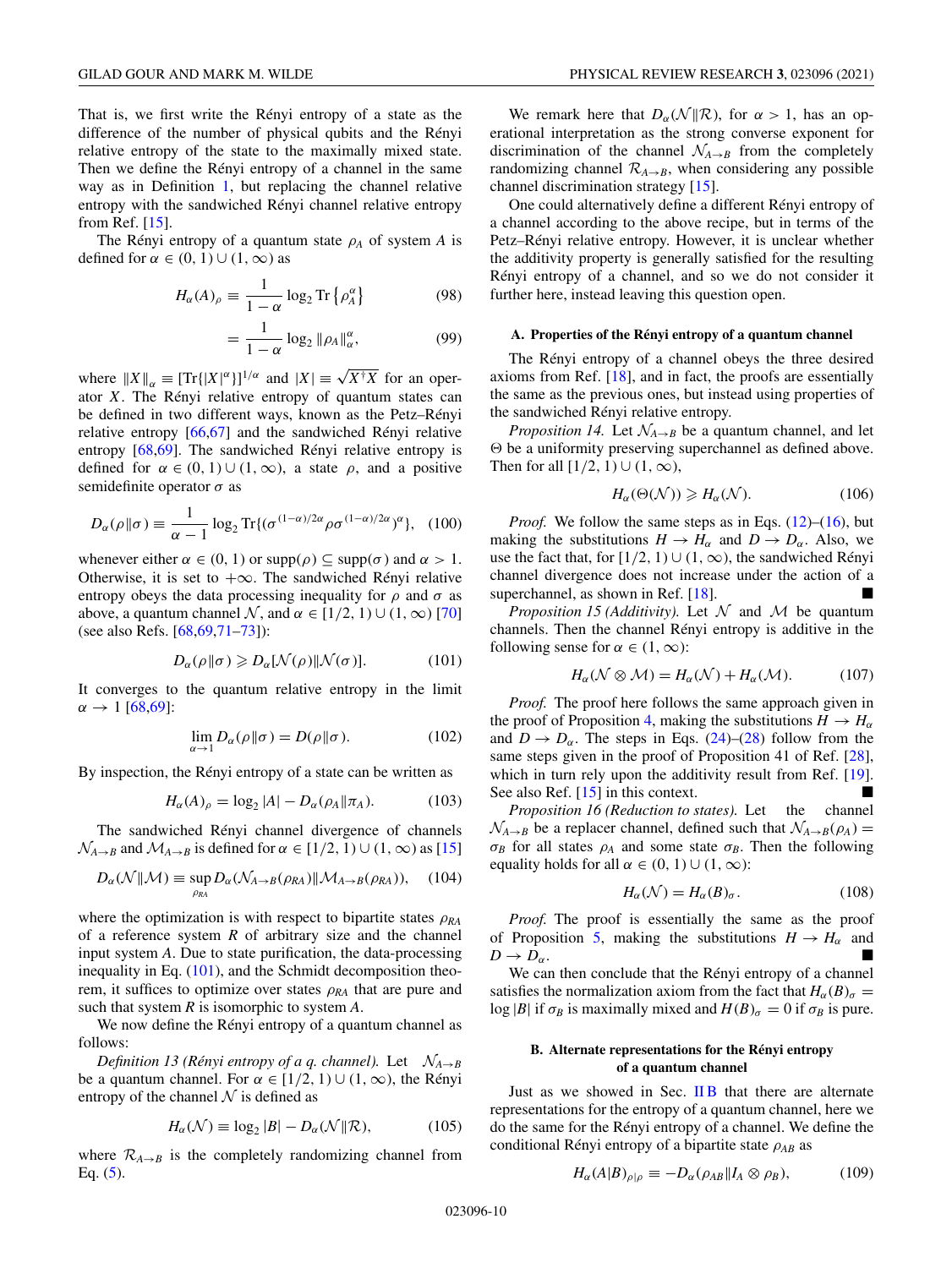<span id="page-11-0"></span>where  $D_{\alpha}(\rho||\sigma)$  is the sandwiched Rényi relative entropy from Eq. [\(100\)](#page-10-0). The conditional Petz–Rényi entropy of a bipartite state  $\rho_{AB}$  is defined as

$$
\overline{H}_{\alpha}(A|B)_{\rho} \equiv -\inf_{\sigma_B} \overline{D}_{\alpha}(\rho_{AB}||I_A \otimes \sigma_B), \tag{110}
$$

where the Petz–Rényi relative entropy  $\overline{D}_{\alpha}(\rho||\sigma)$  is defined for  $\alpha \in (0, 1) \cup (1, \infty)$  as  $[66, 67]$ 

$$
\overline{D}_{\alpha}(\rho \| \sigma) \equiv \frac{1}{\alpha - 1} \log_2 \text{Tr} \{ \rho^{\alpha} \sigma^{1 - \alpha} \},\tag{111}
$$

whenever either  $\alpha \in (0, 1)$  or  $\text{supp}(\rho) \subseteq \text{supp}(\sigma)$  and  $\alpha > 1$ . Otherwise, it is set to  $+\infty$ . The Petz–Rényi relative entropy obeys the data processing inequality for  $\rho$  and  $\sigma$  as above, a quantum channel N, and  $\alpha \in (0, 1) \cup (1, 2]$  [\[66,67\]](#page-25-0):

$$
\overline{D}_{\alpha}(\rho \| \sigma) \geqslant \overline{D}_{\alpha}[\mathcal{N}(\rho) \| \mathcal{N}(\sigma)]. \tag{112}
$$

The completely bounded  $1 \rightarrow \alpha$  norm of a quantum channel is defined for  $\alpha \geqslant 1$  as [\[19\]](#page-24-0)

$$
\|\mathcal{N}_{A\to B}\|_{\text{CB},1\to\alpha} \equiv \sup_{\rho_R} \left\| \rho_R^{1/2\alpha} \mathcal{N}_{A\to B}(\Gamma_{RA}) \rho_R^{1/2\alpha} \right\|_{\alpha}, \quad (113)
$$

where the optimization is with respect to a density operator  $\rho_R$ and  $\Gamma_{RA} \equiv |\Gamma\rangle\langle \Gamma|_{RA}$  denotes the projection onto the following maximally entangled vector:

$$
|\Gamma\rangle_{RA} \equiv \sum_{i} |i\rangle_{R} |i\rangle_{A}, \qquad (114)
$$

where  $\{|i\rangle_R\}$ *i* and  $\{|i\rangle_A\}$ *i* are orthonormal bases and system *R* is isomorphic to the channel input system *A*.

We can now state the alternate representations for the Rényi entropy of a channel:

*Proposition 17.* Let  $\mathcal{N}_{A\rightarrow B}$  be a quantum channel, and let  $\mathcal{U}_{A\rightarrow BE}^{N}$  be an isometric channel extending it, as in Eq. [\(36\)](#page-4-0). Then for  $\alpha \in (0, 1) \cup (1, \infty)$ ,

$$
H_{\alpha}(\mathcal{N}) = \inf_{\psi_{RA}} H_{\alpha}(B|R)_{\omega|\omega} = -\sup_{\rho_A} \overline{H}_{\beta}(B|E)_{\tau}, \qquad (115)
$$

where the first optimization is with respect to bipartite pure states with system *R* isomorphic to system *A*,  $\omega_{RB} \equiv \mathcal{N}_{A\rightarrow B}(\psi_{RA}), \tau_{BE} \equiv \mathcal{U}_{A\rightarrow BE}^{\mathcal{N}}(\rho_A), \text{ and } \beta = 1/\alpha.$  For  $\alpha \in [1/2, 1) \cup (1, \infty),$ 

$$
|H_{\alpha}(\mathcal{N})| \leqslant \log_2 |B|.
$$
 (116)

For  $\alpha \in (1, \infty)$ , we have that

$$
H_{\alpha}(\mathcal{N}) = \frac{\alpha}{1 - \alpha} \log_2 \|\mathcal{N}_{A \to B}\|_{\text{CB}, 1 \to \alpha}.
$$
 (117)

*Proof.* To establish the equality

$$
H_{\alpha}(\mathcal{N}) = \inf_{\psi_{RA}} H_{\alpha}(B|R)_{\omega|\omega},
$$
\n(118)

we follow the same reasoning as in Eqs.  $(42)$ – $(46)$ , but making the substitutions  $H \to H_\alpha$  and  $D \to D_\alpha$ . To establish the equality

$$
\inf_{\psi_{RA}} H_{\alpha}(B|R)_{\omega|\omega} = -\sup_{\rho_A} \overline{H}_{\beta}(B|E)_{\tau}, \tag{119}
$$

we employ the identity [[\[74\]](#page-25-0), Theorem 2]

$$
H_{\alpha}(B|R)_{\omega|\omega} = -\overline{H}_{\beta}(B|E)_{\tau}.
$$
 (120)

To establish the dimension bounds, consider from data processing that

$$
H_{\alpha}(B|R)_{\omega|\omega} \leqslant H_{\alpha}(B)_{\omega} \leqslant \log_2|B|,\tag{121}
$$

where the second inequality follows from a dimension bound for the Rényi entropy. To establish the other dimension bound, let us employ the identity [[\[74\]](#page-25-0), Theorem 2] again

$$
H_{\alpha}(B|R)_{\omega|\omega} = -\overline{H}_{\beta}(B|E)_{\tau} \tag{122}
$$

$$
\geqslant -\inf_{\sigma_E} D_{\beta}(\tau_{BE} || I_B \otimes \sigma_E) \tag{123}
$$

$$
\geqslant -H_{\beta}(B)_{\tau} \tag{124}
$$

$$
\geqslant -\log_2|B|. \tag{125}
$$

The first inequality is stated in Ref. [[\[74\]](#page-25-0), Corollary 4], and the second follows from data processing of the Petz–Rényi relative entropy under measurements, which holds for  $\beta \in$  $(0, 1)$  ∪  $(1, ∞)$ , as shown in Ref. [[\[75\]](#page-25-0), Sec. 2.2] (note that a measurement in the eigenbasis of  $\tau_B$  combined with the partial trace over system *E* is a particular kind of measurement).

To establish the connection to the completely bounded norm for  $\alpha > 1$ , we invoke Ref. [[\[15\]](#page-24-0), Lemma 8] to find that

$$
H_{\alpha}(\mathcal{N}) = \log_2 |B| - D_{\alpha}(\mathcal{N}||\mathcal{R})
$$
\n
$$
\alpha \tag{126}
$$

$$
= \log_2 |B| - \frac{\alpha}{\alpha - 1} \log \|\Omega_{\pi_B^{(1-\alpha)/\alpha}} \circ \mathcal{N}_{A \to B}\|_{\text{CB}, 1 \to \alpha}
$$
\n(127)

$$
= \frac{\alpha}{1 - \alpha} \log \| \mathcal{N}_{A \to B} \|_{CB, 1 \to \alpha}, \qquad (128)
$$

where

$$
\Omega_{\pi_B^{(1-\alpha)/\alpha}}(X_B) \equiv \pi_B^{(1-\alpha)/2\alpha} X_B \pi_B^{(1-\alpha)/2\alpha} \tag{129}
$$

$$
=|B|^{(\alpha-1)/\alpha}X_B,\tag{130}
$$

concluding the proof.

Again, the dimension lower bound is saturated for the identity channel, while the dimension upper bound is saturated for the completely depolarizing channel.

## **VI. MIN-ENTROPY OF A QUANTUM CHANNEL**

The min-entropy of a quantum state  $\rho_A$  of a system *A* is defined as [\[76\]](#page-25-0)

$$
H_{\min}(A)_{\rho} \equiv -\log_2 \|\rho\|_{\infty} \tag{131}
$$

$$
= \lim_{\alpha \to \infty} H_{\alpha}(A)_{\rho}.
$$
 (132)

It has found extensive application in the context of quantum cryptography [\[76\]](#page-25-0). The max-relative entropy of a state  $\rho$  with a positive semidefinite operator  $\sigma$  is defined as [\[77\]](#page-25-0)

$$
D_{\max}(\rho \|\sigma) \equiv \inf \{ \lambda : \rho \leqslant 2^{\lambda} \sigma \}
$$
 (133)

$$
= \log_2 \|\sigma^{-1/2} \rho \sigma^{-1/2}\|_{\infty}, \tag{134}
$$

whenever supp( $\rho$ )  $\subset$  supp( $\sigma$ ), and otherwise, it is set to  $+\infty$ . The max-relative entropy was recently given an informationtheoretic meaning as the distinguishability cost of two quantum states  $[78]$ . It is known that  $[68]$ 

$$
D_{\max}(\rho \|\sigma) = \lim_{\alpha \to \infty} D_{\alpha}(\rho \|\sigma). \tag{135}
$$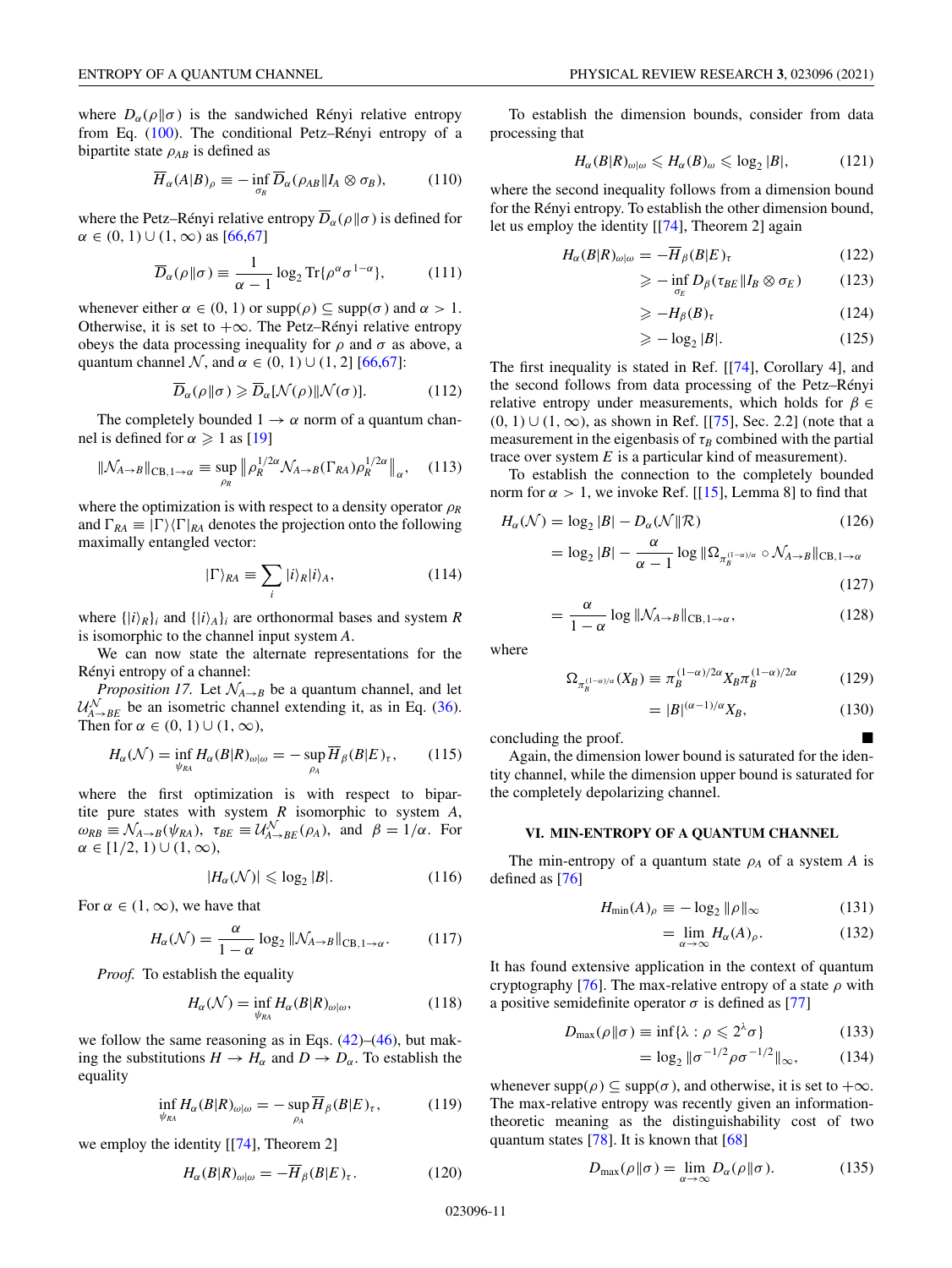<span id="page-12-0"></span>Observe that the min-entropy of a quantum state  $\rho$  can be written as the difference of the number of physical qubits for the system *A* and the max-relative entropy of  $\rho$  to the maximally mixed state  $\pi_A$ :

$$
H_{\min}(A)_{\rho} = \log_2 |A| - D_{\max}(\rho_A \| \pi_A). \tag{136}
$$

Thus, following the spirit of previous developments, we define the min-entropy of a channel as follows:

*Definition 18 (Min-entropy of a quantum channel).* We define the *min-entropy of a quantum channel*  $\mathcal{N}_{A\rightarrow B}$  according to the recipe given in the introduction of our paper:

$$
H_{\min}(\mathcal{N}) \equiv \log_2 |B| - D_{\max}(\mathcal{N}||\mathcal{R}),\tag{137}
$$

where  $D_{\text{max}}(\mathcal{N}||\mathcal{R})$  is the max-channel divergence [\[15,16\]](#page-24-0) and  $\mathcal{R}_{A\rightarrow B}$  is the completely randomizing channel from Eq. [\(5\)](#page-2-0).

The max-channel divergence is defined for two arbitrary channels  $\mathcal{N}_{A\rightarrow B}$  and  $\mathcal{M}_{A\rightarrow B}$  as [\[15,16\]](#page-24-0)

$$
D_{\max}(\mathcal{N}||\mathcal{M}) \equiv \sup_{\rho_{RA}} D_{\max}(\mathcal{N}_{A \to B}(\rho_{RA}) || \mathcal{M}_{A \to B}(\rho_{RA}))
$$
\n(138)

 $= D_{\text{max}}(\mathcal{N}_{A\rightarrow B}(\Phi_{RA})||\mathcal{M}_{A\rightarrow B}(\Phi_{RA}))$ . (139)

The latter equality, that an optimal state is the maximally entangled state  $\Phi_{RA}$ , was proved in Ref. [[\[28\]](#page-24-0), Lemma 12] (see also Ref. [[\[79\]](#page-25-0), Eq. (45)] and Ref. [[\[28\]](#page-24-0), Remark 13] in this context). In fact, an optimal state is any pure bipartite state with full Schmidt rank (reduced state has full support).

Due to the limit in Eq. [\(135\)](#page-11-0) and the equality in Eq. (139), it follows that

$$
D_{\max}(\mathcal{N}||\mathcal{M}) = \lim_{\alpha \to \infty} D_{\alpha}(\mathcal{N}||\mathcal{M}). \tag{140}
$$

As such, we can immediately conclude that the min-entropy of a channel  $H_{\text{min}}(\mathcal{N})$  is equal to the following limit:

$$
H_{\min}(\mathcal{N}) = \lim_{\alpha \to \infty} H_{\alpha}(\mathcal{N}), \tag{141}
$$

and that it satisfies nondecrease under a uniformity preserving superchannel, additivity, and reduction to states (i.e., for a replacer channel, it reduces to the min-entropy of the replacing state), which, as stated previously, imply the three axioms from Ref. [\[18\]](#page-24-0).

## **A. Alternate representation for the min-entropy of a channel in terms of conditional min-entropies**

The conditional min-entropy of a bipartite quantum state  $\rho_{AB}$  is defined as [\[76\]](#page-25-0)

$$
H_{\min}(A|B)_{\rho} \equiv -\inf_{\sigma_B} D_{\max}(\rho_{AB}||I_A \otimes \sigma_B). \tag{142}
$$

We can also define the following related quantity:

$$
H_{\min}(A|B)_{\rho|\rho} \equiv -D_{\max}(\rho_{AB}||I_A \otimes \rho_B),\tag{143}
$$

and clearly we have that

$$
H_{\min}(A|B)_{\rho} \ge H_{\min}(A|B)_{\rho|\rho}.
$$
 (144)

The identities in Eqs.  $(35)$  and  $(40)$ , as well as the definition of conditional min-entropy, inspire the following quantity:

$$
H_{\min}^{\uparrow}(\mathcal{N}) = \inf_{\psi_{RA}} H_{\min}(B|R)_{\omega}.
$$
 (145)

In the above,  $\omega_{RB} \equiv \mathcal{N}_{A\rightarrow B}(\psi_{RA})$  and  $\psi_{RA}$  is a pure state with system *R* isomorphic to the channel input system *A*.

This quantity might seem different from the min-entropy of a channel, but the following proposition states that  $H_{\min}^{\uparrow}(\mathcal{N})$ is actually equal to the min-entropy of the channel  $H_{\text{min}}(\mathcal{N}),$ thus simplifying the notion of min-entropy of a quantum channel:

*Proposition 19.* Let  $\mathcal{N}_{A\rightarrow B}$  be a quantum channel. Then

$$
H_{\min}(\mathcal{N}) = \inf_{\psi_{RA}} H_{\min}(B|R)_{\omega|\omega}
$$
 (146)

$$
=H_{\min}(B|R)_{\Phi^{\mathcal{N}}|\Phi^{\mathcal{N}}}\tag{147}
$$

$$
=H_{\min}^{\uparrow}(\mathcal{N}),\tag{148}
$$

where  $\omega_{RB} \equiv \mathcal{N}_{A\rightarrow B}(\psi_{RA})$  and  $\psi_{RA}$  is a pure state with system *R* isomorphic to the channel input system *A*. Also, the state  $\Phi_{RB}^{\mathcal{N}} = \mathcal{N}_{A\rightarrow B}(\Phi_{RA})$  is the Choi state of the channel.

*Proof.* The first equality follows from the same steps in the proof of Proposition [17](#page-11-0) [see the reasoning around Eq. [\(118\)](#page-11-0)]. The second equality, i.e.,

$$
H_{\min}(\mathcal{N}) = H_{\min}(B|R)_{\Phi} \mathcal{N}_{|\Phi} \mathcal{N},\tag{149}
$$

follows by the observation in Eq. (139).

The proof of the equality  $H_{\text{min}}(\mathcal{N}) = H_{\text{min}}^{\uparrow}(\mathcal{N})$  follows from semidefinite programming duality, similar to what was done previously for conditional min-entropy in Ref. [\[80\]](#page-25-0). Consider that

$$
H_{\min}^{\uparrow}(\mathcal{N})
$$
  
= 
$$
\inf_{\psi_{RA}} H_{\min}(B|R)_{\mathcal{N}_{A\to B}(\psi_{RA})}
$$
 (150)

$$
= \inf_{\psi_{RA}} \left[ -\inf_{\sigma_R} D_{\max} (\mathcal{N}_{A \to B} (\psi_{RA}) || \sigma_R \otimes I_B) \right]
$$
(151)

$$
= \inf_{\psi_{RA}} \left[ -\inf_{\sigma_R} \{ \log_2 \text{Tr} \{ \sigma_R \} : \mathcal{N}_{A \to B}(\psi_{RA}) \leq \sigma_R \otimes I_B \} \right] \quad (152)
$$

$$
= -\log_2 \sup_{\psi_{RA}} \inf_{\sigma_R} \{ \text{Tr}\{\sigma_R\} : \mathcal{N}_{A \to B}(\psi_{RA}) \leq \sigma_R \otimes I_B \}. \tag{153}
$$

Considering the innermost part of the last line above as the semidefinite program

$$
\inf_{\sigma_R} \{ \operatorname{Tr} \{ \sigma_R \} : \mathcal{N}_{A \to B}(\psi_{RA}) \leq \sigma_R \otimes I_B \},\tag{154}
$$

its dual is given by

$$
\sup_{X_{RB}} \{ \operatorname{Tr} \{ X_{RB} \mathcal{N}_{A \to B} (\psi_{RA}) \} : X_R \leqslant I_R, \ X_{RB} \geqslant 0 \}. \tag{155}
$$

Now let us write the pure state  $\psi_{RA}$  as  $\psi_{RA} = Y_R \Gamma_{RA} Y_R^{\dagger}$ , where  $Y_R$  satisfies  $Tr{Y_R^{\dagger} Y_R} = 1$ , so that  $Y_R^{\dagger} Y_R$  is a density operator  $\rho_R$ . Due to the fact that the set of pure states  $\psi_{RA}$  with full-rank reduced state  $\psi_R$  is dense in the set of all pure states, it suffices to optimize over these. This means that we can rewrite the last line of the first block (without the negative logarithm) as

$$
\sup_{Y_R, X_{RB}} \{ \operatorname{Tr} \{ Y_R^{\dagger} X_{RB} Y_R \mathcal{N}_{A \to B} (\Gamma_{RA}) \} : X_R \leq I_R,
$$
  

$$
X_{RB} \geq 0, \ \operatorname{Tr} \{ Y_R^{\dagger} Y_R \} = 1, \ |Y_R| > 0 \}.
$$
 (156)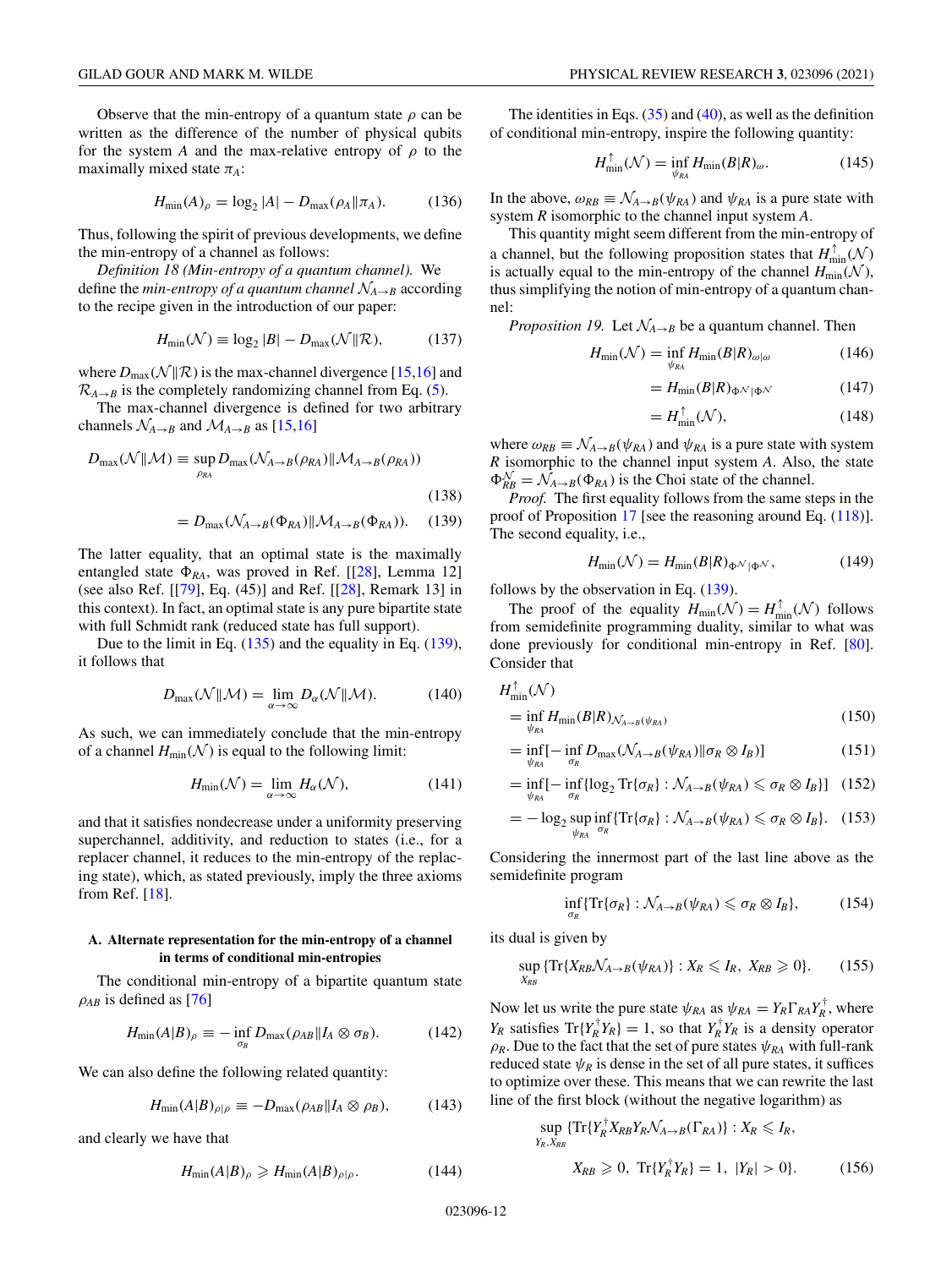<span id="page-13-0"></span>We now define  $X'_{RB} \equiv Y_R^{\dagger} X_{RB} Y_R$ , so that

$$
X_{RB} \ge 0 \iff X'_{RB} \ge 0 \tag{157}
$$
  

$$
X_R \le I_R \iff X'_R \le Y_R^{\dagger} Y_R = \rho_R. \tag{158}
$$

Then we find that the above is equal to

$$
\sup_{\rho_R, X'_{RB}} \{ \operatorname{Tr} \{ X'_{RB} \mathcal{N}_{A \to B}(\Gamma_{RA}) \} : X'_R \leq \rho_R, \, \operatorname{Tr} \{ \rho_R \} = 1,
$$
\n
$$
X'_{RB} \geq 0, \, \rho_R \geq 0 \}
$$
\n
$$
= \sup_{X'_{RB}} \{ \operatorname{Tr} \{ X'_{RB} \mathcal{N}_{A \to B}(\Gamma_{RA}) \} : \operatorname{Tr} \{ X'_R \} = 1, \, X'_{RB} \geq 0 \}
$$
\n(159)

$$
= \sup_{X'_{RB}} \{ \text{Tr}\{X'_{RB} \mathcal{N}_{A \to B}(\Gamma_{RA}) \} : \text{Tr}\{X'_{RB} \} = 1, \ X'_{RB} \geq 0 \}
$$

$$
(160)
$$

$$
= \|\mathcal{N}_{A \to B}(\Gamma_{RA})\|_{\infty}.\tag{161}
$$

The first equality above follows because we are maximizing over both  $\rho_R$  and  $X'_{RB}$ , and the objective function only increases by taking  $X'_R = \rho_R$  and with a maximal value one for the trace. So we conclude that

$$
\inf_{\psi_{RA}} H_{\min}(B|R)_{\mathcal{N}_{A\to B}(\psi_{RA})}
$$
\n
$$
= -\log_2 \|\mathcal{N}_{A\to B}(\Gamma_{RA})\|_{\infty} \tag{162}
$$

$$
= -\log_2 \inf \{ \lambda : \mathcal{N}_{A \to B}(\Gamma_{RA}) \leqslant \lambda I_{RB} \} \tag{163}
$$

$$
= -\log_2 \inf \{ \lambda : \mathcal{N}_{A \to B}(\Phi_{RA}) \leq \lambda \pi_R \otimes I_B \} (164)
$$

$$
= H_{\min}(B|R)_{\Phi^{\mathcal{N}}|\Phi^{\mathcal{N}}}\tag{165}
$$

$$
= H_{\min}(\mathcal{N}),\tag{166}
$$

where  $\Phi^{\mathcal{N}} = \mathcal{N}_{A \to B}(\Phi_{RA})$  and the last equality follows from Eq.  $(149)$ .

## **B. Relation of min-entropy of a channel to its extended min-entropy**

The extended min-entropy of a channel is defined as [\[18\]](#page-24-0)

$$
H_{\min}^{\text{ext}}(\mathcal{N}) \equiv H_{\min}(B|R)_{\omega},\tag{167}
$$

where  $\omega_{RA} = \mathcal{N}_{A\rightarrow B}(\Phi_{RA})$ , with  $\Phi_{RA}$  the maximally entangled state. It is not clear to us whether  $H_{\min}^{\text{ext}}(\mathcal{N})$  is generally equal to the min-entropy of a channel  $H_{\text{min}}(\mathcal{N})$ . However, due to Eq. [\(149\)](#page-12-0), we conclude that

$$
H_{\min}^{\text{ext}}(\mathcal{N}) \ge H_{\min}(\mathcal{N}).\tag{168}
$$

#### **VII. ASYMPTOTIC EQUIPARTITION PROPERTY**

The smoothed conditional min-entropy of a bipartite state  $\rho_{AB}$  is defined for  $\varepsilon \in (0, 1)$  as (see, e.g., Ref. [\[81\]](#page-25-0))

$$
H_{\min}^{\varepsilon}(A|B)_{\rho} \equiv \sup_{P(\rho_{AB}, \widetilde{\rho}_{AB}) \leq \varepsilon} H_{\min}(A|B)_{\widetilde{\rho}}, \tag{169}
$$

where the optimization is with respect to all subnormalized states  $\widetilde{\rho}_{AB}$  (satisfying  $\widetilde{\rho}_{AB} \geq 0$ ,  $\text{Tr}\{\widetilde{\rho}_{AB}\} \leq 1$ , and  $\widetilde{\rho}_{AB} \neq 0$ ) and the sing distance (also salled nurified distance) of quantum the sine distance (also called purified distance) of quantum states  $\rho$  and  $\sigma$  [\[82–85\]](#page-25-0) is defined in terms of the fidelity

[\[86\]](#page-25-0) as

$$
P(\rho, \sigma) \equiv \sqrt{1 - F(\rho, \sigma)},\tag{170}
$$

$$
F(\rho, \sigma) \equiv \left\| \sqrt{\rho} \sqrt{\sigma} \right\|_{1}^{2}.
$$
 (171)

The definition of fidelity is generalized to subnormalized states  $\omega$  and  $\tau$  as follows [\[87\]](#page-25-0):

$$
F(\omega, \tau) \equiv F[\omega \oplus (1 - \text{Tr}\{\omega\}), \tau \oplus (1 - \text{Tr}\{\tau\})], \quad (172)
$$

where the right-hand side is the usual fidelity of states (that is, we just add an extra dimension to  $\omega$  and  $\tau$  and complete them to states). The smoothed conditional min-entropy satisfies the following asymptotic equipartition property [\[88\]](#page-25-0) (see also Ref. [\[81\]](#page-25-0)), which is one way that it connects with the conditional entropy of ρ*AB*:

$$
\lim_{n \to \infty} \frac{1}{n} H_{\min}^{\varepsilon}(A^n | B^n)_{\rho^{\otimes n}} = H(A|B)_{\rho}.
$$
 (173)

The purified channel divergence of two channels  $\mathcal{N}_{A\rightarrow B}$  and  $M_{A\rightarrow B}$  is defined as [\[16\]](#page-24-0)

$$
P(\mathcal{N}, \mathcal{M}) \equiv \sup_{\rho_{RA}} P(\mathcal{N}_{A \to B}(\rho_{RA}), \mathcal{M}_{A \to B}(\rho_{RA})), \qquad (174)
$$

Again, due to state purification, the data-processing inequality for  $P(\rho, \sigma)$ , and the Schmidt decomposition theorem, it suffices to optimize over states  $\rho_{RA}$  that are pure and such that system *R* is isomorphic to system *A*. We then use this notion for smoothing the min-entropy of a channel:

*Definition 20 (Smoothed min-entropy of a channel).* The smoothed min-entropy of a channel is defined for  $\varepsilon \in (0, 1)$ as

$$
H_{\min}^{\varepsilon}(\mathcal{N}) \equiv \sup_{P(\mathcal{N}, \widetilde{\mathcal{N}}) \leq \varepsilon} H_{\min}(\widetilde{\mathcal{N}}), \tag{175}
$$

where  $P(N, \tilde{N})$  is the purified channel divergence [\[16\]](#page-24-0).

In the following theorem, we prove that the smoothed min-entropy of a channel satisfies an asymptotic equipartition theorem that generalizes Eq. (173).

*Theorem 21 (Asymptotic equipartition property).* For all  $\varepsilon \in (0, 1)$ , the following inequality holds

$$
\lim_{n \to \infty} \frac{1}{n} H_{\min}^{\varepsilon}(\mathcal{N}^{\otimes n}) \ge H(\mathcal{N}).
$$
 (176)

We also have that

$$
\lim_{\varepsilon \to 0} \lim_{n \to \infty} \frac{1}{n} H_{\min}^{\varepsilon}(\mathcal{N}^{\otimes n}) \leqslant H(\mathcal{N}).\tag{177}
$$

*Proof.* We first prove the inequality in Eq. (176). Let  $\omega_{R^n A^n}$ denote the de Finetti state [\[89\]](#page-25-0), defined as

$$
\omega_{R^n A^n} \equiv \int d(\sigma_{RA}) \,\sigma_{RA}^{\otimes n},\tag{178}
$$

where  $\sigma_{RA}$  is a pure state with system *R* isomorphic to the channel input system *A*, and  $d(\sigma_{RA})$  denotes the Haar measure on pure states. This state is the maximally mixed state of the symmetric subspace of the systems (*RA*) *<sup>n</sup>*, and it is permutation invariant [\[90\]](#page-25-0). That is, for a unitary channel  $W_{R^n}^{\pi} \otimes W_{A^n}^{\pi}$  corresponding to a permutation  $\pi$ , we have that  $\omega_{R^nA^n} = (\mathcal{W}_{R^n}^{\pi} \otimes \mathcal{W}_{A^n}^{\pi})(\omega_{R^nA^n})$  for all  $\pi \in S_n$ , with  $S_n$  denoting the symmetric group. Let  $\omega_{R'R^nA^n}$  denote the purification of the de Finetti state, with the purifying system  $R'$  satisfying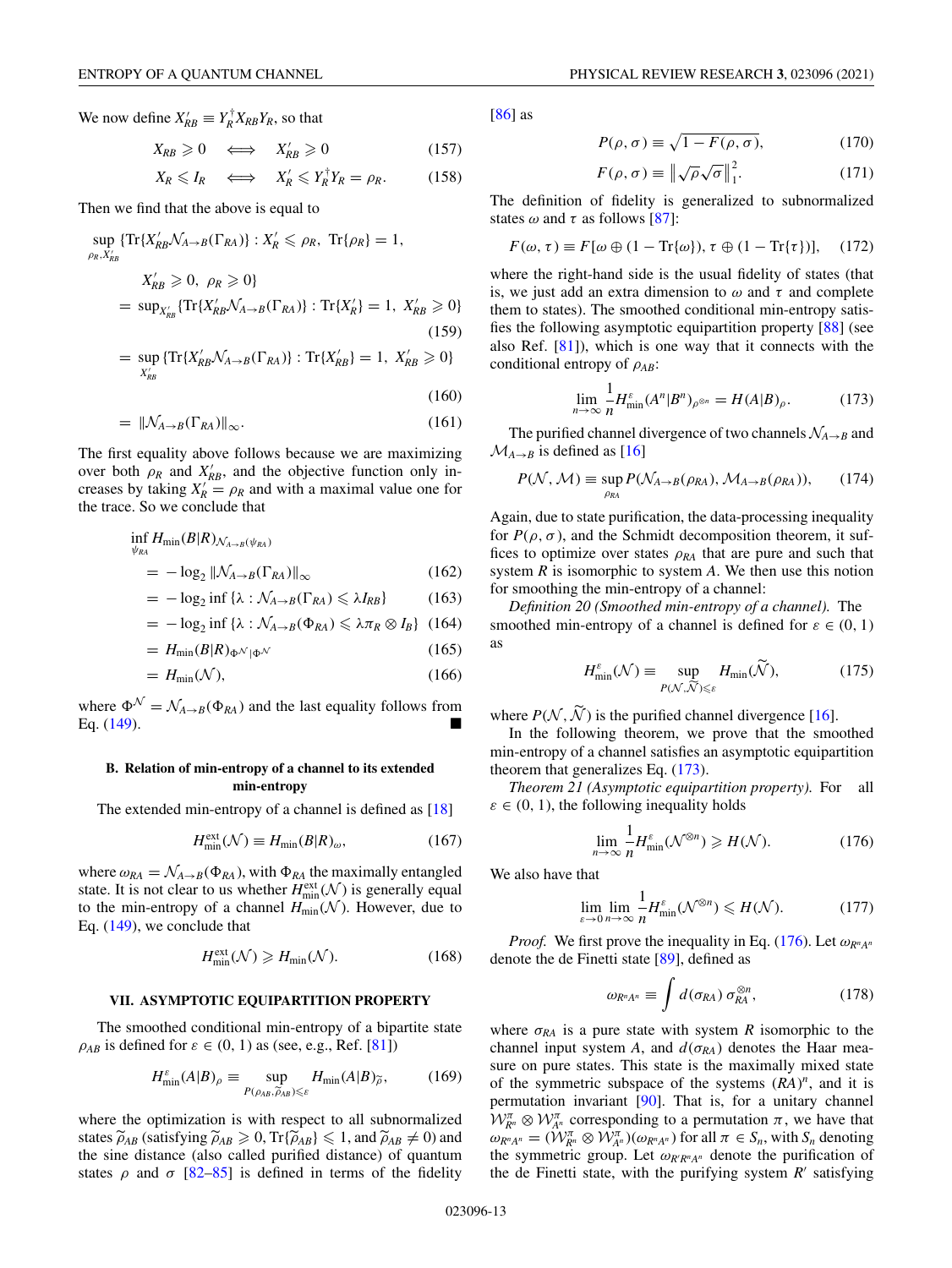the inequality  $|R'| \leq (n+1)^{|A|^2-1}$  [\[89\]](#page-25-0). The reduced state  $\omega_{A^n}$ is permutation invariant and has full rank. The latter follows because the set of pure states  $\psi_{RA}$  with a full-rank reduced density operator  $\psi_R$  is dense in the set of all pure states, and tensor products of full-rank states are full rank. Let  $\omega_{R'R''B''}^{\widetilde{\mathcal{N}}^n}$ denote the state resulting from the action of the quantum channel  $\widetilde{\mathcal{N}}_{A^n \to B^n}^n$  on the input state  $\omega_{R'R^nA^n}$ , and let  $\omega_{R'R^nB^n}^{\mathcal{N}^{\otimes n}}$ denote the state resulting from the action of the quantum channel  $\mathcal{N}_{A\to B}^{\otimes n}$  on the input state  $\omega_{R'R^nA^n}$ . Let CPTP( $A^n \to B^n$ ) denote the set of all quantum channels from input system *An* to output system  $B^n$ . Let  $\text{Perm}(A^n \rightarrow B^n)$  denote the set of all permutation covariant quantum channels from input system *A<sup>n</sup>* to output system  $B^n$ . Define  $\psi_{RB^n}^{\tilde{\mathcal{N}}^n}$  to be the state resulting from the action of the channel  $\widetilde{\mathcal{N}}_{A^n \to B^n}^n$  on the input state  $\psi_{R A^n}$ . Then consider that

$$
H_{\min}^{\varepsilon}(\mathcal{N}^{\otimes n})
$$
  
= 
$$
\sup_{\substack{\tilde{\mathcal{N}}^n \in \text{CPTP}(A^n \to B^n) : \\P(\mathcal{N}^{\otimes n}, \tilde{\mathcal{N}}^n) \leq \varepsilon}} \inf_{\varepsilon} H_{\min}(B^n|R)_{\psi^{\tilde{\mathcal{N}}^n}|\psi^{\tilde{\mathcal{N}}^n}}
$$
  
(179)

$$
\geqslant \sup_{\substack{\widetilde{\mathcal{N}}^n \in \text{Perm}(A^n \to B^n) \\ P(\mathcal{N}^{\otimes n}, \widetilde{\mathcal{N}}^n) \leqslant \varepsilon}} \inf_{\psi_{\mathcal{R}^{n^n}} H_{\text{min}}(B^n | R)_{\psi^{\widetilde{\mathcal{N}}^n}|\psi^{\widetilde{\mathcal{N}}^n}}
$$

$$
= \sup_{\substack{\widetilde{\mathcal{N}}^n \in \text{Perm}(A^n \to B^n) : \\ P(\mathcal{N}^{\otimes n}, \widetilde{\mathcal{N}}^n) \leq \varepsilon}} H_{\text{min}}(B^n | R^n R')_{\omega^{\widetilde{\mathcal{N}}^n} |\omega^{\widetilde{\mathcal{N}}^n}} \tag{181}
$$

$$
\geq \sup_{\substack{\widetilde{\mathcal{N}}^n \in \text{Perm}(A^n \to B^n) : \\ P(\omega^{\mathcal{N}^{\otimes n}}, \omega^{\widetilde{\mathcal{N}}^n}) \leq \varepsilon'}} H_{\text{min}}(B^n | R^n R')_{\omega^{\widetilde{\mathcal{N}}^n} |\omega^{\widetilde{\mathcal{N}}^n}.
$$
\n(182)

The first equality follows from Definition [20.](#page-13-0) The first inequality follows by restricting the maximization to permutation-covariant channels. The second equality follows because the reduced state  $\omega_{A^n}$  has full rank and by applying the remark after Eq. [\(139\)](#page-12-0), to conclude that

$$
\inf_{\psi_{R A^n}} H_{\min}(B^n | R)_{\psi \tilde{\mathcal{N}}^n | \psi \tilde{\mathcal{N}}^n}
$$
\n
$$
= - \sup_{\psi_{R A^n}} D_{\max}(\tilde{\mathcal{N}}_{A^n \to B^n}^n (\psi_{R A^n}) \| \psi_R \otimes I_{B^n}) \qquad (183)
$$

$$
= -\sup_{\psi_{RA^n}} D_{\max}(\widetilde{\mathcal{N}}_{A^n \to B^n}^n(\psi_{RA^n}) \| \psi_R \otimes \pi_{B^n})
$$
  
+  $n \log_2 |B|$  (184)

$$
= - \sup_{\psi_{RA^n}} D_{\max}(\widetilde{\mathcal{N}}_{A^n \to B^n}^n(\psi_{RA^n}) \| \mathcal{R}_{A \to B}^{\otimes n}(\psi_{RA^n})) + n \log_2 |B|
$$
 (185)

$$
= -D_{\max}(\widetilde{\mathcal{N}}_{A^n \to B^n}^n(\omega_{R'R^nA^n}) \| \mathcal{R}_{A \to B}^{\otimes n}(\omega_{R'R^nA^n})) + n \log_2 |B|
$$
\n(186)

$$
= H_{\min}(B^n | R^n R')_{\omega^{\widetilde{\mathcal{N}}^n}|\omega^{\widetilde{\mathcal{N}}^n}}.\tag{187}
$$

The second inequality follows by applying the post-selection technique [[\[89\]](#page-25-0), Theorem 1] with

$$
\varepsilon' \equiv \varepsilon (n+1)^{-2(|A|^2 - 1)}.
$$
 (188)

(See also Proposition D.5 of Ref. [\[91\]](#page-25-0).) Note that the factor of two in the exponent of Eq. (188) is necessary because we are employing the sine distance as the channel distance measure. To be clear, the statement we are invoking is that if

$$
\mathcal{N}^n, \mathcal{M}^n \in \text{Perm}(A^n \to B^n) \tag{189}
$$

satisfy

$$
P\big(\mathcal{N}_{A^n\rightarrow B^n}^n(\omega_{R'R^nA^n}),\mathcal{M}_{A^n\rightarrow B^n}^n(\omega_{R'R^nA^n})\big)\leqslant \varepsilon',\qquad(190)
$$

then

(180)

$$
P\big(\mathcal{N}_{A^n \to B^n}^n, \mathcal{M}_{A^n \to B^n}^n\big) \leqslant \varepsilon. \tag{191}
$$

(192)

(193)

Continuing, we have that

Eq. (182)

$$
= \sup_{\substack{\widetilde{\mathcal{N}}^n \in \text{CPTP}(A^n \to B^n) : \\ P(\omega^{\mathcal{N}^{\otimes n}}, \omega^{\widetilde{\mathcal{N}}^n}) \leq \varepsilon' }} H_{\text{min}}(B^n | R^n R')_{\omega^{\widetilde{\mathcal{N}}^n} |\omega^{\widetilde{\mathcal{N}}^n}|}
$$

$$
=\sup_{\substack{\sigma_{R'R''B^n}:\\ P(\mathcal{N}^{\otimes n}(\omega_{R'R^nA^n}),\ \sigma_{R'R^nB^n}) \ \leqslant \ \varepsilon', \\ \sigma_{R'R^n}=\omega_{R'R^n}}}\ H_{\text{min}}(B^n|R^nR')_{\sigma|\sigma}
$$

$$
\geq \sup_{\substack{\sigma_{R'R^nB^n} : \\ P(\mathcal{N}^{\otimes n}(\omega_{R'R^nA^n}), \sigma_{R'R^nB^n}) \leq 2\varepsilon'/3}} H_{\min}(B^n|R^nR')_{\sigma|\sigma}
$$

$$
- \log_2\left(\frac{8 + [\varepsilon'/3]^2}{[\varepsilon'/3]^2}\right).
$$
(194)

The first equality follows from reasoning similar to that given for Lemma 11 in Appendix [B](#page-21-0) of Ref. [\[92\]](#page-26-0), i.e., that a permutation-covariant channel is optimal among all channels, due to the fact that the original channel  $\mathcal{N}^{\otimes n}$  is permutation covariant. In our case, it follows by employing the fact that the channel min-entropy does not decrease under the action of a uniformity preserving superchannel [see the discussion after Eq. [\(141\)](#page-12-0)], and the superchannel that randomly performs a permutation at the channel input and the inverse permutation at the channel output is one such superchannel. The second equality is a consequence of the fact that the following two sets are equal:

$$
\{\widetilde{\mathcal{N}}_{A^n \to B^n}^n(\phi_{R A^n}) : P(\widetilde{\mathcal{N}}_{A^n \to B^n}^n(\phi_{R A^n}), \mathcal{N}_{A \to B}^{\otimes n}(\phi_{R A^n})) \leq \varepsilon,
$$
  

$$
\widetilde{\mathcal{N}}_{A^n \to B^n}^n \in \text{CPTP}\}
$$
  

$$
= \{\widetilde{\omega}_{R B^n} \in \mathcal{D}(\mathcal{H}_{R B^n}) : P(\widetilde{\omega}_{R B^n}, \mathcal{N}_{A \to B}^{\otimes n}(\phi_{R A^n})) \leq \varepsilon,
$$
  

$$
\widetilde{\omega}_R = \phi_R\}, \tag{195}
$$

which follows from applying Lemma 10 in Appendix [B](#page-21-0) of Ref. [\[92\]](#page-26-0). The inequality follows from Theorem 3 of Ref. [\[93\]](#page-26-0) (while noting that the state  $\hat{\rho}_{AB}$  defined therein satisfies  $\hat{\rho}_B =$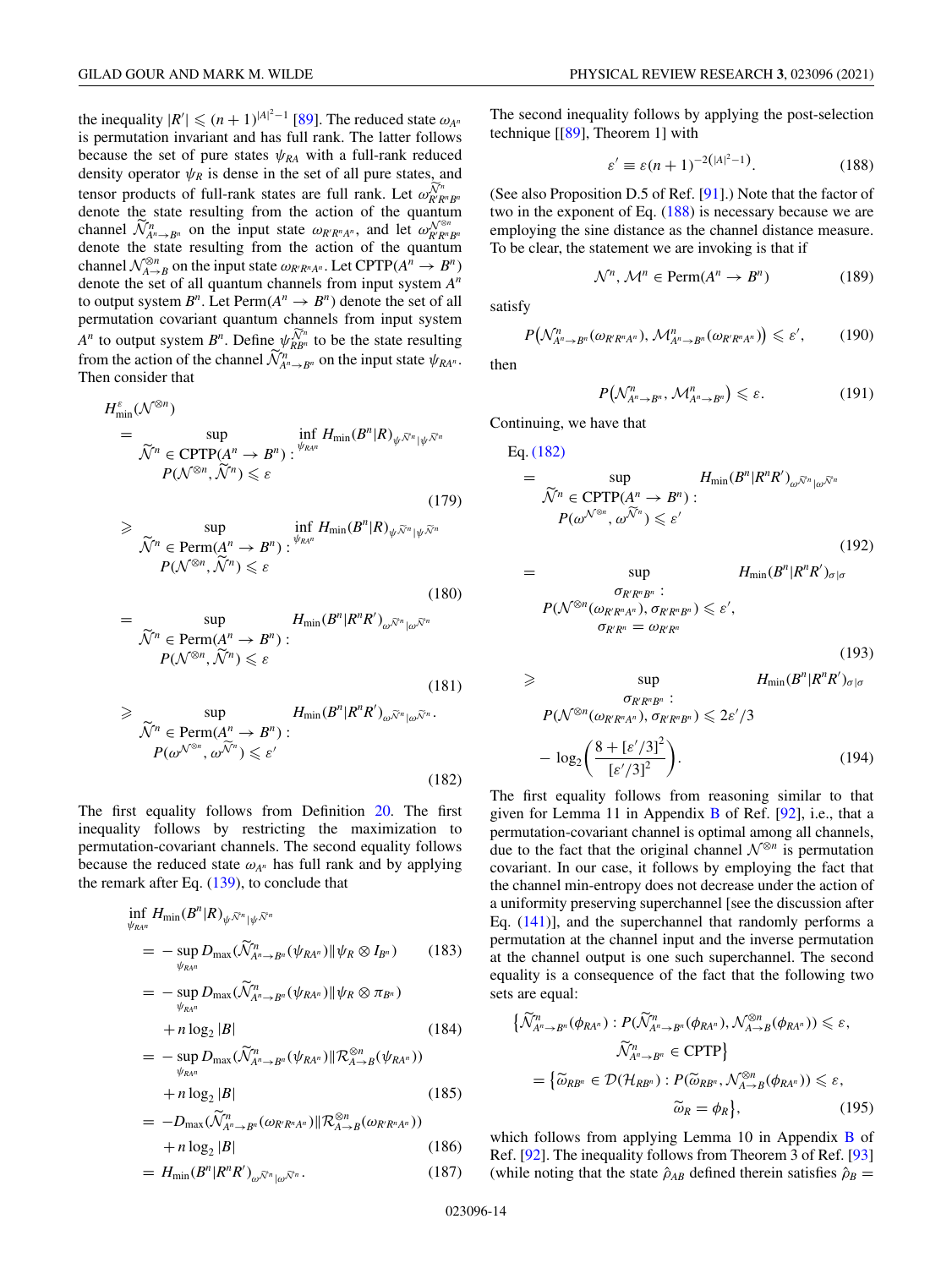<span id="page-15-0"></span> $\rho_B$ , so that the proof Theorem 3 of Ref. [\[93\]](#page-26-0) applies to our situation).

Continuing, and by applying Ref. [[\[78\]](#page-25-0), Eq. (L10)] and definitions, we find that

$$
\sup_{\substack{\sigma_{R'R''B^n}:\\\rho(\sqrt{\otimes n}(\omega_{R'R^nA^n}),\ \sigma_{R'R''B^n}) \leq 2\varepsilon'/3}} H_{\min}(B^n|R^nR')_{\sigma|\sigma}
$$

$$
\geqslant H_{\alpha}(B^{n}|R^{n}R')_{\omega^{\mathcal{N}^{\otimes n}}|\omega^{\mathcal{N}^{\otimes n}}}+f(2\varepsilon'/3,\alpha) \qquad (196)
$$

$$
\geqslant H_{\alpha}(\mathcal{N}^{\otimes n}) + + f(2\varepsilon'/3, \alpha) \tag{197}
$$

$$
= nH_{\alpha}(\mathcal{N}) + f(2\varepsilon'/3, \alpha), \qquad (198)
$$

where

$$
f(\delta, \alpha) \equiv \log_2(1 - \delta^2) + \frac{\log_2(\delta^2)}{\alpha - 1}.
$$
 (199)

The second inequality follows from the definition of the Rényi entropy of a channel (Definition [13\)](#page-10-0), and the equality follows from the additivity of the Rényi entropy of a channel (Proposition [15\)](#page-10-0). Putting everything above together, we conclude the following bound:

$$
\frac{1}{n}H_{\min}^{\varepsilon}(\mathcal{N}) \ge H_{\alpha}(\mathcal{N}) - \frac{1}{n}\log_2\left(\frac{8 + \left[\varepsilon'/3\right]^2}{\left[\varepsilon'/3\right]^2}\right) + \frac{f(2\varepsilon'/3, \alpha)}{n}.
$$
\n(200)

Taking the limit as  $n \to \infty$ , we conclude that the following inequality holds for all  $\alpha > 1$ :

$$
\lim_{n \to \infty} \frac{1}{n} H_{\min}^{\varepsilon}(\mathcal{N}) \geq H_{\alpha}(\mathcal{N}).
$$
\n(201)

Since this inequality holds for all  $\alpha > 1$ , we can take the limit as  $\alpha \rightarrow 1$  to conclude that

$$
\lim_{n \to \infty} \frac{1}{n} H_{\min}^{\varepsilon}(\mathcal{N}) \ge H(\mathcal{N}).
$$
\n(202)

This concludes the proof of the inequality in Eq. [\(176\)](#page-13-0).

To arrive at the second inequality in Eq. [\(177\)](#page-13-0), let  $\tilde{\mathcal{N}}^n$  be a channel such that

$$
P(\mathcal{N}^{\otimes n}, \widetilde{\mathcal{N}}^n) \leqslant \varepsilon. \tag{203}
$$

Now let  $\phi_{RA^n}$  be an arbitrary state. We then have from the definition in Eq. [\(174\)](#page-13-0) that

$$
P\big(\mathcal{N}^{\otimes n}_{A\to B}(\phi_{R A^n}), \widetilde{\mathcal{N}}^n_{A^n\to B^n}(\phi_{R A^n})\big) \leq \varepsilon. \tag{204}
$$

Defining the states

$$
\widetilde{\omega}_{RB^n} \equiv \widetilde{\mathcal{N}}_{A^n \to B^n}^n(\phi_{RA^n}),\tag{205}
$$

$$
\omega_{RB^n} \equiv \mathcal{N}_{A \to B}^{\otimes n}(\phi_{RA^n}),\tag{206}
$$

we find that

$$
H_{\min}(\widetilde{\mathcal{N}}^n) \leqslant H_{\min}(B^n|R)_{\widetilde{\omega}|\widetilde{\omega}}\tag{207}
$$

$$
\leqslant H(B^n|R)_{\widetilde{\omega}}\tag{208}
$$

$$
\leqslant H(B^n|R)_{\omega} + \varepsilon 2n \log_2 |B| + g_2(\varepsilon), \quad (209)
$$

where

$$
g_2(\varepsilon) \equiv (\varepsilon + 1) \log_2(\varepsilon + 1) - \varepsilon \log_2 \varepsilon. \tag{210}
$$

The second inequality follows from monotonicity of the conditional Rényi entropy with respect to  $\alpha$ , and the last from the uniform continuity bound in Ref. [[\[94\]](#page-26-0), Lemma 2]. The above bound holds for any choice of  $\phi_{RA^n}$ , and so we conclude that

$$
H_{\min}(\widetilde{\mathcal{N}}^n) \leq H(\mathcal{N}^{\otimes n}) + \varepsilon 2n \log_2 |B| + g_2(\varepsilon) \quad (211)
$$

$$
= nH(\mathcal{N}) + \varepsilon 2n \log_2 |\mathcal{B}| + g_2(\varepsilon), \quad (212)
$$

where the equality follows from the additivity of the entropy of a channel (Proposition [4\)](#page-3-0). Now, the inequality has been shown for all  $\widetilde{\mathcal{N}}^n$  satisfying  $P(\mathcal{N}^{\otimes n}, \widetilde{\mathcal{N}}^n) \leq \varepsilon$ , and so we conclude, after dividing by *n*, that

$$
\frac{1}{n}H_{\min}^{\varepsilon}(\mathcal{N}^{\otimes n}) \le H(\mathcal{N}) + 2\varepsilon \log_2|B| + \frac{1}{n}g_2(\varepsilon). \tag{213}
$$

Taking the limit as  $n \to \infty$ , we get that

$$
\lim_{n \to \infty} \frac{1}{n} H_{\min}^{\varepsilon}(\mathcal{N}^{\otimes n}) \leqslant H(\mathcal{N}) + 2\varepsilon \log_2 |B|.
$$
 (214)

Now taking the limit as  $\varepsilon \to 0$ , we arrive at the second inequality in Eq.  $(177)$ .

In Appendix  $\overline{B}$ , we point out how an approach similar to that in the above proof leads to an alternate proof of the upper bound in Ref. [[\[92\]](#page-26-0), Theorem 8], regarding an asymptotic equipartition property for the smoothed max-mutual information of a quantum channel.

### **VIII. GENERALIZED CHANNEL ENTROPIES FROM GENERALIZED DIVERGENCES**

In this section, we discuss other possibilities for defining generalized entropies of a quantum channel. One main concern might be how unique or distinguished our notion of entropy of a channel from Definition [1](#page-2-0) is, being based on the channel relative entropy of the channel of interest and the completely randomizing channel. As a consequence of the fact that there are alternate ways of defining channel relative entropies, there could be alternate notions of channel entropies. However, we should recall that one of the main reasons we have chosen the definition in Definition [1](#page-2-0) is that the channel relative entropy appearing there has a particularly appealing operational interpretation in the context of channel discrimination [\[15\]](#page-24-0). That is, for what one might consider the most natural and general setting of quantum channel discrimination, the optimal rate for distinguishing a channel from the completely randomizing channel is given by the channel relative entropy in Eq. [\(4\)](#page-2-0) [\[15\]](#page-24-0). As we show in what follows, there are further reasons to focus on our definition of the entropy of a channel from Definition [1,](#page-2-0) as well as our definition of the min-entropy of a channel from Definition [18.](#page-12-0)

To begin the discussion, let  $S(C)$  denote the set of quantum states for an arbitrary quantum system *C*. Let us recall that a function  $\mathbf{D}: \mathcal{S}(C) \times \mathcal{S}(C) \to \mathbb{R} \cup \{+\infty\}$  is a generalized divergence [\[95,96\]](#page-26-0) if for arbitrary Hilbert spaces  $\mathcal{H}_A$  and  $\mathcal{H}_B$ , arbitrary states  $\rho_A$ ,  $\sigma_A \in \mathcal{S}(A)$ , and an arbitrary channel  $\mathcal{N}_{A\rightarrow B}$ , the following data processing inequality holds

$$
\mathbf{D}(\rho_A \|\sigma_A) \geq \mathbf{D}(\mathcal{N}_{A \to B}(\rho_A) \|\mathcal{N}_{A \to B}(\sigma_A)). \tag{215}
$$

Examples of interest are in particular the quantum relative entropy, the Petz-Rényi divergences, the sandwiched Rényi divergences, as considered in this paper.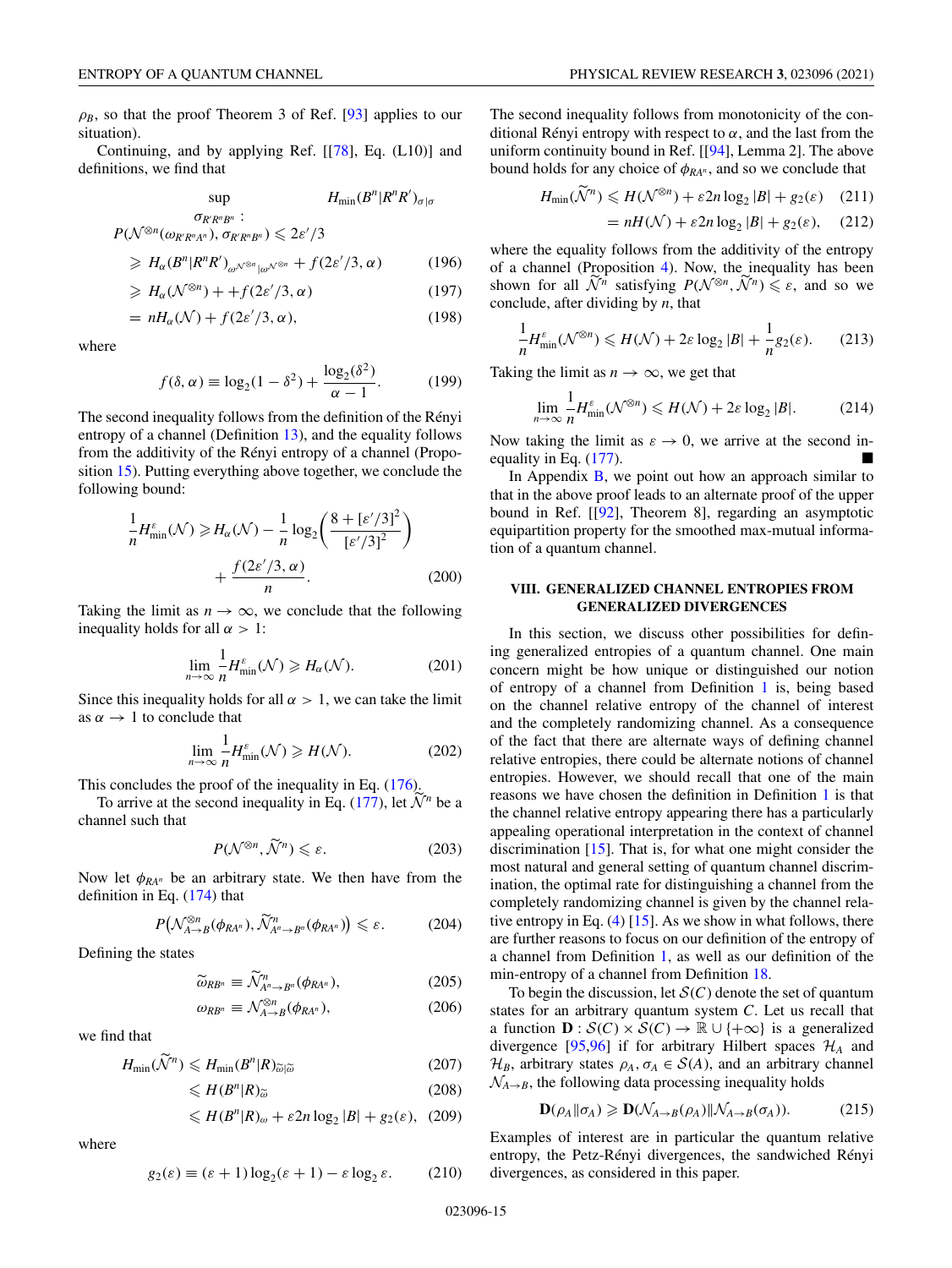<span id="page-16-0"></span>Based on generalized divergences, one can define at least two different channel divergences as a measure for the distinguishability of two quantum channels  $\mathcal{N}_{A\rightarrow B}$  and  $\mathcal{M}_{A\rightarrow B}$ . Here we consider a function of two quantum channels to be a channel divergence if it is monotone under the action of a superchannel.

(1) Generalized channel divergence [\[16\]](#page-24-0):

$$
\mathbf{D}(\mathcal{N}||\mathcal{M}) \equiv \sup_{\rho_{RA}} \mathbf{D}(\mathcal{N}_{A \to B}(\rho_{RA}) || \mathcal{M}_{A \to B}(\rho_{RA})). \tag{216}
$$

In the above, the optimization can be restricted to pure states of systems *R* and *A* with *R* isomorphic to system *A*. The monotonicity of the generalized channel divergence under the action of a superchannel was proven in Ref. [\[18\]](#page-24-0).

(2) Amortized channel divergence [\[28\]](#page-24-0):

$$
\mathbf{D}^{\mathcal{A}}(\mathcal{N}||\mathcal{M})
$$
  
\n
$$
\equiv \sup_{\rho_{RA}, \sigma_{RA}} \mathbf{D}(\mathcal{N}_{A \to B}(\rho_{RA})||\mathcal{M}_{A \to B}(\sigma_{RA})) - \mathbf{D}(\rho_{RA}||\sigma_{RA}).
$$
\n(217)

The monotonicity of the amortized channel divergence under the action of a superchannel was proven in Ref. [\[28\]](#page-24-0).

We can consider other divergences as follows, but they are not known to be monotone under the action of a general superchannel, and so we do not label them as channel divergences:

(1) Choi divergence:

$$
\mathbf{D}^{\Phi}(\mathcal{N}|\mathcal{M}) \equiv \mathbf{D}(\mathcal{N}_{A \to B}(\Phi_{RA})|\mathcal{M}_{A \to B}(\Phi_{RA})).
$$
 (218)

As we show in Appendix  $C$ , the Choi divergence is monotone under the action of a superchannel consisting of mixtures of a unital preprocessing channel and an arbitrary post-processing channel.

(2) Adversarial divergence:

$$
\mathbf{D}^{\text{adv}}(\mathcal{N}||\mathcal{M}) \equiv \sup_{\rho_{RA}} \inf_{\sigma_{RA}} \mathbf{D}(\mathcal{N}_{A \to B}(\rho_{RA}) || \mathcal{M}_{A \to B}(\sigma_{RA})).
$$
\n(219)

In the above, due to state purification, data processing, and the Schmidt decomposition, the maximization can be restricted to pure states  $\rho_{RA}$  of systems *R* and *A* with *R* isomorphic to system *A*. The minimization should be taken over mixed states  $\sigma_{RA}$ . For a proof of this fact, see Appendix [D.](#page-23-0)

(3) Adversarial Choi divergence:

$$
\mathbf{D}^{\text{adv}, \Phi}(\mathcal{N} \|\mathcal{M}) \equiv \inf_{\sigma_{RA}} \mathbf{D}(\mathcal{N}_{A \to B}(\Phi_{RA}) \|\mathcal{M}_{A \to B}(\sigma_{RA})). \tag{220}
$$

(4) "No quantum memory" divergence:

$$
\sup_{\rho_A} \mathbf{D}(\mathcal{N}_{A\to B}(\rho_A) \| \mathcal{M}_{A\to B}(\rho_A)). \tag{221}
$$

There could certainly even be other divergences to consider. In our context, two effective ways of singling out particular divergences as primary and others as secondary are (1) whether the channel divergence has a compelling operational interpretation for a channel discrimination task and (2) whether the channel divergence leads to an entropy function that satisfies the axioms from Ref. [\[18\]](#page-24-0).

Based on the recipe given in the Introduction, from a given divergence  $\mathbf{D}'(\mathcal{N}||\mathcal{M})$  (any of the choices above), one could then define a generalized entropy function of a channel  $\mathcal{N}_{A\rightarrow B}$  as

$$
\mathbf{H}(\mathcal{N}) \equiv \log_2 |B| - \mathbf{D}'(\mathcal{N}||\mathcal{R}),\tag{222}
$$

where  $\mathcal{R}_{A\rightarrow B}$  is the completely randomizing channel from Eq.  $(5)$ .

Taking the above approach to pruning entropy functions, we can already rule out the last one ("no quantum memory"), as done in Ref. [\[18\]](#page-24-0), because, after taking **D** to be the most prominent case of quantum relative entropy, the resulting entropy function is the minimum output entropy of a channel, which is known to be nonadditive [\[97\]](#page-26-0). While an entropy arising from the Choi divergence leads to an entropy function satisfying the axioms desired for an entropy function, the Choi divergence itself does not appear to have a compelling operational interpretation in the sense of being a "channel measure" because it simply reduces a channel discrimination problem to a state discrimination problem (i.e., it does not make use of the most general approach one could take for discriminating arbitrary channels). This point could be debated, and we do return to entropy functions derived from Choi and adversarial Choi divergences in Sec. [VIII D](#page-17-0) below.

## **A. Collapse of entropy functions derived from quantum relative entropy**

From the list above, by focusing on the operational and axiomatic criteria listed above, this leaves us with the generalized channel divergence and the amortized channel divergence. Here we also consider the adversarial divergence. Interestingly, after taking **D** to be the prominent case of quantum relative entropy and the channel  $M$  to be the completely randomizing channel, we find the following collapse of the divergences:

$$
D(\mathcal{N} \| \mathcal{R}) = D^{\mathcal{A}}(\mathcal{N} \| \mathcal{R}) = D^{\text{adv}}(\mathcal{N} \| \mathcal{R}).
$$
 (223)

The first equality was shown in Refs. [\[15,28\]](#page-24-0), and we show the second one now. From the definitions, we have that  $\mathbf{D}^{\text{adv}}(\mathcal{N} \mid \mathcal{M}) \leq \mathbf{D}(\mathcal{N} \mid \mathcal{M})$  for any generalized divergence **D** and any channel  $M$ . So we show the opposite inequality for the special case of  $\mathbf{D} = D$  and  $\mathcal{M} = \mathcal{R}$ . Let  $\rho_{RA}$  and  $\sigma_{RA}$  be arbitrary states. Then

$$
D(\mathcal{N}_{A \to B}(\rho_{RA}) \| \mathcal{R}_{A \to B}(\sigma_{RA}))
$$
  
=  $D(\mathcal{N}_{A \to B}(\rho_{RA}) \| \sigma_R \otimes \pi_B)$  (224)

$$
= -H(\mathcal{N}_{A\to B}(\rho_{RA}))
$$
  
- Tr{ $\mathcal{N}_{A\to B}(\rho_{RA})$ log<sub>2</sub>( $\sigma_R \otimes \pi_B$ )} (225)

$$
= -H(\mathcal{N}_{A\to B}(\rho_{RA})) - \text{Tr}\{\rho_R \log_2 \sigma_R\}
$$

$$
- \operatorname{Tr} \{ \mathcal{N}_{A \to B}(\rho_A) \log_2 \pi_B \} \tag{226}
$$

$$
= -H(\mathcal{N}_{A\to B}(\rho_{RA})) - \text{Tr}\{\rho_R \log_2 \rho_R\}
$$
  
+  $D(\rho_R || \sigma_R) - \text{Tr}\{\mathcal{N}_{A\to B}(\rho_A) \log_2 \pi_B\}$  (227)

$$
= -H(\mathcal{N}_{A\to B}(\rho_{RA}))
$$
  
- Tr{ $\mathcal{N}_{A\to B}(\rho_{RA})$ log<sub>2</sub>( $\rho_R \otimes \pi_B$ )} + D(\rho\_R || \sigma\_R) (228)

$$
= D(\mathcal{N}_{A \to B}(\rho_{RA}) \| \mathcal{R}_{A \to B}(\rho_{RA})) + D(\rho_R \| \sigma_R). \quad (229)
$$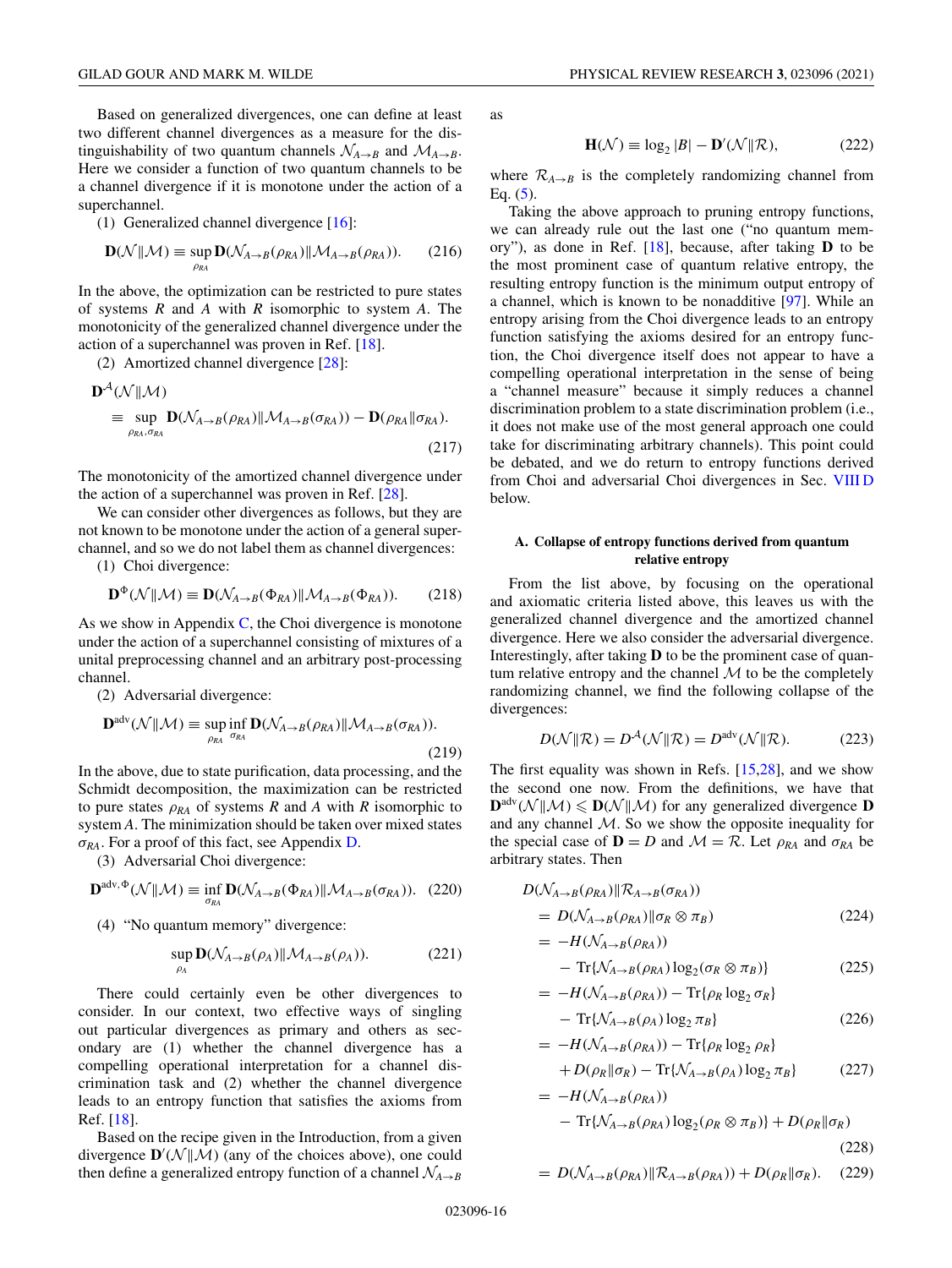<span id="page-17-0"></span>Now taking an infimum over all  $\sigma_{RA}$  and invoking the nonnegativity of quantum relative entropy, we conclude that

$$
\inf_{\sigma_{RA}} D(\mathcal{N}_{A \to B}(\rho_{RA}) \| \mathcal{R}_{A \to B}(\sigma_{RA}))
$$
\n
$$
= D(\mathcal{N}_{A \to B}(\rho_{RA}) \| \mathcal{R}_{A \to B}(\rho_{RA})). \tag{230}
$$

By taking a supremum over  $\rho_{RA}$ , we then conclude that  $D^{\text{adv}}(\mathcal{N} \Vert \mathcal{R}) = D(\mathcal{N} \Vert \mathcal{R}).$ 

Thus, the collapse in Eq. [\(223\)](#page-16-0), as well as the operational interpretation of  $D(N||R)$  from Ref. [\[15\]](#page-24-0) and the fact that the resulting entropy function satisfies the axioms from Ref. [\[18\]](#page-24-0), indicate that our choice of the entropy of a quantum channel in Definition [1](#page-2-0) is cogent.

## **B. Collapse of entropy functions derived from max-relative entropy**

Interestingly, a similar and further collapse occurs when taking **D** to be the max-relative entropy:

$$
D_{\max}(\mathcal{N}||\mathcal{R}) = D_{\max}^{\Phi}(\mathcal{N}||\mathcal{R})
$$
 (231)

$$
=D_{\max}^{\mathcal{A}}(\mathcal{N}||\mathcal{R})\tag{232}
$$

$$
=D_{\max}^{\text{adv}}(\mathcal{N} \| \mathcal{R}). \tag{233}
$$

The first two equalities were shown in Ref. [[\[28\]](#page-24-0), Proposition 10] for arbitrary channels  $\mathcal N$  and  $\mathcal M$ . By employing a semidefinite programming approach as in the proof of Proposition [19,](#page-12-0) we can conclude the last equality. Thus, this collapse, as well as the facts that the max-relative entropy  $D_{\text{max}}(\mathcal{N}||\mathcal{M})$  is an upper bound on the rate at which any two channels can be distinguished in an arbitrary context [[\[28\]](#page-24-0), Corollary 18] and the resulting entropy function  $H_{\text{min}}(\mathcal{N})$  satisfies the axioms from Ref. [\[18\]](#page-24-0), indicate that our choice of the min-entropy of a quantum channel in Definition [18](#page-12-0) is also cogent.

#### **C. Entropy functions derived from Rényi relative entropies**

In Sec. [V,](#page-9-0) we defined the Rényi entropy of a channel as in Definition [13,](#page-10-0) in terms of the sandwiched Rényi relative entropy. The following collapse is known for the sandwiched Rényi relative entropy for  $\alpha \in (1, \infty)$  [\[15,28\]](#page-24-0):

$$
D_{\alpha}(\mathcal{N}||\mathcal{R}) = D_{\alpha}^{\mathcal{A}}(\mathcal{N}||\mathcal{R}).
$$
 (234)

However, it is not known whether these quantities are equal for  $\alpha \in (0, 1)$  or whether they are equal to the adversarial divergence  $D_{\alpha}^{\text{adv}}(\mathcal{N} \| \mathcal{R})$  for any  $\alpha \in (0, 1) \cup (1, \infty)$ . At the same time, one of the most compelling reasons to fix the definition of channel Rényi entropy as we have done is that the channel divergence  $D_{\alpha}(\mathcal{N}||\mathcal{R})$  has both a convincing operational interpretation in channel discrimination as the optimal strong converse exponent and the entropy function satisfies all of the desired axioms for an entropy function. Furthermore, the entropy function  $H_\alpha(\mathcal{N})$  represents a useful bridge between the entropy and min-entropy of a quantum channel, due to the facts that  $\lim_{\alpha \to 1} H_{\alpha}(\mathcal{N}) = H(\mathcal{N}), \lim_{\alpha \to \infty} H_{\alpha}(\mathcal{N}) =$  $H_{\text{min}}(\mathcal{N})$ , and  $H_{\alpha}(\mathcal{N}) \leq H_{\beta}(\mathcal{N})$  for  $\alpha \geq \beta \geq 1$ .

One should notice that we did not define the Rényi entropy of a channel in terms of the Petz–Rényi relative entropy and the resulting channel divergence, amortized channel divergence, or adversarial divergence. One of the main reasons for this is that it is not known whether the resulting entropy functions are additive. Furthermore, operational interpretations for these divergences have not been established, having been open since the paper [\[15\]](#page-24-0) appeared. As such, it very well could be the case that one could derive cogent notions of channel entropy from the Petz–Rényi relative entropy, but this remains the topic of future work.

## **D. Entropy functions derived from Choi and adversarial Choi divergences**

In this subsection, we discuss various entropy functions derived from Choi and adversarial Choi divergences. As emphasized previously, we note again here that the operational interpretations for these divergences are really about state discrimination tasks rather than channel discrimination tasks. Nevertheless, the resulting entropy functions satisfy the axioms put forward in Ref. [\[18\]](#page-24-0).

By picking the divergence **D** to be the quantum relative entropy *D*, we find that the Choi and adversarial Choi divergences are equal when discriminating an arbitrary channel  $\mathcal{N}_{A\rightarrow B}$  from the completely randomizing channel  $\mathcal{R}_{A\rightarrow B}$ :

$$
D^{\Phi}(\mathcal{N} \| \mathcal{R}) = D^{\text{adv}, \Phi}(\mathcal{N} \| \mathcal{R}).
$$
 (235)

The proof of this statement follows along the lines of Eqs. [\(224\)](#page-16-0)–[\(229\)](#page-16-0). There is a simple operational interpretation for  $D^{\Phi}(\mathcal{N} \| \mathcal{R})$  in terms of state discrimination [\[12,13\]](#page-24-0), while an operational interpretation for  $D^{\text{adv}, \Phi}(\mathcal{N} \| \mathcal{R})$  in terms of state discrimination was given recently in Ref. [\[98\]](#page-26-0).

We could also pick the divergence **D** to be Petz–Rényi relative entropy  $\overline{D}_{\alpha}$  or the sandwiched Rényi relative entropy  $D_{\alpha}$ . The resulting Choi and adversarial Choi divergences are then generally not equal when discriminating an arbitrary channel  $\mathcal{N}_{A\rightarrow B}$  from the completely randomizing channel  $\mathcal{R}_{A\to B}$ . There is an operational interpretation for  $\overline{D}_{\alpha}^{\Phi}(\mathcal{N}||\mathcal{R})$ for  $\alpha \in (0, 1)$  in terms of state discrimination [\[99,100\]](#page-26-0) (error exponent problem), and there is an operational interpretation for  $D_{\alpha}^{\Phi}(\mathcal{N}||\mathcal{R})$  for  $\alpha \in (1,\infty)$  in terms of state discrimination [\[72\]](#page-25-0) (strong converse exponent problem). Interestingly, Ref. [\[98\]](#page-26-0) has given a meaningful operational interpretation for the adversarial Choi divergences  $\overline{D}_{\alpha}^{\text{adv}, \Phi}(\mathcal{N} \| \mathcal{R})$  for  $\alpha \in (0, 1)$ and  $D_{\alpha}^{\text{adv}, \Phi}(\mathcal{N} \| \mathcal{R})$  for  $\alpha \in (1, \infty)$  in terms of error exponent and strong converse exponent state discrimination problems, respectively.

For  $\mathcal{N}_{A\rightarrow B}$  a quantum channel and  $\Phi_{RB}^{\mathcal{N}} \equiv \mathcal{N}_{A\rightarrow B}(\Phi_{RA})$  the Choi state, the resulting channel entropy functions are then as follows:

*H*

$$
H^{\Phi}(\mathcal{N}) \equiv H(B|R)_{\Phi^{\mathcal{N}}} = H^{\text{adv}, \Phi}(\mathcal{N}), \qquad (236)
$$

$$
H_{\alpha}^{\Phi}(\mathcal{N}) \equiv H_{\alpha}(B|R)_{\Phi^{\mathcal{N}}|\Phi^{\mathcal{N}}},\tag{237}
$$

$$
\overline{H}_{\alpha}^{\Phi}(\mathcal{N}) \equiv \overline{H}_{\alpha}(B|R)_{\Phi^{\mathcal{N}}|\Phi^{\mathcal{N}}},\tag{238}
$$

$$
H_{\alpha}^{\text{adv}, \Phi}(\mathcal{N}) \equiv H_{\alpha}(B|R)_{\Phi} \mathcal{N},\tag{239}
$$

$$
\overline{H}_{\alpha}^{\text{adv}, \Phi}(\mathcal{N}) \equiv \overline{H}_{\alpha}(B|R)_{\Phi^{\mathcal{N}}}.
$$
 (240)

It then follows that all of the above entropy functions are additive for  $\alpha \in (0, 1) \cup (1, \infty)$  (with the exception of additivity holding for  $H_{\alpha}^{\text{adv}, \Phi}(\mathcal{N})$  for  $\alpha \in [1/2, 1) \cup (1, \infty)$ , due to the facts that the Choi state of a tensor-product channel is equal to the tensor product of the Choi states of the individual channels, as well as the additivity of the underlying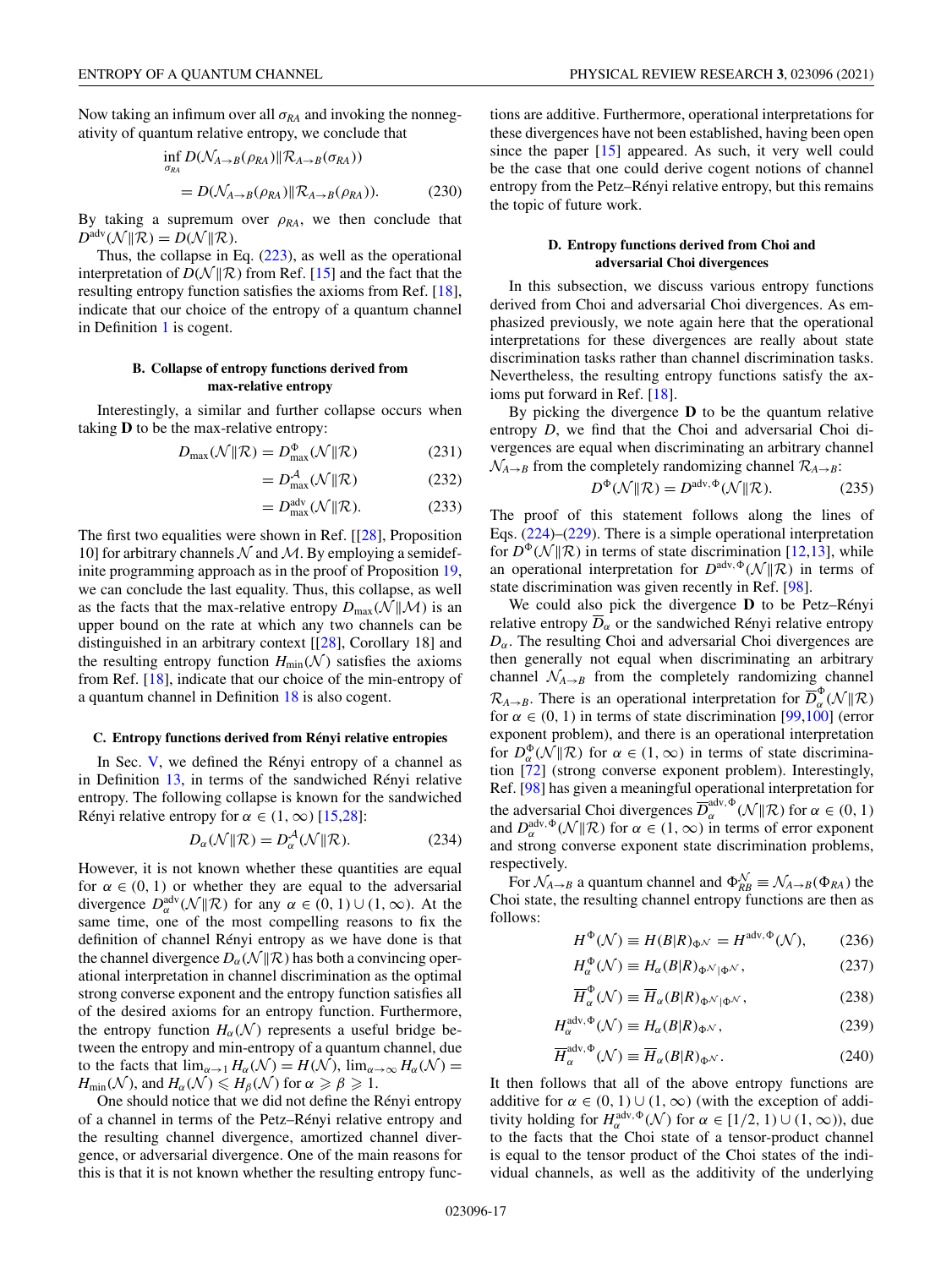<span id="page-18-0"></span>conditional entropies, for  $H_{\alpha}^{\text{adv}, \Phi}(\mathcal{N})$  shown in Ref. [\[81\]](#page-25-0) and for  $\overline{H}_{\alpha}^{\text{adv}, \Phi}(\mathcal{N})$  following from the quantum Sibson identity [[\[96\]](#page-26-0), Lemma 7] (see also Ref. [[\[74\]](#page-25-0), Lemma 1]). Normalization and reduction to states (as in Proposition [5\)](#page-4-0) follows for all of the above quantities. What remains is monotonicity under random unitary superchannels, and what we can show is something stronger: monotonicity under doubly stochastic superchannels, the latter defined in Ref. [\[18\]](#page-24-0) as superchannels  $\Theta$  such that their adjoint  $\Theta^{\dagger}$  is also a superchannel, where the adjoint is defined with respect to the inner product for supermaps considered in Ref. [\[18\]](#page-24-0).

*Theorem 22.* Let  $\Theta$  be a doubly stochastic superchannel given by

$$
\Theta[\mathcal{N}_{A \to B}] \equiv \Omega_{BE \to D} \circ \mathcal{N}_{A \to B} \circ \Lambda_{C \to AE}, \tag{241}
$$

with  $\Omega_{BE\rightarrow D}$  and  $\Lambda_{C\rightarrow AE}$  quantum channels, *E* a quantum memory system,  $|A| = |C|$ , and  $|B| = |D|$ . Then, for **H** any of the entropy functions in Eqs.  $(236)$ – $(240)$ , the following inequality holds:

$$
\mathbf{H}(\Theta(\mathcal{N}_{A\to B})) \ge \mathbf{H}(\mathcal{N}_{A\to B}).\tag{242}
$$

The inequality above holds for  $\alpha \in [1/2, 1) \cup (1, \infty)$  for the functions in Eqs. [\(237\)](#page-17-0) and [\(239\)](#page-17-0) and for  $\alpha \in (0, 1) \cup (1, 2]$ for the functions in Eqs.  $(238)$  and  $(240)$ .

*Proof.* Recall from Ref. [\[18\]](#page-24-0) that, since  $\Theta$  is doubly stochastic, we have that

$$
\operatorname{Tr}_{E}\{\Lambda_{C\to AE}(I_C)\}=I_A,\tag{243}
$$

$$
\Omega_{BE \to D}(I_B \otimes \rho_{ER}) = I_D \otimes \rho_R. \tag{244}
$$

Let  $\Theta$  be as above, and let us begin by considering the adversarial quantities for the ranges of  $\alpha$  for which data processing holds. Let  $\omega_R$  be an arbitrary state. Let  $\xi_{AER} \equiv \Lambda_{C \to AE}(\Phi_{CR})$ , and note that the marginal  $\xi_A$  is the maximally mixed state due to Eq. (243) and the dimension constraint  $|A|=|C|$ . Therefore, there exists a quantum channel  $\mathcal{E}_{R\to ER}$  such that

$$
\xi_{AER} = \mathcal{E}_{R \to ER}(\Phi_{AR}). \tag{245}
$$

Let  $\sigma_{ER} \equiv \mathcal{E}_{R\to ER}(\omega_R)$ . With these notations set, and working with the specific entropy function in Eq.  $(239)$ , we find that

$$
H_{\alpha}^{\text{adv}, \Phi}(\Theta(\mathcal{N}_{A \to B})) \geqslant -D_{\alpha} \{ \Theta(\mathcal{N}_{A \to B})(\Phi_{CR}) \| I_D \otimes \sigma_R \}
$$
\n
$$
(246)
$$

 $\Gamma$ 

$$
= -D_{\alpha}(\Omega_{BE \to D} \circ \mathcal{N}_{A \to B} \circ \Lambda_{C \to AE}(\Phi_{CR}) \| I_D \otimes \sigma_R)
$$
\n(247)

$$
= -D_{\alpha}(\Omega_{BE \to D} \circ \mathcal{N}_{A \to B} \circ \Lambda_{C \to AE}(\Phi_{CR}) \|\Omega_{BE \to D}(I_B \otimes \sigma_{ER})) \tag{248}
$$

$$
\geq -D_{\alpha}(\mathcal{N}_{A\to B}\circ\Lambda_{C\to AE}(\Phi_{CR})\|I_B\otimes\sigma_{ER})
$$
\n(249)

$$
= -D_{\alpha}(\mathcal{N}_{A \to B}(\xi_{AER}) \| I_B \otimes \sigma_{ER}) \tag{250}
$$

$$
= -D_{\alpha}(\mathcal{E}_{R \to ER} \circ \mathcal{N}_{A \to B}(\Phi_{AR}) \| \mathcal{E}_{R \to ER}(I_B \otimes \omega_R)) \tag{251}
$$

$$
\geqslant -D_{\alpha}(\mathcal{N}_{A\to B}(\Phi_{AR})||I_B\otimes\omega_R). \tag{252}
$$

Since the inequality holds for an arbitrary state  $\omega_R$ , we conclude that

$$
H_{\alpha}^{\text{adv}, \Phi}(\Theta(\mathcal{N}_{A \to B})) \ge H_{\alpha}^{\text{adv}, \Phi}(\mathcal{N}_{A \to B}),
$$
\n(253)

which is the inequality in Eq.  $(242)$  for the adversarial Choi Rényi entropy  $H_{\alpha}^{\text{adv}, \Phi}(\mathcal{N})$ . The proof for the entropy functions in Eqs.  $(236)$  and  $(240)$  goes the same way, since the above proof only relied upon the data processing inequality.

To arrive at the inequality in Eq.  $(242)$  for the entropy functions in Eqs.  $(237)$ – $(238)$ , we exploit the same proof, but we choose  $\omega_R$  to be the maximally mixed state. By tracing over systems *AE* in Eq. (245), we find that

$$
\pi_R = \text{Tr}_{AE} \{ \xi_{AER} \} = \text{Tr}_{AE} \{ \mathcal{E}_{R \to ER}(\Phi_{AR}) \} \tag{254}
$$

$$
= (\text{Tr}_E \circ \mathcal{E}_{R \to ER}) (\pi_A), \qquad (255)
$$

and so we conclude that the reduced channel  $\text{Tr}_E \circ \mathcal{E}_{R\to ER}$  is unital. This means that, by choosing  $\sigma_{ER} \equiv \mathcal{E}_{R \to ER}(\omega_R)$  again, we can conclude that  $\sigma_R = \pi_R$ . By applying the same steps as above, we then find that

$$
H_{\alpha}^{\Phi}(\Theta(\mathcal{N}_{A\to B})) = -D_{\alpha}\{\Theta(\mathcal{N}_{A\to B})(\Phi_{CR})\|I_D\otimes\pi_R\} \quad (256)
$$

$$
\geqslant -D_{\alpha}(\mathcal{N}_{A\to B}(\Phi_{AR})||I_B\otimes \pi_R) \tag{257}
$$

$$
=H_{\alpha}^{\Phi}(\mathcal{N}_{A\to B}),\tag{258}
$$

which is the inequality in Eq.  $(242)$  for the entropy function in Eq. [\(237\)](#page-17-0). The proof for the entropy function in Eq. [\(238\)](#page-17-0) then goes the same way.

As a final remark to conclude this section, we note that the following limit holds

$$
\lim_{\alpha \to \infty} H_{\alpha}^{\text{adv}, \Phi}(\mathcal{N}_{A \to B}) = H_{\text{min}}^{\text{ext}}(\mathcal{N}_{A \to B}), \tag{259}
$$

as a consequence of Eq. [\(135\)](#page-11-0), and so the proof given above represents a different way, from that given in Ref. [\[18\]](#page-24-0), for arriving at the conclusion that the extended min-entropy of a channel is nondecreasing under the action of a doubly stochastic superchannel.

#### **IX. CONCLUSION AND OUTLOOK**

In this paper, we have introduced a definition for the entropy of a quantum channel, based on the channel relative entropy between the channel of interest and the completely randomizing channel. Building on this approach, we defined the Rényi and min-entropy of a channel. We proved that these channel entropies satisfy the axioms for entropy functions, recently put forward in Ref. [\[18\]](#page-24-0). We also proved that the entropy of a channel is equal to the completely bounded entropy of Ref. [\[19\]](#page-24-0), and the Rényi entropy of a channel is related to the completely bounded  $1 \rightarrow p$  norm considered in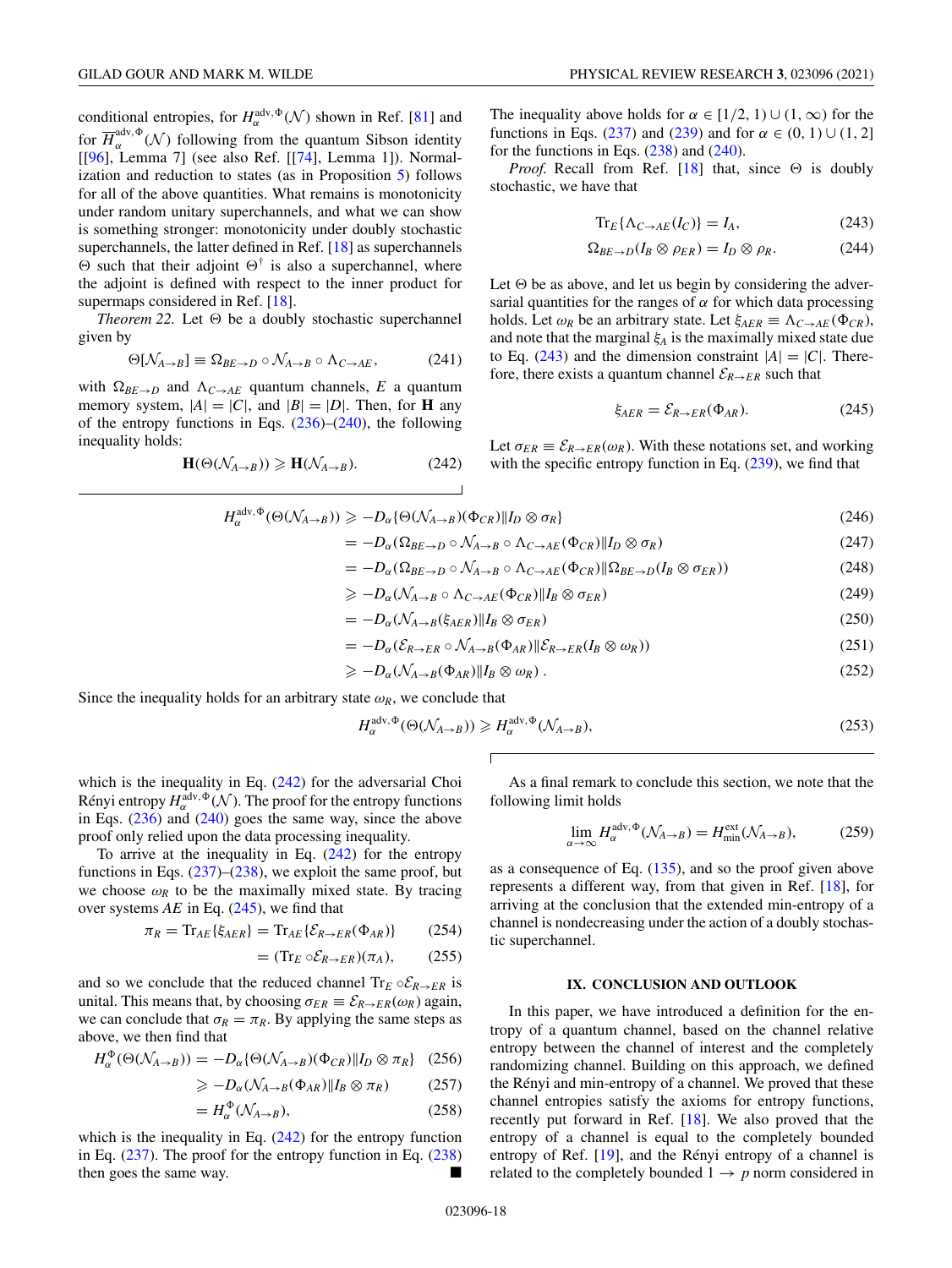<span id="page-19-0"></span>Ref. [\[19\]](#page-24-0). The smoothed min-entropy of a channel satisfies an asymptotic equipartition property that generalizes the same property for smoothed min-entropy of quantum states [\[88\]](#page-25-0). We showed that the entropy of a channel has an operational interpretation in terms of a task called quantum channel merging, in which the goal is for the receiver to merge his share of the channel with the environment's share, and this task is a dynamical counterpart of the known task of quantum state merging [\[20,21\]](#page-24-0). We evaluated the entropy of a channel for several common channel models. Finally, we considered other generalized entropies of a quantum channel and gave further evidence that Definition [1](#page-2-0) is a cogent approach for defining entropy of a quantum channel.

Going forward from here, one of the most interesting open questions is to determine if there is a set of axioms that uniquely identifies the entropy of a quantum channel, similar to how there is a set of axioms that uniquely characterizes Shannon entropy [\[101\]](#page-26-0). We wonder the same for the Rényi entropy of a channel, given that the Rényi entropies were originally identified  $[102]$  by removing one of the axioms that uniquely characterizes Shannon entropy. On a different front, one could alternatively define the entropy of *n* uses of a quantum channel in terms of an optimization over quantum costrategies  $[103, 104]$  or quantum combs  $[105]$ , and for analyzing the asymptotic equipartition property in this scenario, one could alternatively smooth with respect to the strategy norm of Refs. [\[105,106\]](#page-26-0). The results of Ref. [\[15\]](#page-24-0) suggest that the asymptotic equipartition property might still hold in this more complex scenario, but further analysis is certainly required. Note that a related scenario has been considered recently in Ref. [\[107\]](#page-26-0). Finally, if the Petz–Rényi channel divergence between an arbitrary channel and the completely depolarizing channel is additive, then a Rényi channel entropy defined from it would be convincing. This question about Petz–Rényi channel divergence has been open since Ref. [\[15\]](#page-24-0).

*Note added.* After completing the results in our related preprint [\[108\]](#page-26-0), we noticed Ref. [[\[25\]](#page-24-0), Eq. (6)], in which Yuan proposed to define the entropy of a quantum channel in the same way as we have proposed in Definition [1.](#page-2-0) Yuan's work is now published as Ref. [\[25\]](#page-24-0).

## **ACKNOWLEDGMENTS**

We are grateful to the local organizers (Graeme Smith and Felix Leditzky) of the Rocky Mountain Summit on Quantum Information, held at JILA, Boulder, Colorado during June 2018. We are especially grateful to Xiao Yuan for notifying us of a gap in a previous proof of Eq. [\(176\)](#page-13-0). G.G. acknowledges support from the Natural Sciences and Engineering Research Council of Canada (NSERC). M.M.W. acknowledges support from the National Science Foundation under Grants No. 1714215 and No. 1907615.

## **APPENDIX A: QUANTUM CHANNEL MERGING CAPACITY PROOF**

This Appendix details the proof of Theorem [10.](#page-6-0)

#### **1. Converse bound**

Let us begin by considering the converse part, following the approach given in Ref. [\[21\]](#page-24-0) for quantum state merging.

*Proposition 23.* Fix *n*, *L*,  $K \in \mathbb{N}$  and  $\varepsilon \in [0, 1]$ . Let  $\mathcal{N}_{A \to B}$ be a quantum channel. Then an  $(n, L/K, \varepsilon)$  quantum channel merging protocol for  $\mathcal{N}_{A\rightarrow B}$  satisfies the following bound:

$$
\frac{1}{n}[(1 - \sqrt{\varepsilon}) \log_2 L - \log_2 K]
$$
  
\$\leq H(\mathcal{N}) + \sqrt{\varepsilon} \log\_2 |A| + g\_2(\sqrt{\varepsilon}). \qquad (A1)\$

*Proof.* We closely follow the approach given in Ref. [[\[21\]](#page-24-0), Sec. IV-B], which established the converse part of the quantum state merging theorem. Consider an arbitrary  $(n, L/K, \varepsilon)$ quantum channel merging protocol of the form described above. To prove the converse, we can really employ any entanglement measure that reduces to the entropy of entanglement for pure states and is asymptotically continuous. So let us choose the entanglement of formation [\[109\]](#page-26-0), which is defined for a bipartite state ρ*AB* as

$$
E_F(A;B)_{\rho}
$$
  
\n
$$
\equiv \inf \left\{ \sum_x p_X(x) H(A)_{\psi^x} : \rho_{AB} = \sum_x p_X(x) \psi_{AB}^x \right\}, \quad (A2)
$$

where the infimum is with respect to all convex decompositions of  $\rho_{AB}$  into pure states  $\psi_{AB}^x$ . The entanglement of formation does not increase under the action of an LOCC channel [\[109\]](#page-26-0). For the purposes of the converse, as in Ref.  $[[21]$  $[[21]$ , Sec. IV-B], we imagine that the reference party *R* is working together with Bob *B*, and they are spatially separated from Eve *E*. Let  $\omega_{R\widetilde{B}_{E}^{n}\widetilde{E}^{n}\overline{B}_{1}\overline{E}_{1}}$  and  $\widetilde{\omega}_{R\widetilde{B}_{E}^{n}\widetilde{E}^{n}\overline{B}_{1}\overline{E}_{1}}$  denote the following

respective states:

$$
\omega_{R\widetilde{B}_{E}^{n}\widetilde{E}^{n}\overline{B}_{1}\overline{E}_{1}}\n\equiv \left[\mathrm{id}_{BE\to \widetilde{B}_{E}\widetilde{E}}^{\otimes n} \circ (\mathcal{U}_{A\to BE}^{\mathcal{N}})^{\otimes n}\right] (\psi_{RA^{n}}) \otimes \Phi_{\overline{B}_{1}\overline{E}_{1}}^{L}, \quad (A3)
$$
\n
$$
\widetilde{\omega}_{R\widetilde{B}_{E}^{n}\widetilde{E}^{n}\overline{B}_{1}\overline{E}_{1}}
$$

$$
\equiv \mathcal{P}_{B^n E^n \overline{B}_0 \overline{E}_0 \to \widetilde{B}_E^n \widetilde{E}^n \overline{B}_1 \overline{E}_1} \left( \left[ \left( \mathcal{U}_{A \to BE}^{\mathcal{N}} \right)^{\otimes n} (\psi_{RA^n}) \right] \otimes \Phi_{\overline{B}_0 \overline{E}_0}^{K} \right). \tag{A4}
$$

Define

 $f(n, \varepsilon, |A|, L) \equiv \sqrt{\varepsilon} n \log_2 |A| + \sqrt{\varepsilon} \log_2 L + g_2(\sqrt{\varepsilon}).$  (A5)

We then have that

$$
\log_2 L + H(R)_{\omega}
$$
  
=  $H(\overline{B}_1)_{\omega} + H(R)_{\omega}$  (A6)

$$
=H(R\overline{B}_1)_{\omega} \tag{A7}
$$

$$
=E_F(R\overline{B}_1;\widetilde{B}_E^n\widetilde{E}^n\overline{E}_1)_{\omega} \tag{A8}
$$

$$
\leqslant E_F\big(R\overline{B}_1;\widetilde{B}_E^n\widetilde{E}^n\overline{E}_1\big)_{\widetilde{\omega}}+f(n,\varepsilon,|A|,L). \qquad (A9)
$$

The first equality follows because  $\log_2 L = H(\overline{B}_1)_{\omega}$  for a maximally entangled state of Schmidt rank *L*. The second equality follows because quantum entropy is additive with respect to product states. The third equality follows because the entanglement of formation reduces to entropy of entanglement for pure states. The inequality is a consequence of the uniform continuity bound from Ref. [[\[94\]](#page-26-0), Corollary 4]. Continuing,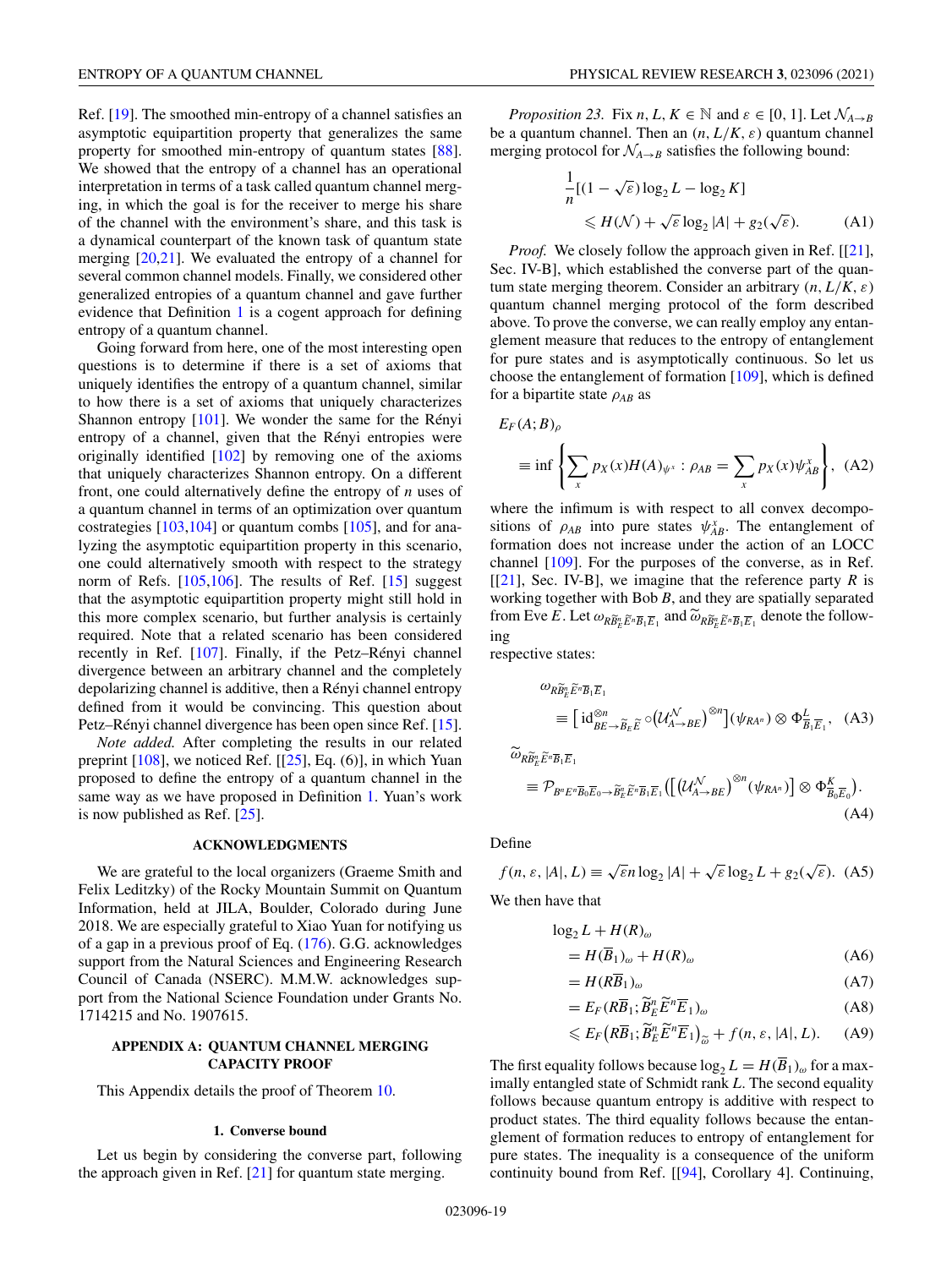<span id="page-20-0"></span>we have that

$$
E_F (R\overline{B}_1; \widetilde{B}_E^n \widetilde{E}^n \overline{E}_1)_{\widetilde{\omega}} \leqslant E_F (R\overline{B}^n \overline{B}_0; E^n \overline{E}_0)_{(\mathcal{U}^{\mathcal{N}})^{\otimes n}(\psi) \otimes \Phi^K}
$$
(A10)

$$
=H(RB^n\overline{B}_0)_{(\mathcal{U}^{\mathcal{N}})^{\otimes n}(\psi)\otimes\Phi^K}
$$
 (A11)

$$
=H(RBn)_{(\mathcal{U}^{\mathcal{N}})^{\otimes n}(\psi)}+H(\overline{B}_0)_{\Phi^{\mathcal{K}}}
$$
 (A12)

$$
=H(RBn)_{(\mathcal{U}^{\mathcal{N}})^{\otimes n}(\psi)} + \log_2 K. \tag{A13}
$$

The first inequality follows from LOCC monotonicity of the entanglement of formation under the action of the one-way LOCC channel  $\mathcal{P}_{B^n E^n \overline{B}_0 \overline{E}_0 \to \widetilde{B}_E^n \widetilde{E}_1 \overline{B}_1 \overline{E}_1}$ . The last three equalities follow for reasons similar to what have been given above. Putting everything together, we find that

$$
\log_2 M = \log_2 L - \log_2 K \tag{A14}
$$

$$
\leqslant H(B^n|R)_{(\mathcal{U}^{\mathcal{N}})^{\otimes n}(\psi)} + f(n,\varepsilon,|A|,L). \quad (A15)
$$

Since the protocol is required to work for every possible input state  $\psi_{RA^n}$ , we conclude the following bound:

$$
\log_2 M \leq \inf_{\psi_{RA^n}} H(B^n|R)_{(\mathcal{U}^{\mathcal{N}})^{\otimes n}(\psi)} + f(n, \varepsilon, |A|, L) \quad (A16)
$$

$$
= nH(\mathcal{N}) + f(n, \varepsilon, |A|, L), \tag{A17}
$$

with the equality following from the additivity of the entropy of a channel [\[19\]](#page-24-0) (recalled here as Proposition [4\)](#page-3-0). The inequality in the statement of the proposition follows by dividing by *n* and rearranging.

#### **2. Achievability bound**

Now let us consider the achievability part.

*Proposition 24.* Fix *n*, *L*,  $K \in \mathbb{N}$  and  $\varepsilon \in (0, 1)$ . Let  $\mathcal{N}_{A \rightarrow B}$ be a quantum channel. Then there exists an  $(n, L/K, \varepsilon)$  channel merging protocol for  $\mathcal{N}_{A\rightarrow B}$  such that its entanglement gain satisfies the following inequality for all  $\alpha > 1$ :

$$
\frac{1}{n}[\log_2 L - \log_2 K] \geq H_\alpha(\mathcal{N})
$$

$$
-\frac{\alpha}{n(\alpha - 1)}[4\log_2(1/\varepsilon) + 4(|A|^2 - 1)\log_2(n + 1)]
$$

$$
-\frac{\alpha}{n(\alpha - 1)}[1/\alpha + 2\log_2 13].
$$
 (A18)

such that the following inequality holds:

$$
\frac{1}{2} \left\| \left[ \mathrm{id}_{BE \to \widetilde{B}_{E} \widetilde{E}}^{\otimes n} \circ (\mathcal{U}_{A \to BE}^{\mathcal{N}})^{\otimes n} \right] (\zeta_{R'\hat{A}^n A^n}) \otimes \Phi_{\overline{B}_1 \overline{E}_1}^L - \mathcal{P}_{B^n E^n \overline{B}_0 \overline{E}_0 \to \widetilde{B}_E^n \widetilde{E}^n \overline{B}_1 \overline{E}_1} \left( \left[ (\mathcal{U}_{A \to BE}^{\mathcal{N}})^{\otimes n} (\zeta_{\hat{R}' A^n A^n}) \right] \otimes \Phi_{\overline{B}_0 \overline{E}_0}^K \right) \right\|_1 \leqslant \sqrt{13 \varepsilon'}. \tag{A23}
$$

Now our goal is for Eq. [\(54\)](#page-5-0) to be satisfied for all possible states  $\psi_{RA^n}$ . As a first step toward this goal, note that we can symmetrize the protocol  $\mathcal{P}_{B^nE^n\overline{B}_0\overline{E}_0 \to \widetilde{B}_E^n\overline{E}_1\overline{B}_1\overline{E}_1}$  as follows:

$$
\overline{\mathcal{P}}_{B^n E^n \overline{B}_0 \overline{E}_0 \to \widetilde{B}_E^n \widetilde{E}^n \overline{B}_1 \overline{E}_1} \equiv \frac{1}{n!} \sum_{\pi \in S_n} \left( \mathcal{W}_{\widetilde{B}_E^n}^{\pi^{-1}} \otimes \mathcal{W}_{\widetilde{E}^n}^{\pi^{-1}} \right) \circ \mathcal{P}_{B^n E^n \overline{B}_0 \overline{E}_0 \to \widetilde{B}_E^n \widetilde{E}^n \overline{B}_1 \overline{E}_1} \circ (\mathcal{W}_{B^n}^{\pi} \otimes \mathcal{W}_{E^n}^{\pi}), \tag{A24}
$$

and the inequality in Eq.  $(A23)$  is still satisfied, i.e.,

$$
\frac{1}{2} \left\| \left[ \operatorname{id}_{BE \to \widetilde{B}_{E} \widetilde{E}}^{\otimes n} \circ (\mathcal{U}_{A \to BE}^{\mathcal{N}})^{\otimes n} \right] (\zeta_{R' \hat{A}^n A^n}) \otimes \Phi_{\overline{B}_1 \overline{E}_1}^L - \overline{\mathcal{P}}_{B^n E^n \overline{B}_0 \overline{E}_0 \to \widetilde{B}_E^n \widetilde{E}^n \overline{B}_1 \overline{E}_1} \left( \left[ (\mathcal{U}_{A \to BE}^{\mathcal{N}})^{\otimes n} (\zeta_{R' \hat{A}^n A^n}) \right] \otimes \Phi_{\overline{B}_0 \overline{E}_0}^K \right) \right\|_1 \leq \sqrt{13 \varepsilon'}.
$$
 (A25)

*Proof.* For the achievability part, we employ ideas used in the theory of quantum channel simulation [\[91](#page-25-0)[,110–112\]](#page-26-0). In particular, the main challenge of quantum channel merging over quantum state merging is that it is necessary for the protocol to work for every possible state  $\psi_{RA^n}$  that could be input, not merely for a fixed state input. In prior work on quantum channel simulation [\[91,](#page-25-0)[110–112\]](#page-26-0), this challenge has been met by appealing to the post-selection technique [[\[89\]](#page-25-0), Theorem 1]. Here, we use the same approach. In the context of the post-selection technique, it is helpful to consult the unpublished note [\[113\]](#page-26-0) for further details.

Let  $\zeta_{A^n\hat{A}^n}$  denote the maximally mixed state of the symmetric subspace of the  $A^n \hat{A}^n$  systems [\[90\]](#page-25-0), where  $\hat{A}$  is isomorphic to the channel input system *A*. Note that this state can be written as [[\[90\]](#page-25-0), Proposition 6]

$$
\zeta_{A^n\hat{A}^n} = \int d\psi_{A\hat{A}} \, \psi_{A\hat{A}}^{\otimes n},\tag{A19}
$$

where  $\psi_{A\hat{A}}$  denotes a pure state and  $d\psi_{A\hat{A}}$  is the Haar measure over the pure states. This state is permutation invariant; i.e., for a unitary channel  $\mathcal{W}_{A^n}^{\pi} \otimes \mathcal{W}_{\hat{A}^n}^{\pi}$  corresponding to a permutation  $\pi$ , we have that  $\zeta_{A^n \hat{A}^n} = (\mathcal{W}_{A^n}^{\pi} \otimes \mathcal{W}_{\hat{A}^n}^{\pi}) (\zeta_{A^n \hat{A}^n})$  for all  $\pi \in S_n$ , with  $S_n$  denoting the symmetric group. Let  $\zeta_{R'\hat{A}^nA^n}$  be a purification of  $\zeta_{A^n\hat{A}^n}$ , and note that it can be chosen such that [\[113\]](#page-26-0)

$$
\zeta_{R'\hat{A}^nA^n} = \left(\mathcal{W}_{R'}^{\pi} \otimes \mathcal{W}_{\hat{A}^n}^{\pi} \otimes \mathcal{W}_{A^n}^{\pi}\right)(\zeta_{R'\hat{A}^nA^n}), \tag{A20}
$$

where  $\mathcal{W}_{R'}^{\pi}$  is some unitary, which implies that

$$
(\mathcal{W}_{R'}^{\pi^{-1}} \otimes \mathcal{W}_{\hat{A}^n}^{\pi^{-1}})(\zeta_{R'\hat{A}^n A^n}) = \mathcal{W}_{A^n}^{\pi}(\zeta_{R'\hat{A}^n A^n}).
$$
 (A21)

The first goal is to show the existence of a state merging protocol for the state  $(U_{A\rightarrow BE}^{\mathcal{N}})^{\otimes n}(\zeta_{R'\hat{A}^nA^n})$ . As shown in Ref.  $[[114]$  $[[114]$ , Theorem 5.2] (see also the earlier Ref.  $[[115]$  $[[115]$ , Proposition 4.7] in this context), there exists a state merging protocol tion 4. *I* I in this context), there exists a state merging provith error  $\sqrt{13\epsilon'}$ , with the entanglement gain satisfying

$$
\log_2 L - \log_2 K \ge H_{\min}^{\varepsilon'}(B^n | \hat{A}^n R')_{(U^{A'})^{\otimes n}(\zeta)}
$$

$$
- 2 \log_2 \left(\frac{1}{\varepsilon'}\right). \tag{A22}
$$

(To arrive at the inequality in Eq. (A22), one needs to use the fact that  $P(\rho, \sigma) \ge \frac{1}{2} || \rho - \sigma ||_1$  for any two states.) That is, there exists a one-way LOCC channel  $\mathcal{P}_{B^n E^n \overline{B}_0 \overline{E}_0 \to \widetilde{B}_E^n \widetilde{E}_1 \overline{E}_1}$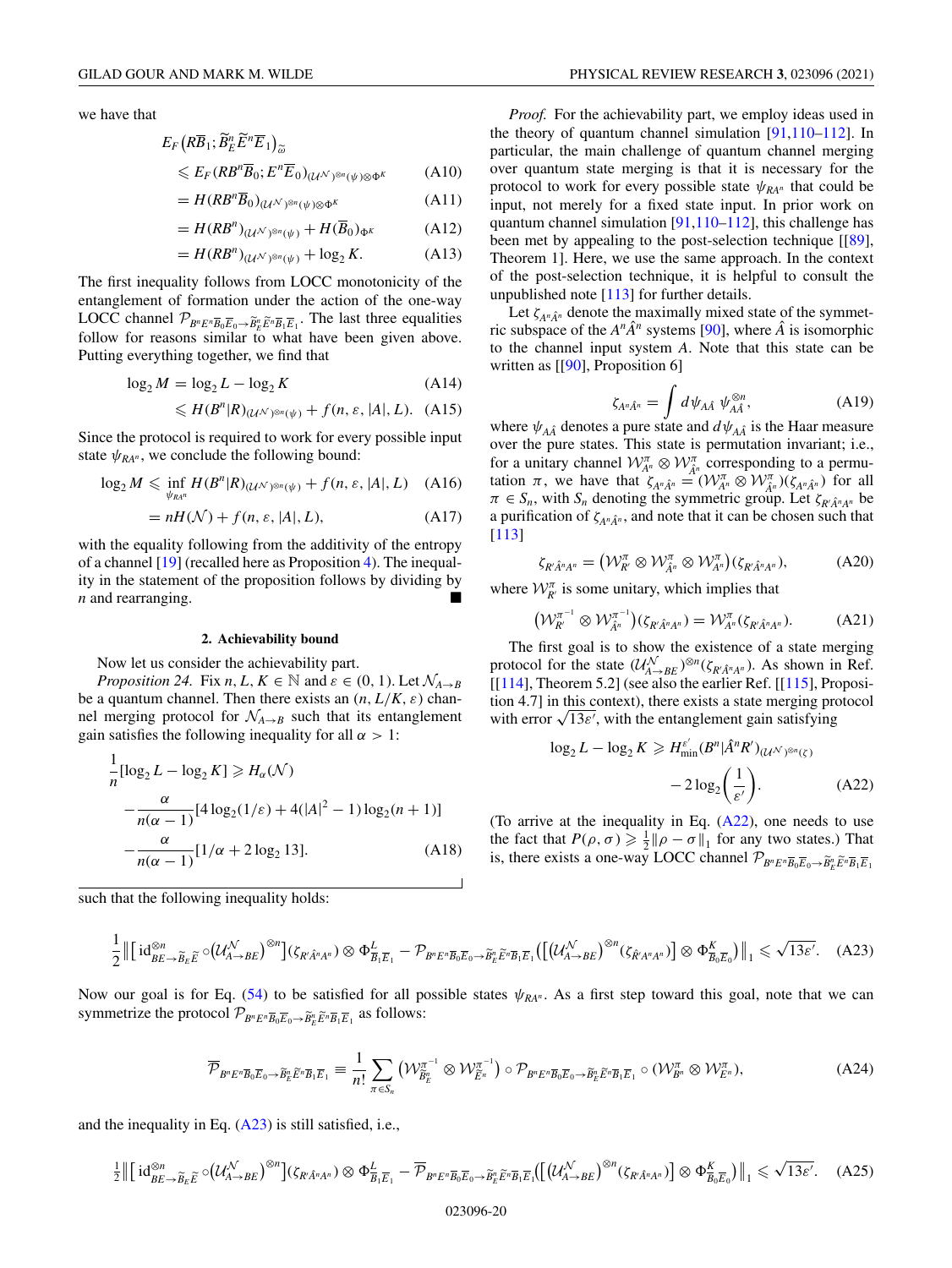<span id="page-21-0"></span>This follows from the unitary invariance and convexity of the trace norm, the permutation covariance of the maps  $\left[\text{id}_{BE\to \widetilde{B}_E\widetilde{E}}^{\otimes n} \circ (\mathcal{U}_{A\to BE}^{\mathcal{N}})^{\otimes n}\right]$  and  $(\mathcal{U}_{A\to BE}^{\mathcal{N}})^{\otimes n}$ :

$$
\forall \pi \in S_n : \left(\mathcal{W}_{\widetilde{B}_E^n}^{\pi^{-1}} \otimes \mathcal{W}_{\widetilde{E}^n}^{\pi^{-1}}\right) \circ \mathrm{id}_{BE \to \widetilde{B}_E \widetilde{E}}^{\otimes n} \circ \left(\mathcal{U}_{A \to BE}^{\mathcal{N}}\right)^{\otimes n} \circ \mathcal{W}_{A^n}^{\pi} = \mathrm{id}_{BE \to \widetilde{B}_E \widetilde{E}}^{\otimes n} \circ \left(\mathcal{U}_{A \to BE}^{\mathcal{N}}\right)^{\otimes n},\tag{A26}
$$

$$
\forall \pi \in S_n : \left(\mathcal{W}_{B^n}^{\pi^{-1}} \otimes \mathcal{W}_{E^n}^{\pi^{-1}}\right) \circ \left(\mathcal{U}_{A \to BE}^{\mathcal{N}}\right)^{\otimes n} \circ \mathcal{W}_{A^n}^{\pi} = \left(\mathcal{U}_{A \to BE}^{\mathcal{N}}\right)^{\otimes n},\tag{A27}
$$

and the equality in Eq. [\(A21\)](#page-20-0). Furthermore, the symmetrization can be accomplished by one-way LOCC (Bob randomly picks *π*, applies  $W_{B^n}^{\pi}$ , communicates the value to Eve, who applies  $W_{E^n}^{\pi}$  at the input and  $W_{\tilde{B}_E^n}^{\pi^{-1}} \otimes W_{\tilde{E}_n}^{\pi^{-1}}$  at the output), and is thus free in our model. Since the symmetrized protocol, the target channel  $[\text{id}^{\otimes n}_{BE\rightarrow \tilde{B}_E\tilde{E}} \circ (\mathcal{U}^{\mathcal{N}}_{A\rightarrow BE})^{\otimes n}]$ , and the channel  $(\mathcal{U}^{\mathcal{N}}_{A\rightarrow BE})^{\otimes n}$  are permutation covariant, we can now invoke the post-selection technique [[\[89\]](#page-25-0), Theorem 1] to conclude that as long as we choose  $\varepsilon' = \varepsilon (n+1)^{-2(|A|^2-1)}$ , then it is guaranteed that

$$
\sup_{\psi_{R A^n}} \frac{1}{2} \left\| \left[ \mathrm{id}_{BE \to \widetilde{B}_E}^{\otimes n} \widetilde{\mathcal{L}}(U_{A \to BE}^{\mathcal{N}}) ^{\otimes n} \right] (\psi_{R A^n}) \otimes \Phi_{\overline{B}_1 \overline{E}_1}^L - \overline{\mathcal{P}}_{B^n E^n \overline{B}_0 \overline{E}_0 \to \widetilde{B}_E^n \widetilde{E}^n \overline{B}_1 \overline{E}_1} \left( \left[ (U_{A \to BE}^{\mathcal{N}})^{\otimes n} (\psi_{R A^n}) \right] \otimes \Phi_{\overline{B}_0 \overline{E}_0}^K \right) \right\|_1 \leq \sqrt{13\varepsilon}.
$$
 (A28)

Propagating this choice of  $\varepsilon'$  to the quantity in Eq. [\(A22\)](#page-20-0), this means that we require

$$
\log_2 L - \log_2 K \geqslant H_{\min}^{\varepsilon(n+1)^{-2(|A|^2-1)}}(B^n|\hat{A}^nR')_{(U^{\mathcal{N}})^{\otimes n}(\zeta)} - 2\log_2\left(\frac{1}{\varepsilon}\right) - 4(|A|^2 - 1)\log_2\left(n+1\right). \tag{A29}
$$

At this point, we invoke Ref. [[\[81\]](#page-25-0), Eq. (6.92)], as well as the inequality  $1 - \sqrt{1 - \delta^2} \ge \delta^2/2$  holding for all  $\delta \in [0, 1]$ , to conclude the following bound for  $\alpha > 1$ :

 $\sqrt{2}$ 

$$
H_{\min}^{\varepsilon(n+1)^{-2(|A|^2-1)}}(B^n|\hat{A}^nR')_{(U^{\mathcal{N}})^{\otimes n}(\zeta)}
$$
  
\n
$$
\geq H_{\alpha}(B^n|\hat{A}^nR')_{(U^{\mathcal{N}})^{\otimes n}(\zeta)|(U^{\mathcal{N}})^{\otimes n}(\zeta)} + \frac{2\log_2\left(\varepsilon(n+1)^{-2(|A|^2-1)}\right) - 1}{\alpha - 1}
$$
\n(A30)

$$
\geq \inf_{\phi_{RA^n}} H_{\alpha}(B^n|R)_{\omega|\omega} - \frac{2\log_2(1/\varepsilon) + 4(|A|^2 - 1)\log_2(n+1) - 1}{\alpha - 1} \tag{A31}
$$

$$
= H_{\alpha}(\mathcal{N}^{\otimes n}) - \frac{2\log_2(1/\varepsilon) + 4(|A|^2 - 1)\log_2(n+1) - 1}{\alpha - 1}
$$
\n(A32)

$$
= nH_{\alpha}(\mathcal{N}) - \frac{2\log_2(1/\varepsilon) + 4(|A|^2 - 1)\log_2(n+1) - 1}{\alpha - 1},
$$
\n(A33)

where the first equality follows from Proposition [17,](#page-11-0) with  $\omega_{RB^n} \equiv \mathcal{N}_{A \to B}^{\otimes n}(\phi_{RA^n})$ , and the last equality critically relies upon the additivity  $H_{\alpha}(\mathcal{N}^{\otimes n}) = nH_{\alpha}(\mathcal{N})$  from Proposition [15,](#page-10-0) which in turn directly follows from the main result of Ref. [\[19\]](#page-24-0). Putting everything together, we conresult of Ref. [19]. Putting everything together, we conclude that for  $\varepsilon \in (0, 1/13)$ , there exists an  $(n, L/K, \sqrt{13\varepsilon})$ channel merging protocol for  $\mathcal{N}_{A\rightarrow B}$  such that its entanglement gain satisfies the following inequality for all  $\alpha > 1$ :

$$
\frac{1}{n}[\log_2 L - \log_2 K] \ge H_\alpha(\mathcal{N})
$$

$$
-\frac{\alpha}{n(\alpha - 1)} \left[ 2\log_2\left(\frac{1}{\varepsilon}\right) + 4(|A|^2 - 1)\log_2(n + 1) + \frac{1}{\alpha} \right].
$$
  
(A34)

We arrive at the statement of the proposition by a final substi-We arrive at the statement of the proposition by a final substitution  $\varepsilon'' = \sqrt{13\varepsilon} \in (0, 1)$ , which implies that  $\varepsilon = (\varepsilon'')^2/13$ and  $2\log_2(1/\varepsilon) = 4\log_2(1/\varepsilon'') + 2\log_2 13$ .

## **3. Quantum channel merging capacity is equal to the entropy of a channel**

We can now put together the previous two propositions to conclude the following theorem:

*Proof of Theorem* [10.](#page-6-0) By applying the limits  $n \to \infty$ and  $\varepsilon \to 0$ , the following bound is a consequence of Proposition [23:](#page-19-0)

$$
C_M(\mathcal{N}) \le H(\mathcal{N}).\tag{A35}
$$

For an arbitrary  $\alpha > 1$ ,  $\varepsilon \in (0, 1)$ , and  $\delta > 0$ , we can conclude from Proposition [24](#page-20-0) that there exists an  $(n, 2^{n[H_\alpha(\mathcal{N})-\delta]}, \varepsilon)$ channel merging protocol by taking *n* sufficiently large. This implies that  $H_{\alpha}(\mathcal{N})$  is an achievable rate for all  $\alpha > 1$ . However, since this statement is true for all  $\alpha > 1$ , we can conclude that the rate  $\sup_{\alpha>1} H_{\alpha}(\mathcal{N}) = H(\mathcal{N})$  is achievable also. This establishes that  $C_M(\mathcal{N}) \ge H(\mathcal{N})$ .

## **APPENDIX B: MAX-MUTUAL INFORMATION OF A CHANNEL AND THE ASYMPTOTIC EQUIPARTITION PROPERTY**

In this Appendix, we point out how the max-mutual information of a quantum channel is a limit of the sandwiched Rényi mutual information of a channel, the latter having been defined in Ref. [\[116\]](#page-26-0). We then show how to arrive at an alternate proof of the asymptotic equipartition property in Ref. [[\[92\]](#page-26-0), Theorem 8] by making use of this connection.

First recall that the sandwiched Rényi mutual information of a channel is defined for  $\alpha \in (0, 1) \cup (1, \infty)$  as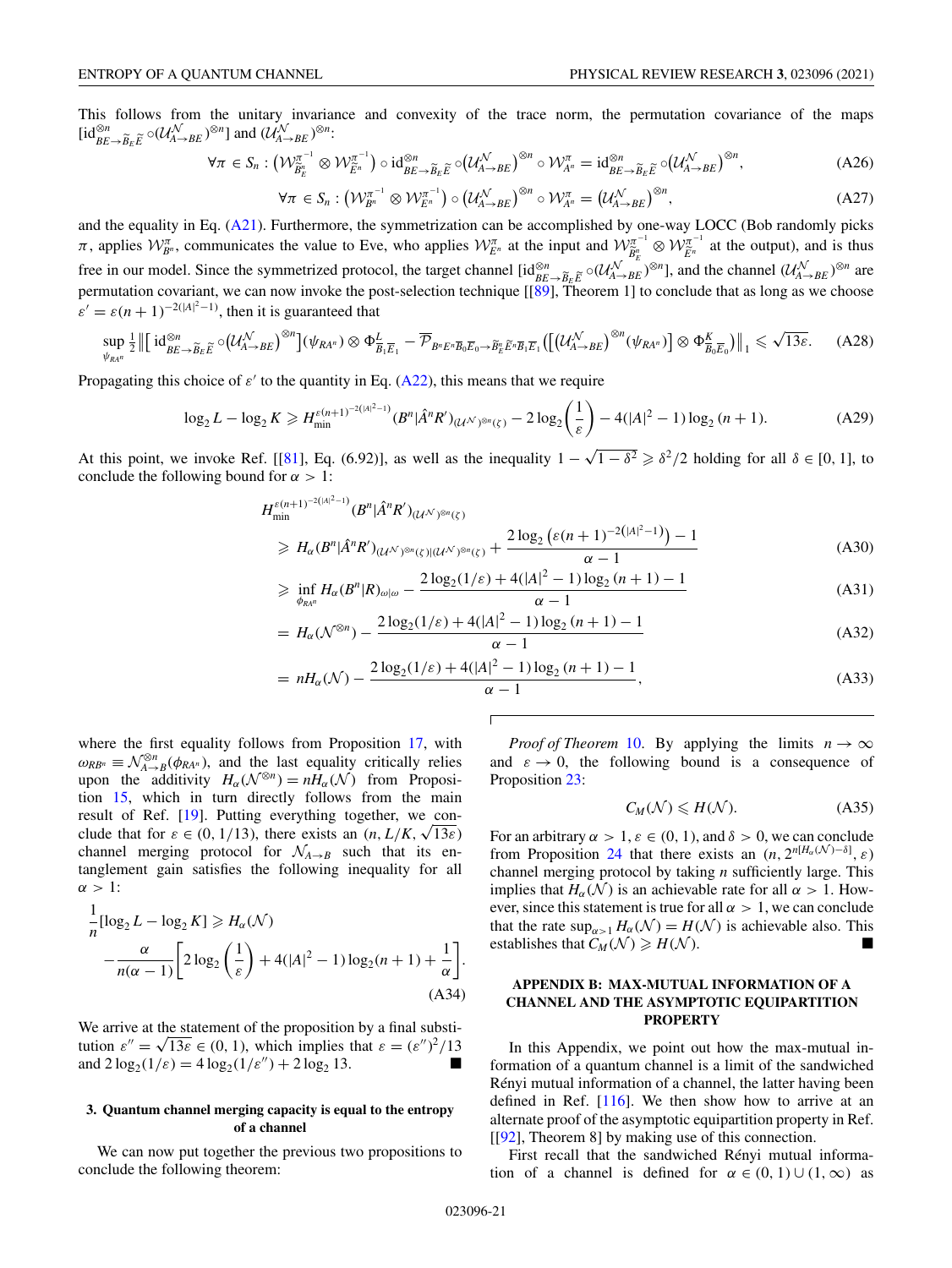<span id="page-22-0"></span> $[[116], Eq. (3.5)]$  $[[116], Eq. (3.5)]$  $[[116], Eq. (3.5)]$ 

$$
I_{\alpha}(\mathcal{N}) \equiv \max_{\psi_{RA}} I_{\alpha}(R;B)_{\omega}, \tag{B1}
$$

where

$$
\omega_{RB} \equiv \mathcal{N}_{A \to B}(\psi_{RA}), \tag{B2}
$$

$$
I_{\alpha}(R;B)_{\omega} \equiv \min_{\sigma_B} D_{\alpha}(\omega_{RB} || \omega_R \otimes \sigma_B), \tag{B3}
$$

where  $D_{\alpha}$  is the sandwiched Rényi relative entropy from Eq. [\(100\)](#page-10-0). It was subsequently used in Ref. [\[15\]](#page-24-0). The max-mutual information of a channel is equal to [[\[92\]](#page-26-0), Definition 4]

$$
I_{\max}(\mathcal{N}) \equiv \max_{\psi_{RA}} I_{\max}(R;B)_{\omega},
$$
 (B4)

$$
I_{\max}(R;B)_{\omega} \equiv \min_{\sigma_B} D_{\max}(\omega_{RB} || \omega_R \otimes \sigma_B). \tag{B5}
$$

*Proposition 25.* For a quantum channel  $\mathcal{N}_{A\rightarrow B}$ , the following limit holds:

$$
I_{\max}(\mathcal{N}) = \lim_{\alpha \to \infty} I_{\alpha}(\mathcal{N}).
$$
 (B6)

*Proof.* To see this, consider that

$$
\lim_{\alpha \to \infty} I_{\alpha}(\mathcal{N})
$$
\n
$$
= \lim_{\alpha \to \infty} \max_{\psi_{RA}} \min_{\sigma_B} D_{\alpha}(\mathcal{N}_{A \to B}(\psi_{RA}) || \psi_R \otimes \sigma_B)
$$
 (B7)

$$
= \sup_{\alpha > 1} \max_{\psi_{RA}} \min_{\sigma_B} D_{\alpha} (\mathcal{N}_{A \to B}(\psi_{RA}) || \psi_R \otimes \sigma_B)
$$
 (B8)

$$
\leqslant \max_{\psi_{RA}} \min_{\sigma_B} \sup_{\alpha > 1} D_{\alpha} (\mathcal{N}_{A \to B} (\psi_{RA}) \| \psi_R \otimes \sigma_B) \qquad (B9)
$$

$$
= \max_{\psi_{RA}} \min_{\sigma_B} D_{\max}(\mathcal{N}_{A \to B}(\psi_{RA}) || \psi_R \otimes \sigma_B)
$$
 (B10)

$$
=I_{\max}(\mathcal{N}).\tag{B11}
$$

Now consider that

$$
\lim_{\alpha \to \infty} I_{\alpha}(\mathcal{N})
$$
  
= sup max min  $D_{\alpha}(\mathcal{N}_{A \to B}(\psi_{RA}) || \psi_R \otimes \sigma_B)$  (B12)

$$
\begin{aligned}\n&\alpha > 1 \quad \psi_{RA} \quad \sigma_B \\
&\geq \sup_{\alpha > 1} \min_{\sigma_B} D_{\alpha} (\mathcal{N}_{A \to B}(\Phi_{RA}) \| \Phi_R \otimes \sigma_B) \\
&\geq \sup_{\alpha > 1} \sigma_B\n\end{aligned} \tag{B13}
$$

$$
= \min_{\sigma_B} \sup_{\alpha>1} D_{\alpha} (\mathcal{N}_{A\to B}(\Phi_{RA}) \| \Phi_R \otimes \sigma_B)
$$
 (B14)

$$
= \min_{\sigma_B} D_{\max} (\mathcal{N}_{A \to B}(\Phi_{RA}) \| \Phi_R \otimes \sigma_B)
$$
 (B15)

$$
=I_{\max}(\mathcal{N}),\tag{B16}
$$

with the exchange of min and sup in the last line following from Ref. [[\[117\]](#page-26-0), Corollary A.2]. The last equality follows from the remark after Ref.  $[[92]$  $[[92]$ , Definition 4].

The smoothed max-mutual information of a quantum channel  $\mathcal{N}_{A\rightarrow B}$  is then defined for  $\varepsilon \in (0, 1)$  as [[\[92\]](#page-26-0), Definition 5]

$$
I_{\max}^{\varepsilon}(\mathcal{N}) \equiv \inf_{\widetilde{\mathcal{N}} \; : \; P(\mathcal{N}, \widetilde{\mathcal{N}}) \leq \varepsilon} I_{\max}(\widetilde{\mathcal{N}}). \tag{B17}
$$

(Here we smooth with respect to purified distance for convenience.) We then have that [[\[92\]](#page-26-0), Theorem 8]

$$
\lim_{n \to \infty} \frac{1}{n} I_{\max}^{\varepsilon}(\mathcal{N}^{\otimes n}) \leqslant I(\mathcal{N}),
$$
\n(B18)

where  $I(\mathcal{N})$  is the mutual information of a channel [\[26\]](#page-24-0), defined as

$$
I(\mathcal{N}) = \lim_{\alpha \to 1} \widetilde{I}_{\alpha}(\mathcal{N}) = \sup_{\psi_{RA}} I(R;B)_{\omega},
$$
 (B19)

where  $\omega_{RB} \equiv \mathcal{N}_{A\rightarrow B}(\psi_{RA})$ .

To arrive at an alternate proof of the upper bound in Ref. [ $[92]$ , Theorem 8], consider that an application of Ref. [ $[81]$ , Eq. (6.92)], definitions, and arguments similar to those in the first part of Theorem [21](#page-13-0) imply the following inequality for all  $\alpha > 1$  and  $\varepsilon \in (0, 1)$ :

$$
I_{\max}^{\varepsilon}(\mathcal{N}^{\otimes n}) \leqslant I_{\alpha}(\mathcal{N}^{\otimes n}) + f(\varepsilon, \alpha) \tag{B20}
$$

$$
= nI_{\alpha}(\mathcal{N}) + f(\varepsilon, \alpha), \tag{B21}
$$

where the equality follows from Ref. [[\[116\]](#page-26-0), Lemma 6] and  $f(\varepsilon, \alpha)$  is a function of  $\varepsilon$  and  $\alpha$  that vanishes when dividing by *n* and taking the large *n* limit. Dividing by *n* and taking the limit  $n \to \infty$ , we find that

$$
\lim_{n \to \infty} \frac{1}{n} I_{\text{max}}^{\varepsilon}(\mathcal{N}^{\otimes n}) \leqslant I_{\alpha}(\mathcal{N}).
$$
 (B22)

Since the inequality holds for all  $\alpha > 1$ , we can take the limit  $\alpha \rightarrow 1$ , apply Eq. (B19), and conclude the bound in Eq. (B18).

## **APPENDIX C: DATA PROCESSING OF THE CHOI DIVERGENCE UNDER PARTICULAR SUPERCHANNELS**

*Proposition 26.* Let  $\Theta$  be a superchannel of the following form:

$$
\Theta(\mathcal{N}_{A\to B}) = \sum_{x} p(x) \, \Omega_{BE\to D}^{x} \circ \mathcal{N}_{A\to B} \circ \Lambda_{C\to AE}^{x}, \qquad (C1)
$$

where  $p(x)$  is a probability distribution, and for each x the map  $\Omega_{BE\rightarrow D}^{x}$  is an arbitrary quantum channel, and  $\Lambda_{C\rightarrow AE}^{x}$  is a unital quantum channel (hence  $|C|=|A||E|$ ). Then the Choi divergence is monotone under such superchannels:

$$
\mathbf{D}^{\Phi}(\mathcal{N}||\mathcal{M}) \geqslant \mathbf{D}^{\Phi}[\Theta(\mathcal{N})||\Theta(\mathcal{M})].
$$
 (C2)

*Proof.* To prove it, we first prove the monotonicity under any superchannel of the form

$$
\Upsilon(\mathcal{N}_{A\to B}) = \Omega_{BE\to D} \circ \mathcal{N}_{A\to B} \circ \Lambda_{C\to AE}, \qquad \text{(C3)}
$$

with  $\Omega_{BE\rightarrow D}$  an arbitrary quantum channel, and  $\Lambda_{C\rightarrow AE}$ a unital quantum channel. Indeed, denoting by  $\Lambda_{AE\to C}^t$ the quantum channel obtained from  $\Lambda_{C \to AE}$  by taking the transpose on each of its Kraus operators, and denoting by  $\overline{A}$ ,  $\overline{C}$ , and  $\overline{E}$ , replicas of systems *A*, *C*, and *E*,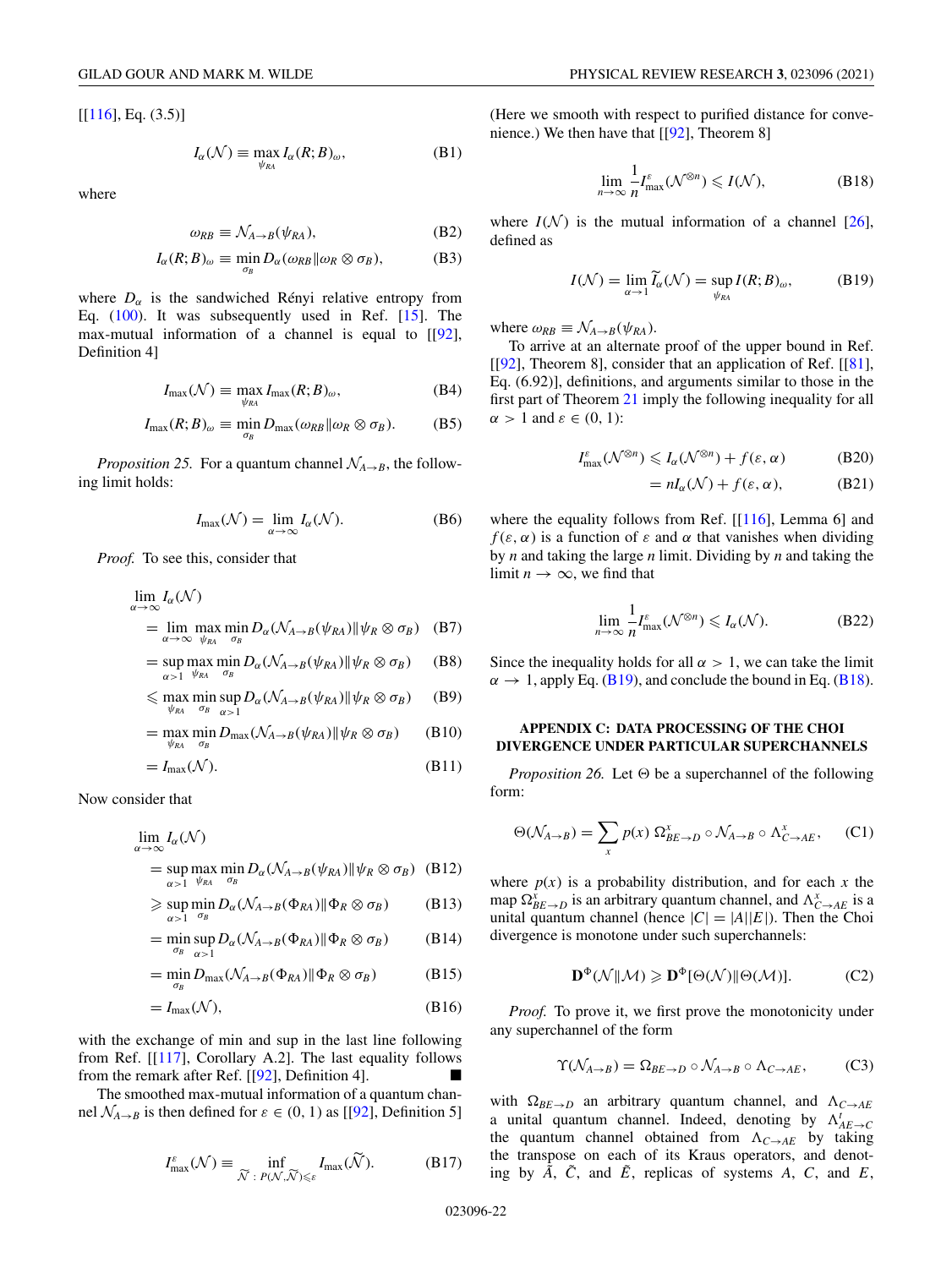<span id="page-23-0"></span>we find that

$$
\mathbf{D}^{\Phi}(\Upsilon(\mathcal{N}) \| \Upsilon(\mathcal{M})) = \mathbf{D}(\Upsilon(\mathcal{N}_{A \to B})(\Phi_{\tilde{C}C}) \| \Upsilon(\mathcal{M}_{A \to B})(\Phi_{\tilde{C}C}))
$$
(C4)

$$
= \mathbf{D}((\Omega_{BE \to D} \circ \mathcal{N}_{A \to B} \circ \Lambda_{C \to AE})(\Phi_{\tilde{C}C}) \| (\Omega_{BE \to D} \circ \mathcal{M}_{A \to B} \circ \Lambda_{C \to AE})(\Phi_{\tilde{C}C}))
$$
(C5)

$$
\leqslant \mathbf{D}((\mathcal{N}_{A\to B}\circ\Lambda_{C\to AE})(\Phi_{\tilde{C}C})\|(\mathcal{M}_{A\to B}\circ\Lambda_{C\to AE})(\Phi_{\tilde{C}C}))
$$
\n(C6)

$$
= \mathbf{D}((\Lambda_{\tilde{A}\tilde{E}\to\tilde{C}}^{\prime}\circ\mathcal{N}_{A\to B})(\Phi_{\tilde{A}A}\otimes\Phi_{\tilde{E}E})\|(\Lambda_{\tilde{A}\tilde{E}\to\tilde{C}}^{\prime}\circ\mathcal{M}_{A\to B})(\Phi_{\tilde{A}A}\otimes\Phi_{\tilde{E}E}))
$$
(C7)

$$
\leqslant \mathbf{D}(\mathcal{N}_{A\to B}(\Phi_{\tilde{A}A}\otimes\Phi_{\tilde{E}E})\|\mathcal{M}_{A\to B}(\Phi_{\tilde{A}A}\otimes\Phi_{\tilde{E}E}))
$$
\n(C8)

$$
= \mathbf{D}(\mathcal{N}_{A \to B}(\Phi_{\tilde{A}A}) \| \mathcal{M}_{A \to B}(\Phi_{\tilde{A}A})) \tag{C9}
$$

$$
= \mathbf{D}^{\Phi}(\mathcal{N} \| \mathcal{M}), \tag{C10}
$$

where, in both inequalities, we used data processing of the divergence **D**, for the second equality we used the relation  $\Lambda_{C \to AE}(\Phi_{\tilde{C}C}) = \Lambda_{\tilde{A}\tilde{E} \to \tilde{C}}^t(\Phi_{\tilde{A}A} \otimes \Phi_{\tilde{E}E})$ , and for the third equality we used the property  $\mathbf{D}(\rho \otimes \omega || \sigma \otimes \omega) = \mathbf{D}(\rho || \sigma)$  [\[69\]](#page-25-0). Now, to prove the monotonicity under  $\Theta$  as in Eq. [\(C1\)](#page-22-0), we write  $\Theta = \sum_{x} p(x) \Upsilon_x$ , where each  $\Upsilon_x$  has the form Eq. [\(C3\)](#page-22-0). With this notation, we find that

$$
\mathbf{D}^{\Phi}(\Theta(\mathcal{N}) \| \Theta(\mathcal{M})) = \mathbf{D} \left( \sum_{x} p(x) \Upsilon_{x} (\mathcal{N}_{A \to B}) (\Phi_{\tilde{C}C}) \middle\| \sum_{x} p(x) \Upsilon_{x} (\mathcal{M}_{A \to B}) (\Phi_{\tilde{C}C}) \right)
$$
(C11)

$$
= \mathbf{D} \Bigg( \mathrm{Tr}_X \Bigg[ \sum_x p(x) \Upsilon_x (\mathcal{N}_{A \to B}) (\Phi_{\tilde{C}C}) \otimes |x\rangle \langle x|_X \Bigg] \Bigg\| \mathrm{Tr}_X \Bigg[ \sum_x p(x) \Upsilon_x (\mathcal{M}_{A \to B}) (\Phi_{\tilde{C}C}) \otimes |x\rangle \langle x|_X \Bigg] \Bigg) \tag{C12}
$$

$$
\leqslant \mathbf{D} \Bigg( \sum_{x} p(x) \Upsilon_{x} (\mathcal{N}_{A \to B}) (\Phi_{\tilde{C}C}) \otimes |x\rangle \langle x|_{X} \Bigg| \Bigg| \sum_{x} p(x) \Upsilon_{x} (\mathcal{M}_{A \to B}) (\Phi_{\tilde{C}C}) \otimes |x\rangle \langle x|_{X} \Bigg) \tag{C13}
$$

$$
\leqslant \mathbf{D}\Bigg(\sum_{x}p(x)\mathcal{N}_{A\to B}(\Phi_{\tilde{A}A})\otimes|x\rangle\langle x|_{X}\Bigg\|\sum_{x}p(x)\mathcal{M}_{A\to B}(\Phi_{\tilde{A}A})\otimes|x\rangle\langle x|_{X}\Bigg) \tag{C14}
$$

$$
= \mathbf{D}\big(\mathcal{N}_{A\to B}(\Phi_{\tilde{A}A})\big|\mathcal{M}_{A\to B}(\Phi_{\tilde{A}A})\big) \tag{C15}
$$

$$
= \mathbf{D}^{\Phi}(\mathcal{N} \| \mathcal{M}), \tag{C16}
$$

i

where, in the first inequality, we used the monotonicity of the divergence under data processing, and for the second inequality, we used the monotonicity under maps of the form in Eq.  $(C3)$ .

#### **APPENDIX D: OPTIMIZING THE ADVERSARIAL CHANNEL DIVERGENCE**

By definition, we always have that

$$
\mathbf{D}^{\text{adv}}(\mathcal{N} \| \mathcal{M}) \geq \sup_{\psi_{RA}} \inf_{\sigma_{RA}} \mathbf{D}(\mathcal{N}_{A \to B}(\psi_{RA}) \| \mathcal{M}_{A \to B}(\sigma_{RA})), \text{ (D1)}
$$

where  $\psi_{RA}$  is pure with system *R* isomorphic to system *A*.

To see the claim after Eq.  $(219)$ , let  $\rho_{RA}$  be an arbitrary state with purification  $\phi_{R'RA}$ . It thus holds that  $\phi_{R'RA}$  is a purification of  $\rho_A$ , with  $R'R$  acting as the purifying systems. By taking a "canonical" purification of ρ*<sup>A</sup>* that is in direct correspondence with its eigendecomposition, there exists a purification  $\varphi_{SA}$  of  $\rho_A$  with system *S* isomorphic to system *A*. Since the purification  $\phi_{R'RA}$  is related by an isometric channel  $U_{S\to R'R}$ to the purification  $\varphi_{SA}$  as  $\phi_{R'RA} = U_{S \to R'R}(\varphi_{SA})$  and applying the isometric invariance of generalized divergences [\[118\]](#page-26-0), we conclude for an arbitrary state  $\omega_{SA}$  that

$$
\mathbf{D}(\mathcal{N}_{A\to B}(\varphi_{SA})||\mathcal{M}_{A\to B}(\omega_{SA}))
$$
\n
$$
= \mathbf{D}((\mathcal{U}_{S\to R'R} \circ \mathcal{N}_{A\to B})(\varphi_{SA})||(\mathcal{U}_{S\to R'R} \circ \mathcal{M}_{A\to B})(\omega_{SA}))
$$
\n
$$
(D2)
$$

$$
= \mathbf{D}\{\mathcal{N}_{A \to B}(\phi_{R'RA}) \| \mathcal{M}_{A \to B}(\mathcal{U}_{S \to R'R}(\omega_{SA}))\} \tag{D3}
$$

$$
\geqslant \mathbf{D}\{\mathcal{N}_{A\to B}(\rho_{RA})\|\mathcal{M}_{A\to B}((\text{Tr}_{R'}\circ\mathcal{U}_{S\to R'R})(\omega_{SA}))\}\quad (D4)
$$

$$
\geq \inf_{\sigma_{RA}} \mathbf{D}(\mathcal{N}_{A \to B}(\rho_{RA}) \| \mathcal{M}_{A \to B}(\sigma_{RA})). \tag{D5}
$$

The first inequality is from data processing under the partial trace over *R'*. Since the inequality holds for arbitrary  $\omega_{SA}$ , we conclude that

$$
\inf_{\sigma_{RA}} \mathbf{D}(\mathcal{N}_{A \to B}(\rho_{RA}) \| \mathcal{M}_{A \to B}(\sigma_{RA}))
$$
\n
$$
\leq \inf_{\omega_{SA}} \mathbf{D}(\mathcal{N}_{A \to B}(\varphi_{SA}) \| \mathcal{M}_{A \to B}(\omega_{SA})).
$$
\n(D6)

We can then take a supremum to conclude that

$$
\inf_{\sigma_{RA}} \mathbf{D}(\mathcal{N}_{A \to B}(\rho_{RA}) \| \mathcal{M}_{A \to B}(\sigma_{RA}))
$$
\n
$$
\leq \sup_{\varphi_{SA}} \inf_{\omega_{SA}} \mathbf{D}(\mathcal{N}_{A \to B}(\varphi_{SA}) \| \mathcal{M}_{A \to B}(\omega_{SA})).
$$
 (D7)

Since the inequality holds for an arbitrary choice of  $\rho_{RA}$ , we conclude that

$$
\mathbf{D}^{\text{adv}}(\mathcal{N}||\mathcal{M}) \leq \sup_{\varphi_{SA}} \inf_{\omega_{SA}} \mathbf{D}(\mathcal{N}_{A \to B}(\varphi_{SA})||\mathcal{M}_{A \to B}(\omega_{SA})). \text{ (D8)}
$$

This concludes the proof.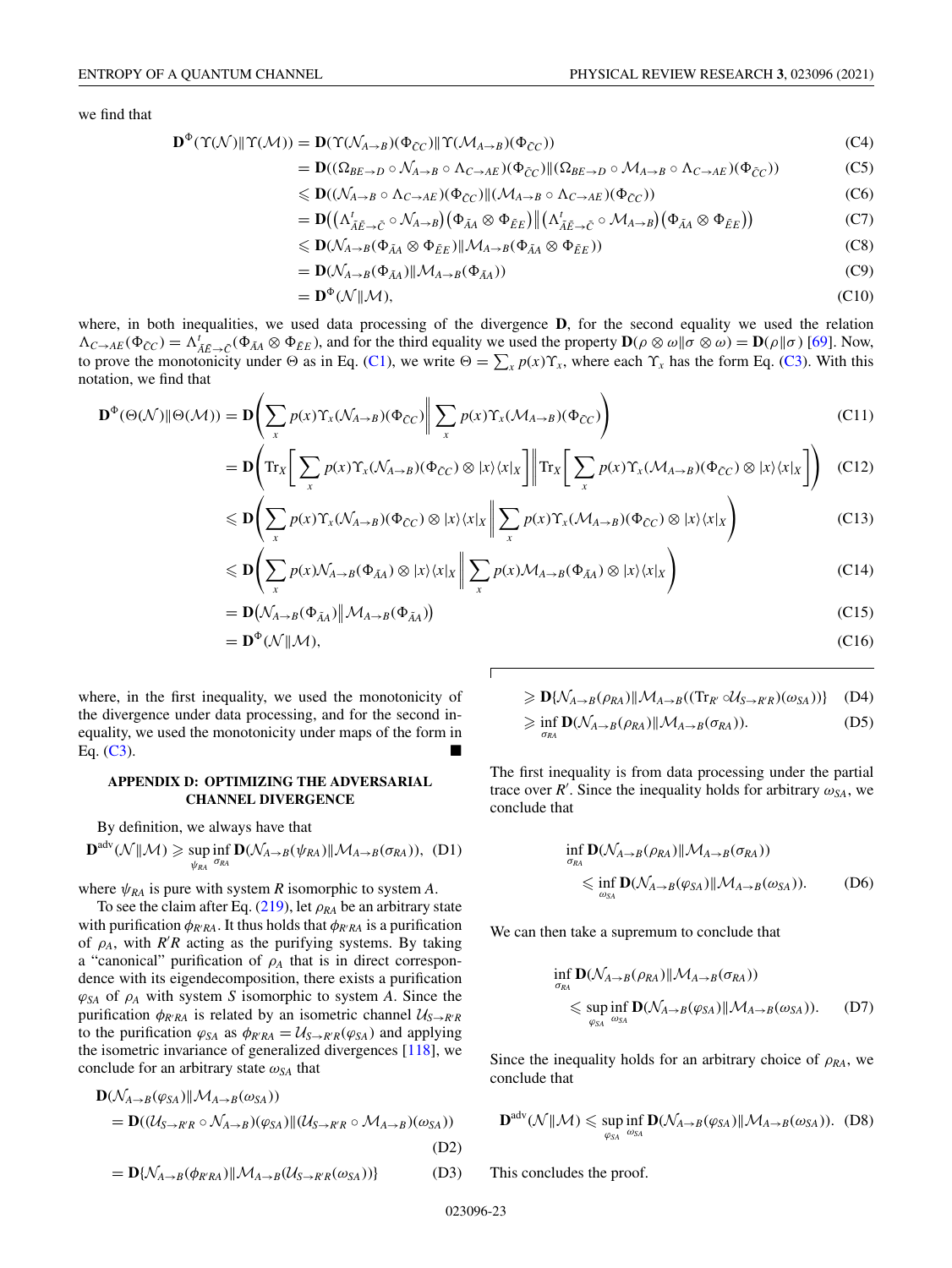- <span id="page-24-0"></span>[1] J. von Neumann, *Mathematische Grundlagen der Quantenmechanik* (Springer, Berlin, 1932).
- [2] [B. Schumacher, Quantum coding,](https://doi.org/10.1103/PhysRevA.51.2738) Phys. Rev. A **51**, 2738 (1995).
- [3] C. H. Bennett, H. J. Bernstein, S. Popescu, and B. Schumacher, Concentrating partial entanglement by local operations, Phys. Rev. A **53**[, 2046 \(1996\).](https://doi.org/10.1103/PhysRevA.53.2046)
- [4] F. G. S. L. Brandão, M. Horodecki, J. Oppenheim, J. M. Renes, and R. W. Spekkens, Resource Theory of Quantum States out of Thermal Equilibrium, Phys. Rev. Lett. **111**[, 250404 \(2013\).](https://doi.org/10.1103/PhysRevLett.111.250404)
- [5] H. Umegaki, Conditional expectations in an operator algebra [IV \(entropy and information\),](https://doi.org/10.2996/kmj/1138844604) Kodai Math. Sem. Rep. **14**, 59 (1962).
- [6] J. Oppenheim, M. Horodecki, P. Horodecki, and R. Horodecki, Thermodynamical Approach to Quantifying Quantum Correlations, Phys. Rev. Lett. **89**[, 180402 \(2002\).](https://doi.org/10.1103/PhysRevLett.89.180402)
- [7] M. Horodecki, K. Horodecki, P. Horodecki, R. Horodecki, J. Oppenheim, A. Sen(De), and U. Sen, Local Information as a [Resource in Distributed Quantum Systems,](https://doi.org/10.1103/PhysRevLett.90.100402) Phys. Rev. Lett. **90**, 100402 (2003).
- [8] M. Horodecki, P. Horodecki, and J. Oppenheim, Reversible transformations from pure to mixed states and the unique measure of information, Phys. Rev. A **67**[, 062104 \(2003\).](https://doi.org/10.1103/PhysRevA.67.062104)
- [9] J. Oppenheim, K. Horodecki, M. Horodecki, P. Horodecki, and R. Horodecki, Mutually exclusive aspects of information carried by physical systems: Complementarity between local and nonlocal information, Phys. Rev. A **68**[, 022307 \(2003\).](https://doi.org/10.1103/PhysRevA.68.022307)
- [10] I. Devetak, Distillation of local purity from quantum states, Phys. Rev. A **71**[, 062303 \(2005\).](https://doi.org/10.1103/PhysRevA.71.062303)
- [11] H. Krovi and I. Devetak, Local purity distillation with bounded classical communication, Phys. Rev. A **76**[, 012321 \(2007\).](https://doi.org/10.1103/PhysRevA.76.012321)
- [12] F. Hiai and D. Petz, The proper formula for relative entropy [and its asymptotics in quantum probability,](https://doi.org/10.1007/BF02100287) Commun. Math. Phys. **143**, 99 (1991).
- [13] T. Ogawa and H. Nagaoka, Strong converse and Stein's lemma [in quantum hypothesis testing,](https://doi.org/10.1109/18.887855) IEEE Trans. Inf. Theory **46**, 2428 (2000).
- [14] A. S. Holevo, *Quantum Systems, Channels, Information, de Gruyter Studies in Mathematical Physics*, Book 16 (de Gruyter, Berlin, 2012).
- [15] T. Cooney, M. Mosonyi, and M. M. Wilde, Strong converse exponents for a quantum channel discrimination problem and [quantum-feedback-assisted communication,](https://doi.org/10.1007/s00220-016-2645-4) Commun. Math. Phys. **344**, 797 (2016).
- [16] F. Leditzky, E. Kaur, N. Datta, and M. M. Wilde, Approaches for approximate additivity of the Holevo infor[mation of quantum channels,](https://doi.org/10.1103/PhysRevA.97.012332) Phys. Rev. A **97**, 012332 (2018).
- [17] G. Lindblad, Completely positive maps and entropy inequalities, [Commun. Math. Phys.](https://doi.org/10.1007/BF01609396) **40**, 147 (1975).
- [18] G. Gour, Comparison of quantum channels with superchannels, [IEEE Trans. Inf. Theory](https://doi.org/10.1109/TIT.2019.2907989) **65**, 5880 (2019).
- [19] I. Devetak, C. King, M. Junge, and M. B. Ruskai, Multiplicativity of completely bounded *p*-norms implies a new additivity result, [Commun. Math. Phys.](https://doi.org/10.1007/s00220-006-0034-0) **266**, 37 (2006).
- [20] M. Horodecki, J. Oppenheim, and A. Winter, Partial quantum information, Nature **436**[, 673 \(2005\).](https://doi.org/10.1038/nature03909)
- [21] M. Horodecki, J. Oppenheim, and A. Winter, Quantum state [merging and negative information,](https://doi.org/10.1007/s00220-006-0118-x) Commun. Math. Phys. **269**, 107 (2007).
- [22] W. Roga, K. Zyczkowski, and M. Fannes, Entropic characteri[zation of quantum operations,](https://doi.org/10.1142/S0219749911007794) Int. J. Quantum. Inform. **9**, 1031 (2011).
- [23] W. Roga, Entropy of quantum channel in the theory of quantum information, Ph.D. thesis, Uniwersytet Jagiellonski, 2011.
- [24] G. Chiribella, G. M. D'Ariano, and P. Perinotti, Transforming [quantum operations: Quantum supermaps,](https://doi.org/10.1209/0295-5075/83/30004) Europhys. Lett. **83**, 30004 (2008).
- [25] X. Yuan, Hypothesis testing and entropies of quantum channels, Phys. Rev. A **99**[, 032317 \(2019\).](https://doi.org/10.1103/PhysRevA.99.032317)
- [26] C. Adami and N. J. Cerf, von Neumann capacity of noisy quantum channels, Phys. Rev. A **56**[, 3470 \(1997\).](https://doi.org/10.1103/PhysRevA.56.3470)
- [27] R. Alicki, Isotropic quantum spin channels and additivity questions, [arXiv:quant-ph/0402080](http://arxiv.org/abs/arXiv:quant-ph/0402080) (2004).
- [28] M. M. Wilde, M. Berta, C. Hirche, and E. Kaur, Amortized channel divergence for asymptotic quantum channel discrimination, [Lett Math Phys](https://doi.org/10.1007/s11005-020-01297-7) **110**, 2277 (2020).
- [29] [W. F. Stinespring, Positive functions on C\\*-algebras,](https://doi.org/10.2307/2032342) Proc. Am. Math. Soc. **6**, 211 (1955).
- [30] A. S. Holevo, The entropy gain of infinite-dimensional quantum evolutions, [Doklady Mathematics](https://doi.org/10.1134/S1064562410050133) **82**, 730 (2010).
- [31] A. S. Holevo, Entropy gain and the Choi-Jamiolkowski correspondence for infinite-dimensional quantum evolutions, [Theor. Math. Phys.](https://doi.org/10.1007/s11232-011-0010-5) **166**, 123 (2011).
- [32] A. S. Holevo, The entropy gain of quantum channels, in *Proceedings of the IEEE International Symposium on Information Theory Proceedings, St. Petersburg, Russia* (IEEE, Piscataway, NJ, 2011), pp. 289–292.
- [33] D. Yang, K. Horodecki, and A. Winter, Distributed Private Randomness Distillation, Phys. Rev. Lett. **123**[, 170501 \(2019\).](https://doi.org/10.1103/PhysRevLett.123.170501)
- [34] E. H. Lieb and M. B. Ruskai, Proof of the strong subadditiv[ity of quantum-mechanical entropy,](https://doi.org/10.1063/1.1666274) J. Math. Phys. **14**, 1938 (1973).
- [35] E. H. Lieb and M. B. Ruskai, A fundamental property of quantum-mechanical entropy, [Phys. Rev. Lett.](https://doi.org/10.1103/PhysRevLett.30.434) **30**, 434 (1973).
- [36] H. Fawzi, J. Saunderson, and P. A. Parrilo, Semidefinite ap[proximations of the matrix logarithm,](https://doi.org/10.1007/s10208-018-9385-0) Found. Comput. Math. **19**, 259 (2019).
- [37] H. Fawzi and O. Fawzi, Efficient optimization of the quantum relative entropy, [J. Phys. A: Math. Theor.](https://doi.org/10.1088/1751-8121/aab285) **51**, 154003 (2018).
- [38] E. Kaur and M. M. Wilde, Amortized entanglement of a quantum channel and approximately teleportation-simulable channels, J. Phys. A **51**[, 035303 \(2018\).](https://doi.org/10.1088/1751-8121/aa9da7)
- [39] A. S. Holevo, Remarks on the classical capacity of quantum channel, [arXiv:quant-ph/0212025](http://arxiv.org/abs/arXiv:quant-ph/0212025) (2002).
- [40] A. S. Holevo, Multiplicativity of *p*-norms of completely positive maps and the additivity problem in quantum information theory, [Russian Math. Surveys](https://doi.org/10.1070/RM2006v061n02ABEH004313) **61**, 301 (2006).
- [41] S. Das, S. Bäuml, and M. M. Wilde, Entanglement and secretkey-agreement capacities of bipartite quantum interactions [and read-only memory devices,](https://doi.org/10.1103/PhysRevA.101.012344) Phys. Rev. A **101**, 012344 (2020).
- [42] M. Grassl, T. Beth, and T. Pellizzari, Codes for the quantum erasure channel, [Phys. Rev. A](https://doi.org/10.1103/PhysRevA.56.33) **56**, 33 (1997).
- [43] R. F. Werner and A. S. Holevo, Counterexample to an additiv[ity conjecture for output purity of quantum channels,](https://doi.org/10.1063/1.1498491) J. Math. Phys. **43**, 4353 (2002).
- [44] A. A. Kuznetsova, Conditional entropy for infinite[dimensional quantum systems,](https://doi.org/10.1137/S0040585X97985121) Theory Probab. Appl. **55**, 709 (2011).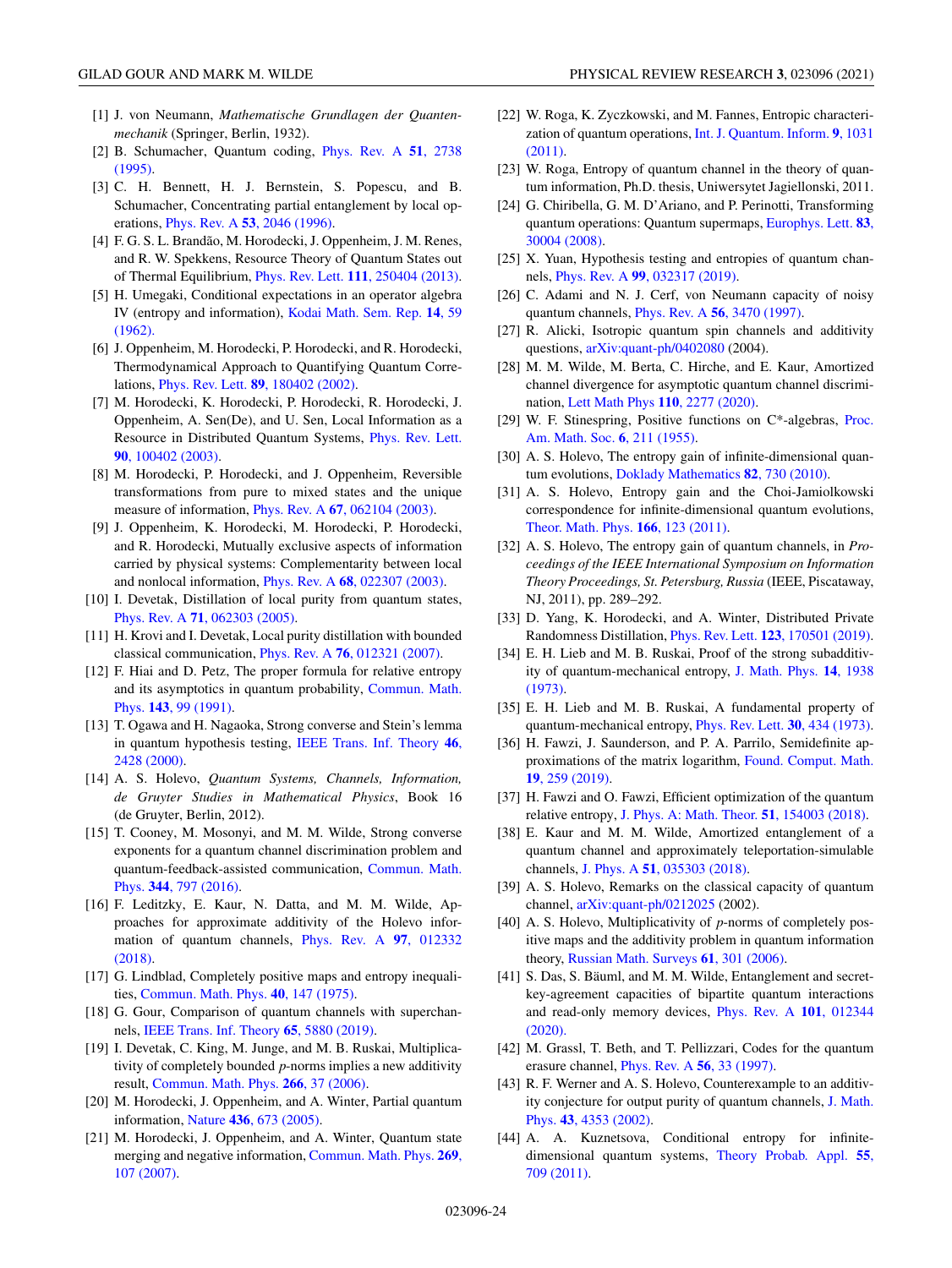- <span id="page-25-0"></span>[45] [H. Araki and E. H. Lieb, Entropy inequalities,](https://doi.org/10.1007/BF01646092) Commun. Math. Phys. **18**, 160 (1970).
- [46] A. Wehrl, Three theorems about entropy and convergence of density matrices, [Rep. Math. Phys.](https://doi.org/10.1016/0034-4877(76)90037-9) **10**, 159 (1976).
- [47] [V. Baccetti and M. Visser, Infinite Shannon entropy,](https://doi.org/10.1088/1742-5468/2013/04/P04010) J. Stat. Mech.: Theory Exp. (2013) P04010.
- [48] [H. Falk, Inequalities of J. W. Gibbs,](https://doi.org/10.1119/1.1976484) Am. J. Phys. **38**, 858 (1970).
- [49] G. Lindblad, Entropy, information and quantum measurements, [Commun. Math. Phys.](https://doi.org/10.1007/BF01646743) **33**, 305 (1973).
- [50] A. S. Holevo, Entanglement-assisted capacity of constrained channels, *Proc. SPIE 5128, First International Symposium on Quantum Informatics, Lipki, Russian Federation* (SPIE, 2003), pp. 62–69.
- [51] A. S. Holevo, Entanglement-assisted capacities of constrained quantum channels, [Theory Probab. Appl.](https://doi.org/10.1137/S0040585X97980415) **48**, 243 (2004).
- [52] A. Serafini, *Quantum Continuous Variables* (CRC Press, Boca Raton, FL, 2017).
- [53] A. S. Holevo and V. Giovannetti, Quantum channels and their entropic characteristics, [Rep. Prog. Phys.](https://doi.org/10.1088/0034-4885/75/4/046001) **75**, 046001 (2012).
- [54] V. Giovannetti, S. Guha, S. Lloyd, L. Maccone, and J. H. Shapiro, Minimum output entropy of bosonic channels: A conjecture, Phys. Rev. A **70**[, 032315 \(2004\).](https://doi.org/10.1103/PhysRevA.70.032315)
- [55] J. S. Ivan, K. K. Sabapathy, and R. Simon, Operator-sum [representation for bosonic Gaussian channels,](https://doi.org/10.1103/PhysRevA.84.042311) Phys. Rev. A **84**, 042311 (2011).
- [56] K. Sharma, M. M. Wilde, S. Adhikari, and M. Takeoka, Bounding the energy-constrained quantum and private capac[ities of phase-insensitive Gaussian channels,](https://doi.org/10.1088/1367-2630/aac11a) New J. Phys. **20**, 063025 (2018).
- [57] A. S. Holevo and R. F. Werner, Evaluating capacities of bosonic Gaussian channels, Phys. Rev. A **63**[, 032312 \(2001\).](https://doi.org/10.1103/PhysRevA.63.032312)
- [58] V. Giovannetti, S. Lloyd, L. Maccone, and P. W. Shor, Broadband channel capacities, Phys. Rev. A **68**[, 062323 \(2003\).](https://doi.org/10.1103/PhysRevA.68.062323)
- [59] M. M. Wilde, P. Hayden, and S. Guha, Quantum trade-off [coding for bosonic communication,](https://doi.org/10.1103/PhysRevA.86.062306) Phys. Rev. A **86**, 062306 (2012).
- [60] S. Pirandola, R. García-Patrón, S. L. Braunstein, and S. Lloyd, Direct and Reverse Secret-Key Capacities of a Quantum Channel, Phys. Rev. Lett. **102**[, 050503 \(2009\).](https://doi.org/10.1103/PhysRevLett.102.050503)
- [61] P. Calabrese and J. Cardy, Entanglement entropy and conformal field theory, [J. Phys. A: Math. Theor.](https://doi.org/10.1088/1751-8113/42/50/504005) **42**, 504005 (2009).
- [62] T. Nishioka, S. Ryu, and T. Takayanagi, Holographic entan[glement entropy: An overview,](https://doi.org/10.1088/1751-8113/42/50/504008) J. Phys. A: Math. Theor. **42**, 504008 (2009).
- [63] [S. N. Solodukhin, Entanglement entropy of black holes,](https://doi.org/10.12942/lrr-2011-8) Living Rev. Relativ. **14**, 8 (2011).
- [64] M. Hayashi, M. Koashi, K. Matsumoto, F. Morikoshi, and A. Winter, Error exponents for entanglement concentration, [J. Phys. A: Math. Gen.](https://doi.org/10.1088/0305-4470/36/2/316) **36**, 527 (2003).
- [65] M. Hayashi, Exponents of quantum fixed-length pure-state source coding, Phys. Rev. A **66**[, 032321 \(2002\).](https://doi.org/10.1103/PhysRevA.66.032321)
- [66] D. Petz, Quasi-entropies for states of a von neumann algebra, [Publ. Res. Inst. Math. Sci.](https://doi.org/10.2977/prims/1195178929) **21**, 787 (1985).
- [67] [D. Petz, Quasi-entropies for finite quantum systems,](https://doi.org/10.1016/0034-4877(86)90067-4) Rep. Math. Phys. **23**, 57 (1986).
- [68] M. Müller-Lennert, F. Dupuis, O. Szehr, S. Fehr, and M. Tomamichel, On quantum Rényi entropies: A new gener[alization and some properties,](https://doi.org/10.1063/1.4838856) J. Math. Phys. **54**, 122203 (2013).
- [69] M. M. Wilde, A. Winter, and D. Yang, Strong converse for the classical capacity of entanglement-breaking and Hadamard [channels via a sandwiched Rényi relative entropy,](https://doi.org/10.1007/s00220-014-2122-x) Commun. Math. Phys. **331**, 593 (2014).
- [70] R. L. Frank and E. H. Lieb, Monotonicity of a relative Rényi entropy, J. Math. Phys. **54**[, 122201 \(2013\).](https://doi.org/10.1063/1.4838835)
- [71] S. Beigi, Sandwiched Rényi divergence satisfies data processing inequality, J. Math. Phys. **54**[, 122202 \(2013\).](https://doi.org/10.1063/1.4838855)
- [72] M. Mosonyi and T. Ogawa, Quantum hypothesis testing and the operational interpretation of the quantum Rényi relative entropies, [Commun. Math. Phys.](https://doi.org/10.1007/s00220-014-2248-x) **334**, 1617 (2015).
- [73] M. M. Wilde, Optimized quantum f-divergences and data processing, J. Phys. A **51**[, 374002 \(2018\).](https://doi.org/10.1088/1751-8121/aad5a1)
- [74] M. Tomamichel, M. Berta, and M. Hayashi, Relating different quantum generalizations of the conditional Rényi entropy, J. Math. Phys. **55**[, 082206 \(2014\).](https://doi.org/10.1063/1.4892761)
- [75] M. Hayashi, *Quantum Information: An Introduction* (Springer Verlag, Berlin, 2006).
- [76] R. Renner, Security of quantum key distribution, Ph.D. thesis, ETH Zurich, 2005.
- [77] N. Datta, Min- and max-relative entropies and a new entanglement monotone, [IEEE Trans. Inf. Theory](https://doi.org/10.1109/TIT.2009.2018325) **55**, 2816 (2009).
- [78] X. Wang and M. M. Wilde, Resource theory of asymmetric distinguishability, [Phys. Rev. Research](https://doi.org/10.1103/PhysRevResearch.1.033170) **1**, 033170 (2019).
- [79] M. García Díaz, K. Fang, X. Wang, M. Rosati, M. Skotiniotis, J. Calsamiglia, and A. Winter, Using and reusing coherence to realize quantum processes, Quantum **2**[, 100 \(2018\).](https://doi.org/10.22331/q-2018-10-19-100)
- [80] R. Koenig, R. Renner, and C. Schaffner, The operational [meaning of min- and max-entropy,](https://doi.org/10.1109/TIT.2009.2025545) IEEE Trans. Inf. Theory **55**, 4337 (2009).
- [81] M. Tomamichel, *Quantum Information Processing with Finite Resources: Mathematical Foundations*, Springer Briefs in Mathematical Physics (Springer, Berlin, 2015), Vol. 5.
- [82] A. E. Rastegin, Relative error of state-dependent cloning, Phys. Rev. A **66**[, 042304 \(2002\).](https://doi.org/10.1103/PhysRevA.66.042304)
- [83] A. E. Rastegin, A lower bound on the relative error of mixed[state cloning and related operations,](https://doi.org/10.1088/1464-4266/5/6/017) J. Opt. B: Quantum Semiclassical Opt. **5**, S647 (2003).
- [84] A. Gilchrist, N. K. Langford, and M. A. Nielsen, Distance [measures to compare real and ideal quantum processes,](https://doi.org/10.1103/PhysRevA.71.062310) Phys. Rev. A **71**, 062310 (2005).
- [85] [A. E. Rastegin, Sine distance for quantum states,](http://arxiv.org/abs/arXiv:quant-ph/0602112)  $arXiv:quant$ ph/0602112 (2006).
- [86] A. Uhlmann, The "transition probability" in the state space of a \*-algebra, [Rep. Math. Phys.](https://doi.org/10.1016/0034-4877(76)90060-4) **9**, 273 (1976).
- [87] M. Tomamichel, R. Colbeck, and R. Renner, Duality between [smooth min- and max-entropies,](https://doi.org/10.1109/TIT.2010.2054130) IEEE Trans. Inf. Theory **56**, 4674 (2010).
- [88] M. Tomamichel, R. Colbeck, and R. Renner, A fully quantum [asymptotic equipartition property,](https://doi.org/10.1109/TIT.2009.2032797) IEEE Trans. Inf. Theory **55**, 5840 (2009).
- [89] M. Christandl, R. König, and R. Renner, Post-Selection Technique for Quantum Channels with Applications to Quantum Cryptography, Phys. Rev. Lett. **102**[, 020504 \(2009\).](https://doi.org/10.1103/PhysRevLett.102.020504)
- [90] A. Harrow, The church of the symmetric subspace, [arXiv:1308.6595](http://arxiv.org/abs/arXiv:1308.6595) (2013).
- [91] M. Berta, M. Christandl, and R. Renner, The quantum reverse Shannon theorem based on one-shot information theory, [Commun. Math. Phys.](https://doi.org/10.1007/s00220-011-1309-7) **306**, 579 (2011).